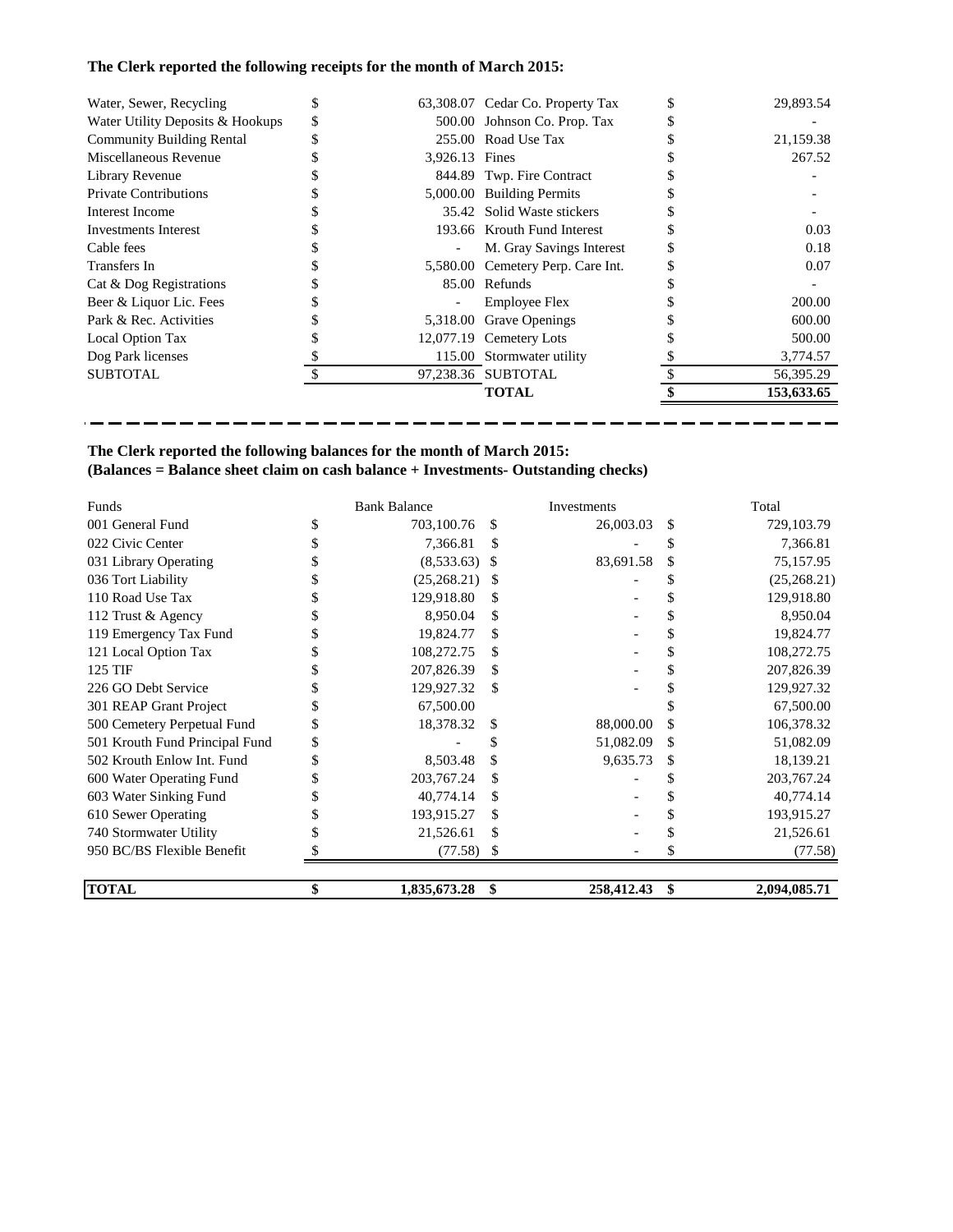# West Branch Public Library Treasurer's Report March 31, 2015

| <b>Krouth Principal</b><br>CD#13725104-1008 @ UICCU                              | Due 7/18/15  |                         | 0.60%                          | \$<br>51,082.09 | \$ | 51,082.09 |
|----------------------------------------------------------------------------------|--------------|-------------------------|--------------------------------|-----------------|----|-----------|
| <b>Investments</b>                                                               | <b>Fund</b>  | 501                     | <b>Total Krouth and Enlow:</b> |                 | S  | 51,082.09 |
|                                                                                  |              |                         |                                |                 |    |           |
|                                                                                  |              | <b>Krouth and Enlow</b> | <b>WPBL Interest Income</b>    |                 |    |           |
| Money Market #8828513591 (WBPL--Interest) Fund 502<br><b>Balance 3/31/15</b>     |              |                         |                                | \$<br>8,503.48  |    |           |
| Cash                                                                             | <b>Fund</b>  | 502                     |                                |                 | \$ | 8,503.48  |
| (Krouth Interest Fund)<br>CD#13725104-1010 @ UICCU Due 7/18/15                   |              |                         | 0.50%                          |                 | \$ | 9,635.73  |
| <b>Total WBPL Interest Income Krouth</b>                                         |              |                         |                                |                 |    |           |
| <b>Investments</b>                                                               | <b>Fund</b>  | 502                     |                                |                 | \$ | 9,635.73  |
| <b>Margery Gray Estate</b><br>(Savings Account)                                  |              |                         |                                |                 |    |           |
| Bus. Prem. Smart Money Account #0196852156                                       |              |                         |                                | \$<br>16,316.93 |    |           |
| Mather CD donation<br>CD#13725104-1011 @UICCU                                    | Due 1/03/16  |                         | 0.60%                          | \$<br>6,198.07  |    |           |
| Hansen CD donation<br>CD#13725104-1009 @UICCU                                    | Due 11/01/15 |                         | 0.60%                          | \$<br>50,477.82 |    |           |
| <b>Enlow Building Funds</b><br>(sale of old Library)<br>CD#10447 @ Liberty Trust | 5/2/2015     |                         | 40.00%                         | \$<br>10,698.76 |    |           |
| <b>Investments</b>                                                               | <b>Fund</b>  | 31                      |                                |                 | \$ | 83,691.58 |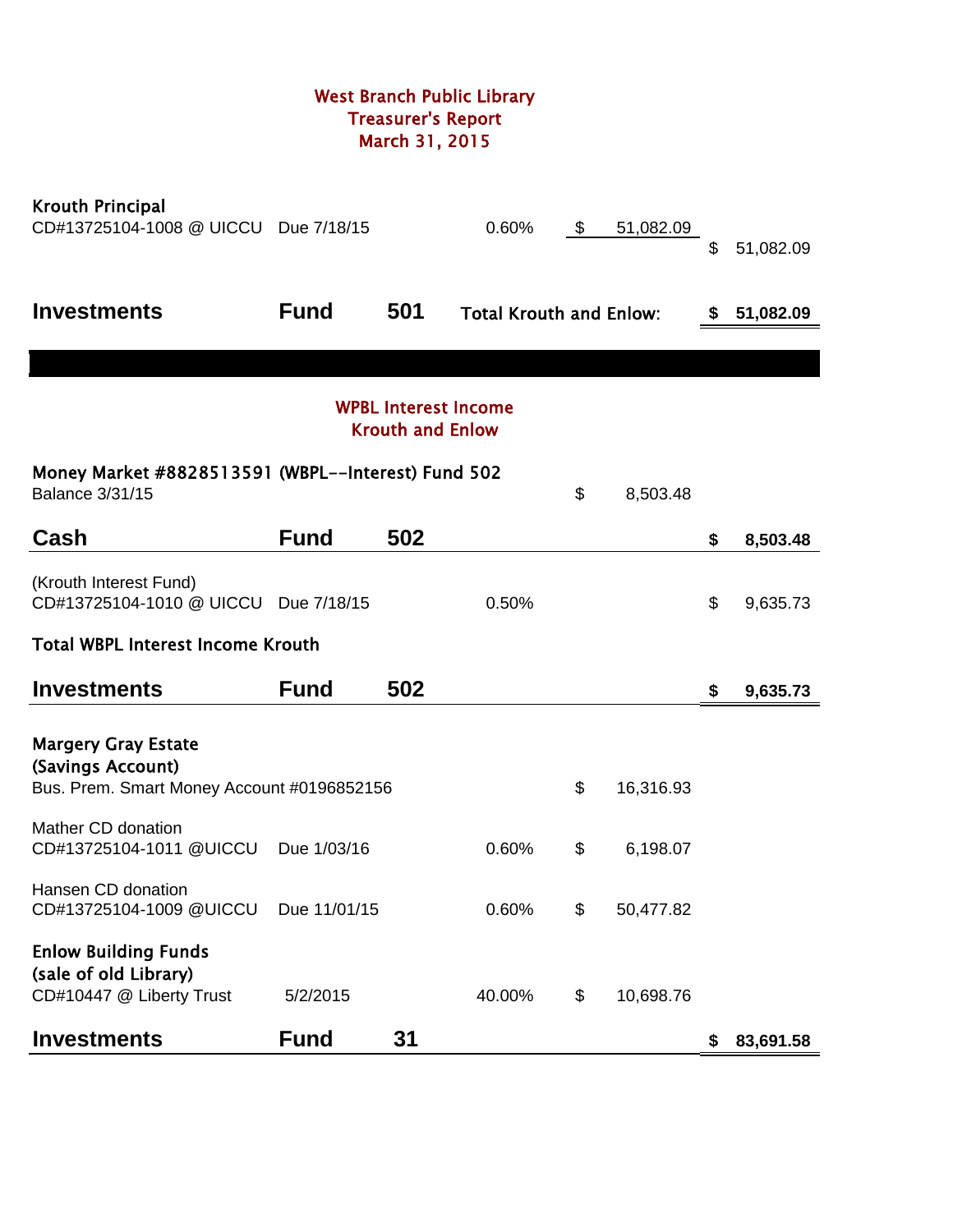#### 4-13-2015 09:23 PM CITY OF WEST BRANCH PAGE: 1 MTD TREASURERS REPORT AS OF: MARCH 31ST, 2015

|                               |                |                 | AS OF: MARUH SIST, ZUIS |                                 |              |                  |                                                                                                                                                                                                                                                                                                                                                                                                                                                                                        |
|-------------------------------|----------------|-----------------|-------------------------|---------------------------------|--------------|------------------|----------------------------------------------------------------------------------------------------------------------------------------------------------------------------------------------------------------------------------------------------------------------------------------------------------------------------------------------------------------------------------------------------------------------------------------------------------------------------------------|
|                               | BEGINNING      | $M-T-D$         | $M-T-D$                 | CASH BASIS                      | NET CHANGE   | NET CHANGE       | ACCRUAL ENDING                                                                                                                                                                                                                                                                                                                                                                                                                                                                         |
| <b>FUND</b>                   | CASH BALANCE   | REVENUES        | EXPENSES                | ENDING BAL.                     | OTHER ASSETS | LIABILITIES      | CASH BALANCE                                                                                                                                                                                                                                                                                                                                                                                                                                                                           |
|                               |                |                 |                         |                                 |              |                  |                                                                                                                                                                                                                                                                                                                                                                                                                                                                                        |
| 001-GENERAL FUND              | 762,076.51     | 39,834.40       | 72,807.12               | 729,103.79                      | 0.00         | 0.00             | 729, 103.79                                                                                                                                                                                                                                                                                                                                                                                                                                                                            |
| 022-CIVIC CENTER              | 7,891.37       | 590.05          | 1, 114.61               | 7,366.81                        | 0.00         | 0.00             | 7,366.81                                                                                                                                                                                                                                                                                                                                                                                                                                                                               |
| 031-LIBRARY                   | 89,618.99      | 928.80          | 15,389.84               | 75,157.95                       | 0.00         | 0.00             | 75, 157.95                                                                                                                                                                                                                                                                                                                                                                                                                                                                             |
| 036-TORT LIABILITY            | 20, 104, 46)   | 1,744.22        | 6,907.97                | 25, 268.21                      | 0.00         | 0.00             | 25, 268. 21)                                                                                                                                                                                                                                                                                                                                                                                                                                                                           |
| 050-HOME TOWN DAYS FUND       | 0.00           | 0.00            | 0.00                    | 0.00                            | 0.00         | 0.00             | 0.00                                                                                                                                                                                                                                                                                                                                                                                                                                                                                   |
| 110-ROAD USE TAX              | 116,098.72     | 21, 159.38      | 7,339.30                | 129,918.80                      | 0.00         | 0.00             | 129,918.80                                                                                                                                                                                                                                                                                                                                                                                                                                                                             |
| 111-POLICE RECOVERY ACT GRANT | 0.00           | 0.00            | 0.00                    | 0.00                            | 0.00         | 0.00             | 0.00                                                                                                                                                                                                                                                                                                                                                                                                                                                                                   |
| 112-TRUST AND AGENCY          | 18,773.74      | 3,048.65        | 12,872.35               | 8,950.04                        | 0.00         | 0.00             | 8,950.04                                                                                                                                                                                                                                                                                                                                                                                                                                                                               |
| 119-EMERGENCY TAX FUND        | 19,154.57      | 670.20          | 0.00                    | 19,824.77                       | 0.00         | 0.00             | 19,824.77                                                                                                                                                                                                                                                                                                                                                                                                                                                                              |
| 121-OPTION TAX                | 96,195.56      | 12,077.19       | 0.00                    | 108,272.75                      | 0.00         | 0.00             | 108,272.75                                                                                                                                                                                                                                                                                                                                                                                                                                                                             |
| 125-T I F                     | 207,826.39     | 0.00            | 0.00                    | 207,826.39                      | 0.00         | 0.00             | 207,826.39                                                                                                                                                                                                                                                                                                                                                                                                                                                                             |
| 160-ECONOMIC DEVELOPMENT      | 0.00           | 0.00            | 0.00                    | 0.00                            | 0.00         | 0.00             | 0.00                                                                                                                                                                                                                                                                                                                                                                                                                                                                                   |
| 225-TIF DEBT SERVICE          | 0.00           | 0.00            | 0.00                    | 0.00                            | 0.00         | 0.00             | 0.00                                                                                                                                                                                                                                                                                                                                                                                                                                                                                   |
| 226-GO DEBT SERVICE           | 126,050.94     | 3,876.38        | 0.00                    | 129,927.32                      | 0.00         | 0.00             | 129, 927.32                                                                                                                                                                                                                                                                                                                                                                                                                                                                            |
| 301-REAP GRANT PROJECT        | 67,500.00      | 0.00            | 0.00                    | 67,500.00                       | 0.00         | 0.00             | 67,500.00                                                                                                                                                                                                                                                                                                                                                                                                                                                                              |
| 303-FIRE CAP PROJECT ADDITION | 0.00           | 0.00            | 0.00                    | 0.00                            | 0.00         | 0.00             | 0.00                                                                                                                                                                                                                                                                                                                                                                                                                                                                                   |
| 304-WASTEWATER LIFT STATION   | 0.00           | 0.00            | 0.00                    | 0.00                            | 0.00         | 0.00             | 0.00                                                                                                                                                                                                                                                                                                                                                                                                                                                                                   |
| 500-CEMETERY PERPETUAL FUND   | 106,078.25     | 300.07          | 0.00                    | 106,378.32                      | 0.00         | 0.00             | 106, 378.32                                                                                                                                                                                                                                                                                                                                                                                                                                                                            |
| 501-KROUTH PRINCIPAL FUND     | 51,006.63      | 75.46           | 0.00                    | 51,082.09                       | 0.00         | 0.00             | 51,082.09                                                                                                                                                                                                                                                                                                                                                                                                                                                                              |
| 502-KROUTH INTEREST FUND      | 18,127.31      | 11.90           | 0.00                    | 18,139.21                       | 0.00         | 0.00             | 18, 139. 21                                                                                                                                                                                                                                                                                                                                                                                                                                                                            |
| 600-WATER FUND                | 209,488.90     | 34, 372.01      | 39,968.67               | 203,892.24                      | 0.00         | 125.00           | 203,767.24                                                                                                                                                                                                                                                                                                                                                                                                                                                                             |
| 601-WATER RESERVE FUND        | 0.00           | 0.00            | 0.00                    | 0.00                            | 0.00         | 0.00             | 0.00                                                                                                                                                                                                                                                                                                                                                                                                                                                                                   |
| 603-WATER SINKING FUND        | 35, 194. 14    | 5,580.00        | 0.00                    | 40,774.14                       | 0.00         | 0.00             | 40,774.14                                                                                                                                                                                                                                                                                                                                                                                                                                                                              |
| 610-SEWER FUND                | 187,136.48     | 25,590.37       | 18,811.58               | 193, 915.27                     | 0.00         | 0.00             | 193, 915.27                                                                                                                                                                                                                                                                                                                                                                                                                                                                            |
| 614-WASTEWATER LIFT STATION   | 0.00           | 0.00            | 0.00                    | 0.00                            | 0.00         | 0.00             | 0.00                                                                                                                                                                                                                                                                                                                                                                                                                                                                                   |
| 740-STORM WATER UTILITY       | 17,752.04      | 3,774.57        | 0.00                    | 21,526.61                       | 0.00         | 0.00             | 21,526.61                                                                                                                                                                                                                                                                                                                                                                                                                                                                              |
| 950-BC/BS FLEXIBLE BENEFIT    | 77.58)         | 0.00            | $0.00$ (                | 77.58)                          | 0.00         | 0.00             | 77.58)                                                                                                                                                                                                                                                                                                                                                                                                                                                                                 |
|                               |                |                 |                         |                                 |              |                  |                                                                                                                                                                                                                                                                                                                                                                                                                                                                                        |
| GRAND TOTAL                   | 2, 115, 788.50 | 153,633.65      | 175, 211.44             | 2,094,210.71                    | 0.00         | 125.00           | 2,094,085.71                                                                                                                                                                                                                                                                                                                                                                                                                                                                           |
|                               | ============== | =============== | $=$ ===============     | $=$ = = = = = = = = = = = = = = |              | ________________ | $\begin{array}{cccccccccccccc} \multicolumn{2}{c}{} & \multicolumn{2}{c}{} & \multicolumn{2}{c}{} & \multicolumn{2}{c}{} & \multicolumn{2}{c}{} & \multicolumn{2}{c}{} & \multicolumn{2}{c}{} & \multicolumn{2}{c}{} & \multicolumn{2}{c}{} & \multicolumn{2}{c}{} & \multicolumn{2}{c}{} & \multicolumn{2}{c}{} & \multicolumn{2}{c}{} & \multicolumn{2}{c}{} & \multicolumn{2}{c}{} & \multicolumn{2}{c}{} & \multicolumn{2}{c}{} & \multicolumn{2}{c}{} & \multicolumn{2}{c}{} & \$ |

\*\*\* END OF REPORT \*\*\*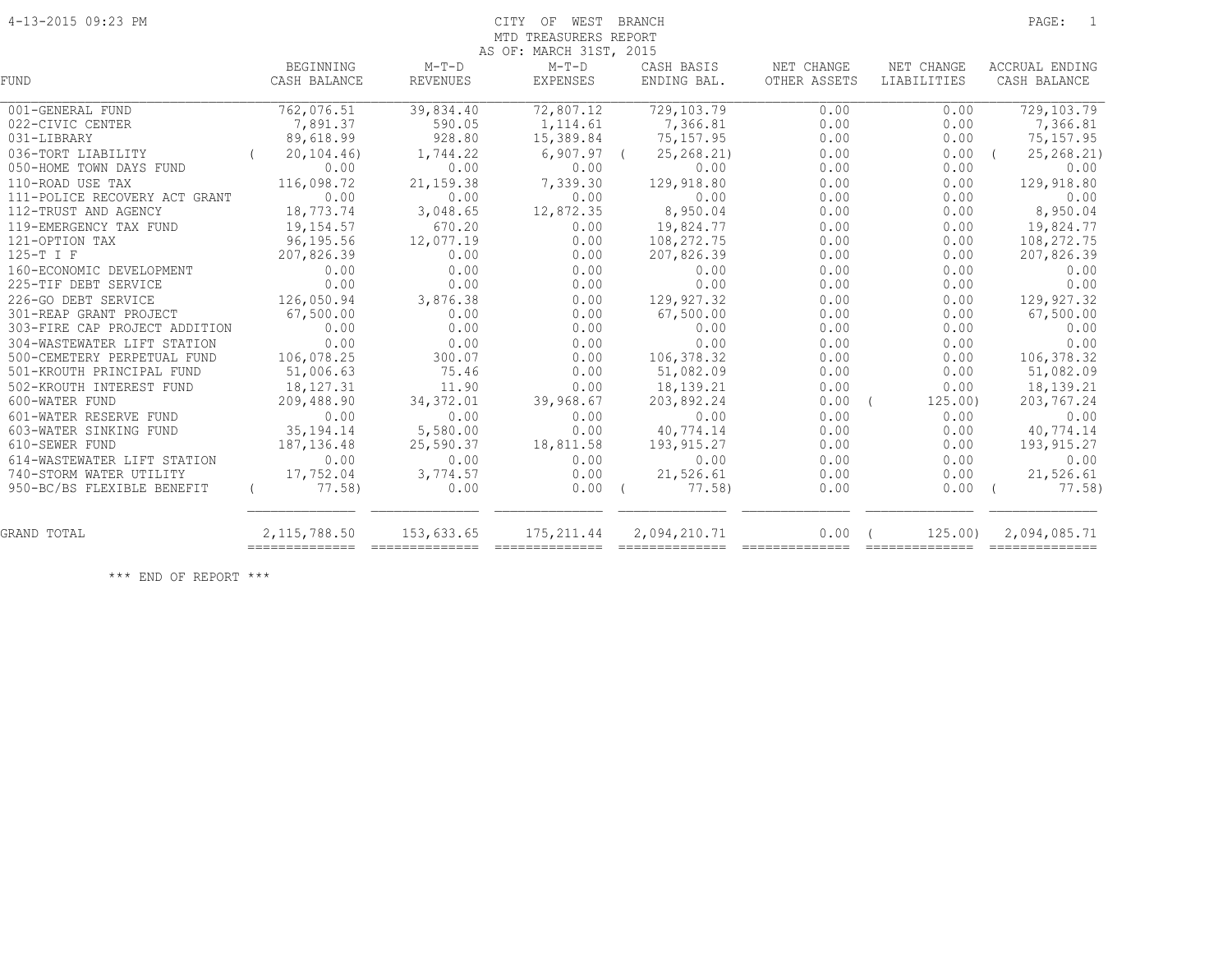# CASH & INVESTMENTS REPORT H 31ST, 2015

| CASH & INVESIMENTS REPORT |  |  |  |                         |  |
|---------------------------|--|--|--|-------------------------|--|
|                           |  |  |  | AS OF: MARCH 31ST, 2015 |  |

| FUND ACCOUNT#<br>ACCOUNT NAME          | BEGINNING<br>BALANCE | CURRENT<br>ACTIVITY | CURRENT<br>BALANCE |
|----------------------------------------|----------------------|---------------------|--------------------|
| CASH & INVESTMENTS                     |                      |                     |                    |
| 001-GENERAL FUND                       |                      |                     |                    |
| 001-100 CLAIM ON CASH                  | 395,263.95           | 27,995.32CR         | 367,268.63         |
| 001-110 INVESTMENTS                    | 5.00                 | 0.00                | 5.00               |
| 001-111 FIRE DEPT EQUIPMENT RESERVE    | 0.00                 | 0.00                | 0.00               |
| 001-114 FIRE APPARATUS RESERVE         | 295,361.04           | 0.00                | 295,361.04         |
| 001-115 POLICE APPARATUS RESERVE       | 9,880.70             | 5,000.00CR          | 4,880.70           |
| 001-116 CEMETERY RESERVE               | 0.00                 | 0.00                | 0.00               |
| 001-117 PARK & RECREATION RESERVE      | 17,340.39            | 0.00                | 17,340.39          |
| 001-118 PUBLIC WORKS RESERVE           | 18,250.00            | 0.00                | 18,250.00          |
| 001-120 CEMETERY BLDG/EOUIP INVESTMENT | 19,488.25            | 20.02               | 19,508.27          |
| 001-121 PARK INVESTMENT                | 0.00                 | 0.00                | 0.00               |
| 001-122 CABLE COMMISSION INVESTMENT    | 0.00                 | 0.00                | 0.00               |
| 001-123 LOCAL ACCESS INVESTMENT        | 0.00                 | 0.00                | 0.00               |
| 001-124 LOCAL ACCESS INVESTMENT        | 0.00                 | 0.00                | 0.00               |
| 001-125 RECREATION CENTER INVESTMENT   | 0.00                 | 0.00                | 0.00               |
| 001-126 SIGNS-ACCIONA DTN INVESTMENT   | 6,487.18             | 2.58                | 6,489.76           |
| TOTAL 001-GENERAL FUND                 | 762,076.51           | 32,972.72CR         | 729,103.79         |
| 022-CIVIC CENTER                       |                      |                     |                    |
| 022-100 CLAIM ON CASH                  | 7,891.37             | 524.56CR            | 7,366.81           |
| 022-110 INVESTMENTS                    | 0.00                 | 0.00                | 0.00               |
| TOTAL 022-CIVIC CENTER                 | 7,891.37             | 524.56CR            | 7,366.81           |
| 031-LIBRARY                            |                      |                     |                    |
| 031-100 CLAIM ON CASH                  | 6,011.32             | 14,544.95CR         | 8,533.63CR         |
| 031-110 INVESTMENTS                    | 83,607.67            | 83.91               | 83,691.58          |
| TOTAL 031-LIBRARY                      | 89,618.99            | 14,461.04CR         | 75, 157.95         |
| 036-TORT LIABILITY                     |                      |                     |                    |
| 036-100 CLAIM ON CASH                  | 20,104.46CR          | 5,163.75CR          | 25,268.21CR        |
| 036-110 INVESTMENTS                    | 0.00                 | 0.00                | 0.00               |
| TOTAL 036-TORT LIABILITY               | 20,104.46CR          | 5,163.75CR          | 25,268.21CR        |
| 050-HOME TOWN DAYS FUND                |                      |                     |                    |
| TOTAL 050-HOME TOWN DAYS FUND          | 0.00                 | 0.00                | 0.00               |
| 110-ROAD USE TAX                       |                      |                     |                    |
| 110-100 CLAIM ON CASH                  | 116,098.72           | 13,820.08           | 129,918.80         |
| 110-110 INVESTMENTS                    | 0.00                 | 0.00                | 0.00               |
| 110-112 STREETS EQUIPMENT RESERVE      | 0.00                 | 0.00                | 0.00               |
| TOTAL 110-ROAD USE TAX                 | 116,098.72           | 13,820.08           | 129,918.80         |
| 111-POLICE RECOVERY ACT GRANT          |                      |                     |                    |
| TOTAL 111-POLICE RECOVERY ACT GRANT    | 0.00                 | 0.00                | 0.00               |
| 112-TRUST AND AGENCY                   |                      |                     |                    |
| 112-100 CLAIM ON CASH                  | 18,773.74            | 9,823.70CR          | 8,950.04           |
| 112-110 INVESTMENTS                    | 0.00                 | 0.00                | 0.00               |
| TOTAL 112-TRUST AND AGENCY             | 18,773.74            | 9,823.70CR          | 8,950.04           |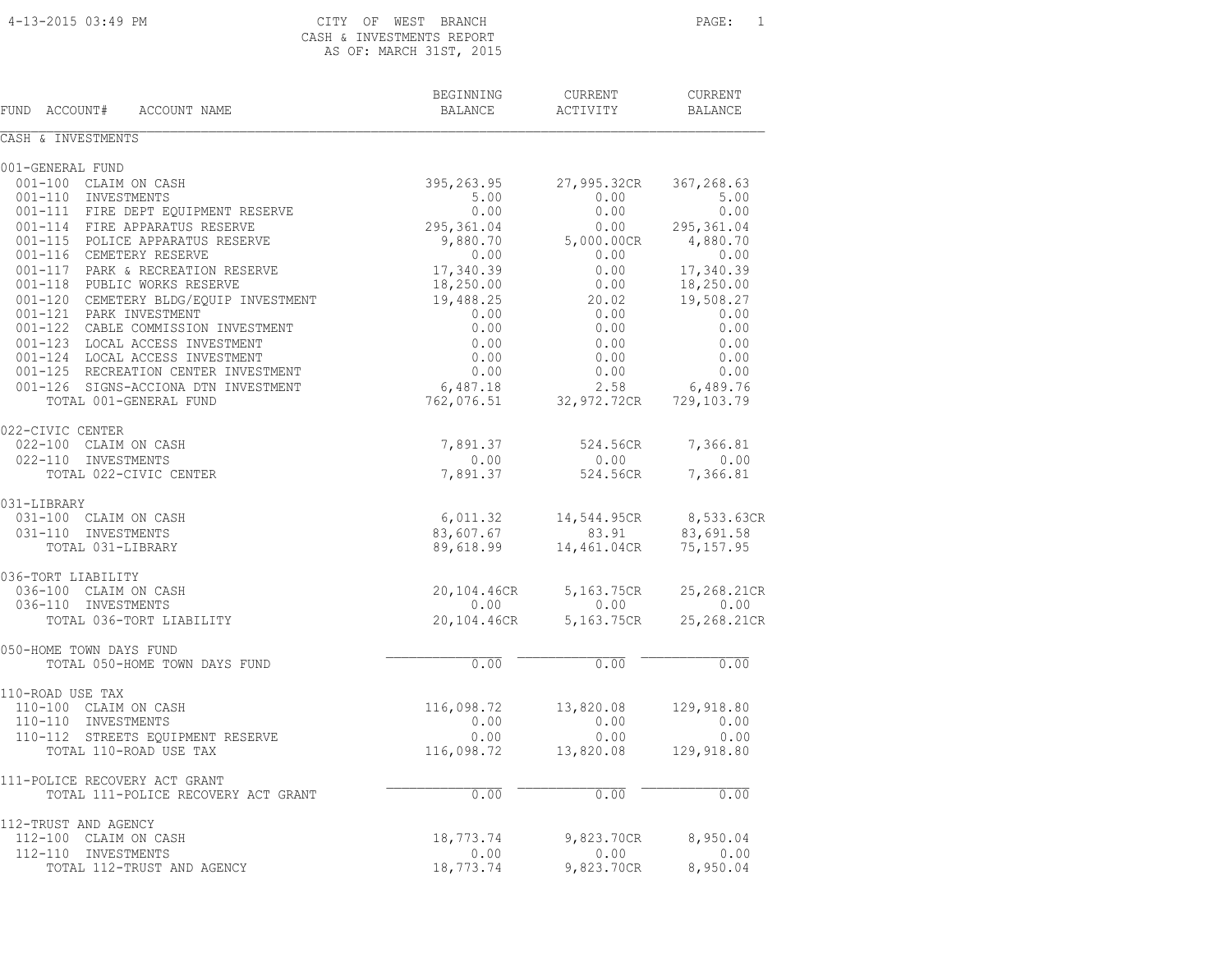### 4-13-2015 03:49 PM CITY OF WEST BRANCH PAGE: 2 CASH & INVESTMENTS REPORT AS OF: MARCH 31ST, 2015

| FUND<br>ACCOUNT#<br>ACCOUNT NAME                                | BEGINNING<br><b>BALANCE</b> | <b>CURRENT</b><br>ACTIVITY | <b>CURRENT</b><br><b>BALANCE</b> |
|-----------------------------------------------------------------|-----------------------------|----------------------------|----------------------------------|
| 119-EMERGENCY TAX FUND<br>119-100 CLAIM ON CASH                 | 19, 154.57                  | 670.20                     | 19,824.77                        |
| $119 - 110$<br>INVESTMENTS                                      | 0.00                        | 0.00                       | 0.00                             |
| TOTAL 119-EMERGENCY TAX FUND                                    | 19,154.57                   | 670.20                     | 19,824.77                        |
| 121-OPTION TAX                                                  |                             |                            |                                  |
| $121 - 100$<br>CLAIM ON CASH<br>$121 - 110$<br>INVESTMENTS      | 96,195.56<br>0.00           | 12,077.19<br>0.00          | 108, 272.75<br>0.00              |
| TOTAL 121-OPTION TAX                                            | 96,195.56                   | 12,077.19                  | 108, 272.75                      |
| 125-T I F                                                       |                             |                            |                                  |
| $125 - 100$<br>CLAIM ON CASH                                    | 207,826.39                  | 0.00                       | 207,826.39                       |
| $125 - 110$<br>INVESTMENTS<br>TOTAL 125-T I F                   | 0.00<br>207,826.39          | 0.00<br>0.00               | 0.00<br>207,826.39               |
|                                                                 |                             |                            |                                  |
| 160-ECONOMIC DEVELOPMENT<br>TOTAL 160-ECONOMIC DEVELOPMENT      | 0.00                        | 0.00                       | 0.00                             |
|                                                                 |                             |                            |                                  |
| 225-TIF DEBT SERVICE<br>TOTAL 225-TIF DEBT SERVICE              | 0.00                        | 0.00                       | 0.00                             |
| 226-GO DEBT SERVICE                                             |                             |                            |                                  |
| 226-100 CLAIM ON CASH                                           | 126,050.94                  | 3,876.38                   | 129, 927.32                      |
| TOTAL 226-GO DEBT SERVICE                                       | 126,050.94                  | 3,876.38                   | 129,927.32                       |
| 301-REAP GRANT PROJECT                                          |                             |                            |                                  |
| 301-100 CLAIM ON CASH<br>301-101 CASH                           | 67,500.00<br>0.00           | 0.00<br>0.00               | 67,500.00<br>0.00                |
| $301 - 110$<br>INVESTMENTS                                      | 0.00                        | 0.00                       | 0.00                             |
| TOTAL 301-REAP GRANT PROJECT                                    | 67,500.00                   | 0.00                       | 67,500.00                        |
| 303-FIRE CAP PROJECT ADDITION                                   |                             |                            |                                  |
| TOTAL 303-FIRE CAP PROJECT ADDITION                             | 0.00                        | 0.00                       | 0.00                             |
| 304-WASTEWATER LIFT STATION                                     |                             |                            |                                  |
| TOTAL 304-WASTEWATER LIFT STATION                               | 0.00                        | 0.00                       | 0.00                             |
| 500-CEMETERY PERPETUAL FUND                                     |                             |                            |                                  |
| 500-100 CLAIM ON CASH                                           | 18,078.25                   | 300.07                     | 18,378.32                        |
| $500 - 110$<br>INVESTMENTS<br>TOTAL 500-CEMETERY PERPETUAL FUND | 88,000.00<br>106,078.25     | 0.00<br>300.07             | 88,000.00<br>106, 378.32         |
|                                                                 |                             |                            |                                  |
| 501-KROUTH PRINCIPAL FUND<br>$501 - 100$<br>CLAIM ON CASH       | 0.00                        | 0.00                       | 0.00                             |
| $501 - 110$<br>INVESTMENTS                                      | 51,006.63                   | 75.46                      | 51,082.09                        |
| TOTAL 501-KROUTH PRINCIPAL FUND                                 | 51,006.63                   | 75.46                      | 51,082.09                        |
| 502-KROUTH INTEREST FUND                                        |                             |                            |                                  |
| $502 - 100$<br>CLAIM ON CASH                                    | 8,503.45                    | 0.03                       | 8,503.48                         |
| $502 - 110$<br>INVESTMENTS                                      | 9,623.86                    | 11.87                      | 9,635.73                         |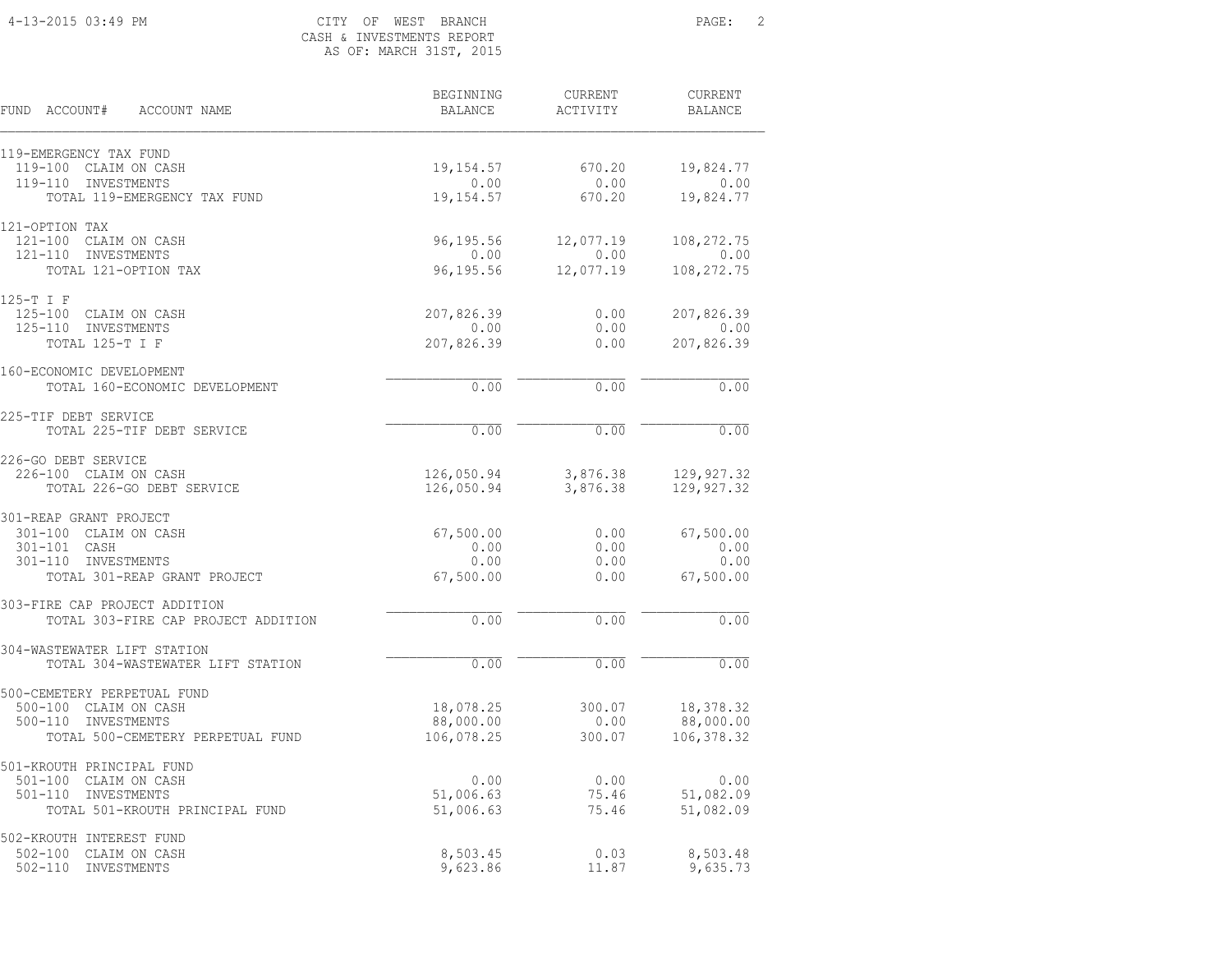#### 4-13-2015 03:49 PM CITY OF WEST BRANCH PAGE: 3 CASH & INVESTMENTS REPORT<br>AS OF: MARCH 31ST, 2015 AS OF: MARCH 31ST, 2015

| CASH & INVESIMENIS REPURI |  |                        |  |  |
|---------------------------|--|------------------------|--|--|
|                           |  | AS OF: MARCH 31ST, 201 |  |  |

| BEGINNING<br><b>BALANCE</b> | CURRENT<br>ACTIVITY                                                                                                | CURRENT<br><b>BALANCE</b>                                                                                                                                                                                                                                                                 |
|-----------------------------|--------------------------------------------------------------------------------------------------------------------|-------------------------------------------------------------------------------------------------------------------------------------------------------------------------------------------------------------------------------------------------------------------------------------------|
| 18, 127.31                  | 11.90                                                                                                              | 18, 139.21                                                                                                                                                                                                                                                                                |
|                             |                                                                                                                    |                                                                                                                                                                                                                                                                                           |
| 209,488.90                  | 5,721.66CR                                                                                                         | 203,767.24                                                                                                                                                                                                                                                                                |
|                             |                                                                                                                    | 0.00                                                                                                                                                                                                                                                                                      |
|                             |                                                                                                                    | 203,767.24                                                                                                                                                                                                                                                                                |
|                             |                                                                                                                    |                                                                                                                                                                                                                                                                                           |
|                             |                                                                                                                    | 0.00                                                                                                                                                                                                                                                                                      |
|                             |                                                                                                                    |                                                                                                                                                                                                                                                                                           |
|                             |                                                                                                                    |                                                                                                                                                                                                                                                                                           |
|                             |                                                                                                                    | 40,774.14                                                                                                                                                                                                                                                                                 |
|                             |                                                                                                                    |                                                                                                                                                                                                                                                                                           |
|                             |                                                                                                                    | 193, 915.27                                                                                                                                                                                                                                                                               |
|                             |                                                                                                                    | 0.00                                                                                                                                                                                                                                                                                      |
|                             |                                                                                                                    | 193, 915.27                                                                                                                                                                                                                                                                               |
|                             |                                                                                                                    |                                                                                                                                                                                                                                                                                           |
|                             |                                                                                                                    | 0.00<br>0.00                                                                                                                                                                                                                                                                              |
|                             |                                                                                                                    | 0.00                                                                                                                                                                                                                                                                                      |
|                             |                                                                                                                    |                                                                                                                                                                                                                                                                                           |
|                             |                                                                                                                    |                                                                                                                                                                                                                                                                                           |
|                             |                                                                                                                    | 21,526.61                                                                                                                                                                                                                                                                                 |
|                             |                                                                                                                    | 21,526.61                                                                                                                                                                                                                                                                                 |
|                             |                                                                                                                    |                                                                                                                                                                                                                                                                                           |
|                             |                                                                                                                    | 77.58CR                                                                                                                                                                                                                                                                                   |
|                             |                                                                                                                    | 77.58CR                                                                                                                                                                                                                                                                                   |
|                             |                                                                                                                    | 21,702.79CR 2,094,085.71                                                                                                                                                                                                                                                                  |
|                             | 0.00<br>0.00<br>187,136.48<br>0.00<br>0.00<br>0.00<br>0.00<br>17,752.04<br>17,752.04<br>77.58CR<br>=============== | 0.00<br>209,488.90<br>5,721.66CR<br>0.00<br>35, 194. 14 5, 580. 00 40, 774. 14<br>35, 194. 14<br>5,580.00<br>6,778.79<br>0.00<br>187, 136, 48<br>6,778.79<br>0.00<br>0.00<br>0.00<br>3,774.57<br>3,774.57<br>77.58CR<br>0.00<br>0.00<br>2,115,788.50<br>================================= |

\*\*\* END OF REPORT \*\*\*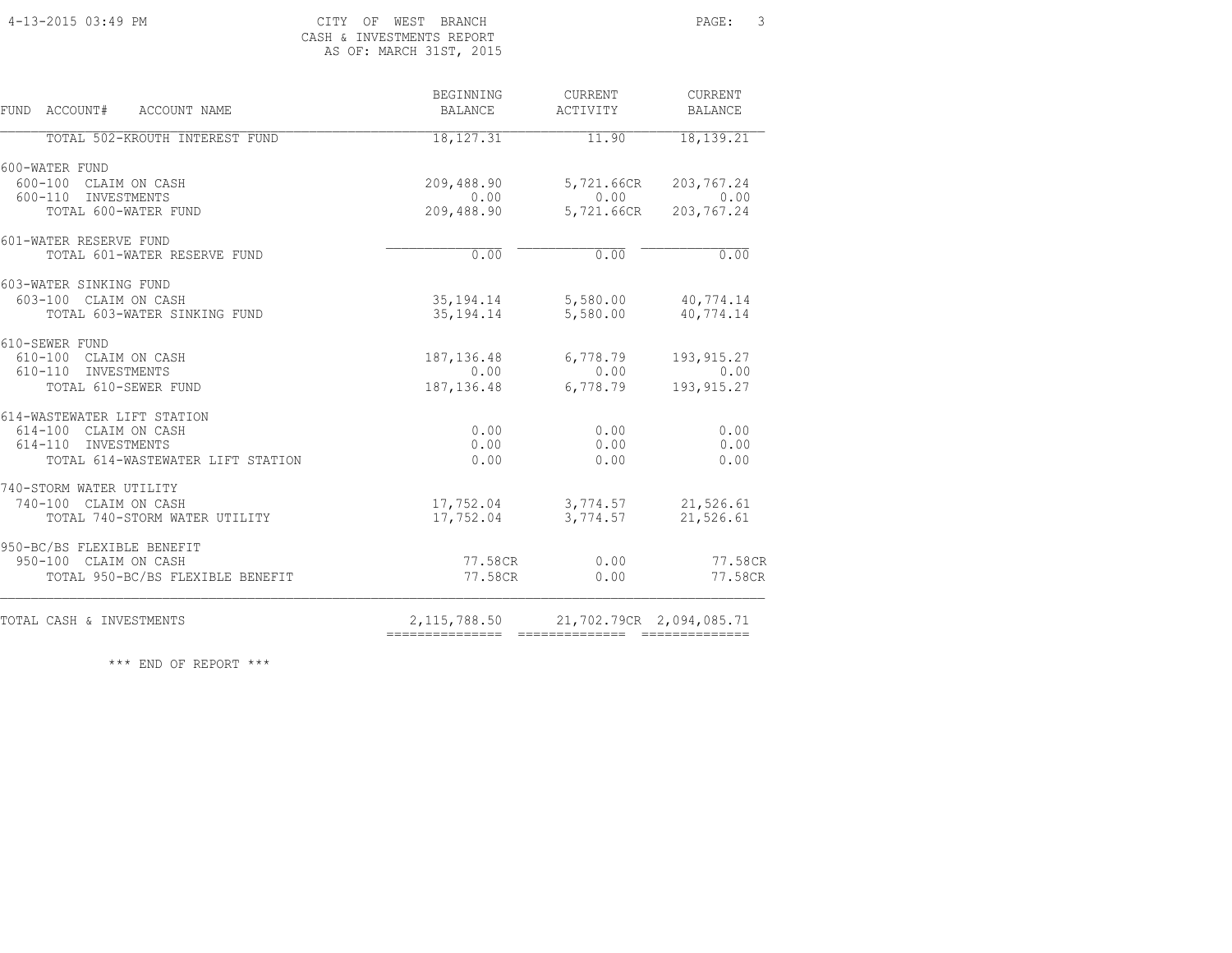| <b>INVESTMENTS</b>                                                                                                      |      |                      |               |              |                                       |              |           |         |
|-------------------------------------------------------------------------------------------------------------------------|------|----------------------|---------------|--------------|---------------------------------------|--------------|-----------|---------|
| <b>CD</b> Number<br>Rate<br><b>Bank</b><br><b>Amount</b><br><b>Purchasing Fund</b><br>Int. Fund<br><b>Maturity Date</b> |      |                      |               |              |                                       | <b>Fund</b>  |           |         |
|                                                                                                                         |      |                      |               |              |                                       |              |           |         |
| 13725104-1012                                                                                                           | 0.50 | <b>UI</b> Credit     | \$            | 19,508.27    | Cemetery Building/Equipment           | Cert. of Dep | 1/16/2016 | 001/120 |
| 13725104-1013                                                                                                           | 0.50 | <b>UI</b> Credit     | \$            | 6,489.76     | Streetscape - Acciona Donation        | Cert. of Dep | 10/3/2015 | 001/126 |
| 13725104                                                                                                                | 0.00 | <b>UI</b> Credit     | \$            | 5.00         | <b>General Fund Savings Account</b>   | Savings      |           | 001/110 |
| 26,003.03<br>\$                                                                                                         |      |                      |               |              |                                       |              |           |         |
| 13725104-1011                                                                                                           | 0.60 | <b>UI</b> Credit     | \$            |              |                                       |              |           | 031/110 |
|                                                                                                                         |      |                      |               | 6,198.07     | Library - Mather CD Donation          | Cert. of Dep | 1/3/2016  |         |
| 10447                                                                                                                   | 0.40 | <b>Liberty Trust</b> | $\mathcal{S}$ | 10,698.76    | Enlow Building CD                     | Cert. of Dep | 5/2/2015  | 031/110 |
| 13725104-1009                                                                                                           | 0.60 | <b>UI</b> Credit     |               | 50,477.82    | Library - Hansen CD Donation          | Cert. of Dep | 11/1/2015 | 031/110 |
|                                                                                                                         |      | <b>US Bank</b>       |               | 16,316.93    | M. Gray US Bank Savings Acct.         | Savings      |           | 031/110 |
|                                                                                                                         |      |                      | \$            | 83,691.58    |                                       |              |           |         |
| 25106790                                                                                                                | 0.45 | <b>Hills Bank</b>    | \$            | 88,000.00    | Perpetual Care                        | General      | 4/6/2016  | 500     |
|                                                                                                                         |      |                      |               |              |                                       |              |           |         |
| 13725104-1008                                                                                                           | 0.60 | <b>UI</b> Credit     | \$            | 51,082.09    | <b>Krouth Principal</b>               | Cert. of Dep | 7/18/2015 | 501/110 |
|                                                                                                                         |      |                      | \$            | 51,082.09    |                                       |              |           |         |
| 13725104-1010                                                                                                           | 0.50 | <b>UI</b> Credit     | \$            | 9,635.73     | Public Library - Krouth Interest Fund | Cert. of Dep | 7/18/2015 | 502     |
|                                                                                                                         |      |                      | \$            | 9,635.73     |                                       |              |           |         |
|                                                                                                                         |      |                      |               |              |                                       |              |           |         |
|                                                                                                                         |      |                      |               |              |                                       |              |           |         |
|                                                                                                                         |      |                      |               | \$258,412.43 | <b>Total Investments</b>              |              |           |         |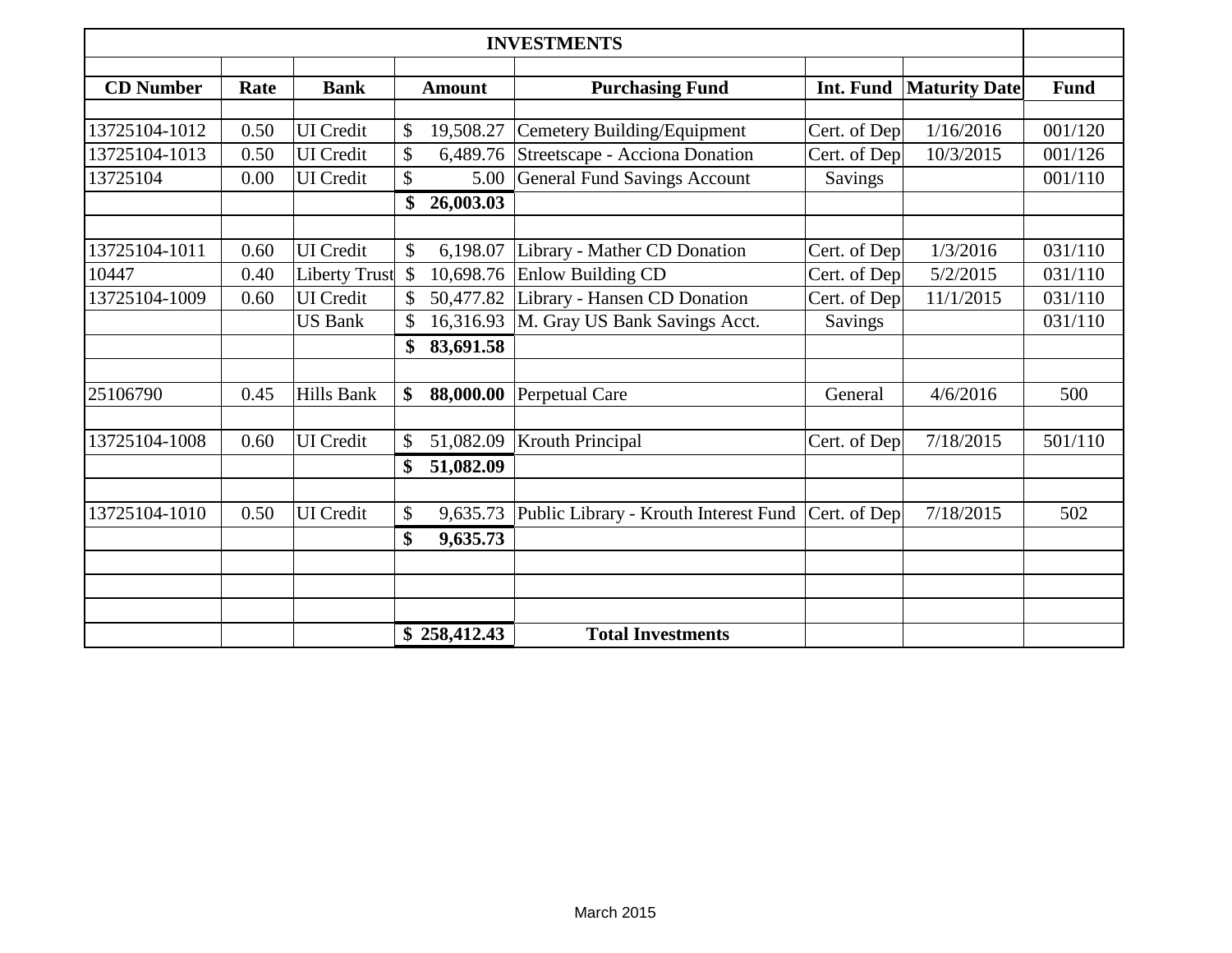4-13-2015 09:26 PM CITY OF WEST BRANCH PAGE: 1 EXPENDITURES BY DEPARTMENT (UNAUDITED) AS OF: MARCH 31ST, 2015

|                                                                  |                                                         |                                 |                   |                        |                       | 75.00% OF FISCAL YEAR           |
|------------------------------------------------------------------|---------------------------------------------------------|---------------------------------|-------------------|------------------------|-----------------------|---------------------------------|
| DEPARTMENTAL EXPENDITURES                                        |                                                         | <b>CURRENT</b><br><b>BUDGET</b> | CURRENT<br>PERIOD | YEAR TO DATE<br>ACTUAL | % OF<br><b>BUDGET</b> | <b>BUDGET</b><br><b>BALANCE</b> |
| POLICE OPERATION<br>================                             |                                                         |                                 |                   |                        |                       |                                 |
| 001-GENERAL FUND                                                 |                                                         |                                 |                   |                        |                       |                                 |
| $001 - 5 - 1 - 110 - 6010$                                       | SALARIES AND WAGES                                      | 185,569.00                      | 12,936.32         | 130,841.31             | 70.51                 | 54,727.69                       |
| 001-5-1-110-6210                                                 | DUES, MEMBERSHIP                                        | 3,000.00                        | 0.00              | 2,833.75               | 94.46                 | 166.25                          |
| 001-5-1-110-6230                                                 | TRAINING AND EDUCATION                                  | 2,000.00                        | 152.25            | 947.25                 | 47.36                 | 1,052.75                        |
| $001 - 5 - 1 - 110 - 6240$<br>001-5-1-110-6320                   | TRAVEL AND CONFERENCE<br>BLDG/GROUNDS OPERATIONS/SUPPLI | 2,000.00<br>800.00              | 817.22<br>87.96   | 817.22<br>616.84       | 40.86<br>77.11        | 1,182.78<br>183.16              |
|                                                                  | 001-5-1-110-6331 MOTOR OPERATION FUEL                   | 13,500.00                       | 703.41            | 8,000.63               | 59.26                 | 5,499.37                        |
|                                                                  | 001-5-1-110-6332 REPAIR/MAINTENANCE-VEHICLES            | 5,000.00                        | 465.91            | 3,799.82               | 76.00                 | 1,200.18                        |
| 001-5-1-110-63501 REPAIRS-RADIOS                                 |                                                         | 3,000.00                        | 6,376.40          | 6,613.65               | 220.46 (              | 3,613.65)                       |
|                                                                  | 001-5-1-110-6371 UTILITY SERVICES/GAS, ELECTRIC         | 2,000.00                        | 300.94            | 2,066.81               | $103.34$ (            | 66.81)                          |
| 001-5-1-110-6373                                                 | TELEPHONE/OPERATIONS                                    | 7,000.00                        | 392.65            | 3,735.62               | 53.37                 | 3,264.38                        |
| 001-5-1-110-6411 LEGAL FEES                                      |                                                         | 1,000.00                        | 0.00              | 0.00                   | 0.00                  | 1,000.00                        |
|                                                                  | 001-5-1-110-6414 ADVERTISEMENT & LEGAL PUBLICAT         | 500.00                          | 0.00              | 0.00                   | 0.00                  | 500.00                          |
| 001-5-1-110-6491 RESERVE OFFICERS                                |                                                         | 1,500.00                        | 0.00              | 0.00                   | 0.00                  | 1,500.00                        |
|                                                                  | 001-5-1-110-6498 CONTRACT PAYMENTS                      | 2,700.00                        | 100.00            | 6,823.20               | $252.71$ (            | 4, 123.20                       |
| 001-5-1-110-6504 MINOR EQUIPMENT                                 |                                                         | 1,000.00                        | 0.00              | 212.99                 | 21.30                 | 787.01                          |
| 001-5-1-110-6506 OFFICE SUPPLIES                                 |                                                         | 1,000.00                        | 0.00              | 748.82                 | 74.88                 | 251.18                          |
|                                                                  | 001-5-1-110-6508 POSTAGE AND SHIPPING                   | 200.00                          | 0.00              | 0.00                   | 0.00                  | 200.00                          |
| 001-5-1-110-6510 SAFETY EQUIPMENT<br>001-5-1-110-6513 AMMUNITION |                                                         | 0.00<br>750.00                  | 255.25<br>0.00    | 255.25<br>706.42       | $0.00$ (<br>94.19     | 255.25<br>43.58                 |
|                                                                  | 001-5-1-110-6521 MOTOR VEHICLE MAINT. SUPPLIES          | 1,000.00                        | 0.00              | 14.70                  | 1.47                  | 985.30                          |
| 001-5-1-110-6529 UNIFORMS                                        |                                                         | 1,500.00                        | 634.04            | 1,860.76               | $124.05$ (            | 360.76                          |
| 001-5-1-110-6599 MISC. SUPPLIES                                  |                                                         | 3,000.00                        | 20.60             | 272.60                 | 9.09                  | 2,727.40                        |
|                                                                  | 001-5-1-110-6723 VEHICLE SET ASIDE                      | 22,000.00                       | 0.00              | 0.00                   | 0.00                  | 22,000.00                       |
|                                                                  | 001-5-1-110-6725 OFFICE EQUIPMENT                       | 2,500.00                        | 24.00             | 1,910.29               | 76.41                 | 589.71                          |
| 001-5-1-110-6727 EQUIPMENT                                       |                                                         | 3,500.00                        | 0.00              | 1,434.85               | 41.00                 | 2,065.15                        |
| TOTAL 001-GENERAL FUND                                           |                                                         | 266,019.00                      | 23,266.95         | 174,512.78             | 65.60                 | 91,506.22                       |
| 036-TORT LIABILITY                                               |                                                         |                                 |                   |                        |                       |                                 |
| 036-5-1-110-6160 WORKMENS COMP.                                  |                                                         | 6,069.00                        | 0.00              | 6,069.00               | 100.00                | 0.00                            |
|                                                                  | 036-5-1-110-64081 LIABILITY INSURANCE                   | 8,504.00                        | 1,417.59          | 1,417.59               | 16.67                 | 7,086.41                        |
| TOTAL 036-TORT LIABILITY                                         |                                                         | 14,573.00                       | 1,417.59          | 7,486.59               | 51.37                 | 7,086.41                        |
| 112-TRUST AND AGENCY                                             |                                                         |                                 |                   |                        |                       |                                 |
| 112-5-1-110-6110 FICA                                            |                                                         | 14,197.00                       | 912.48            | 9,342.09               | 65.80                 | 4,854.91                        |
| 112-5-1-110-6130 IPERS                                           |                                                         | 18,817.00                       | 1,311.75          | 13,267.34              | 70.51                 | 5,549.66                        |
| 112-5-1-110-6150 GROUP INSURANCE                                 |                                                         | 30,682.00                       | 2,688.95          | 23, 192.47             | 75.59                 | 7,489.53                        |
| TOTAL 112-TRUST AND AGENCY                                       |                                                         | 63,696.00                       | 4,913.18          | 45,801.90              | 71.91                 | 17,894.10                       |
| TOTAL POLICE OPERATION                                           |                                                         | 344,288.00                      | 29,597.72         | 227,801.27             | 66.17                 | 116,486.73                      |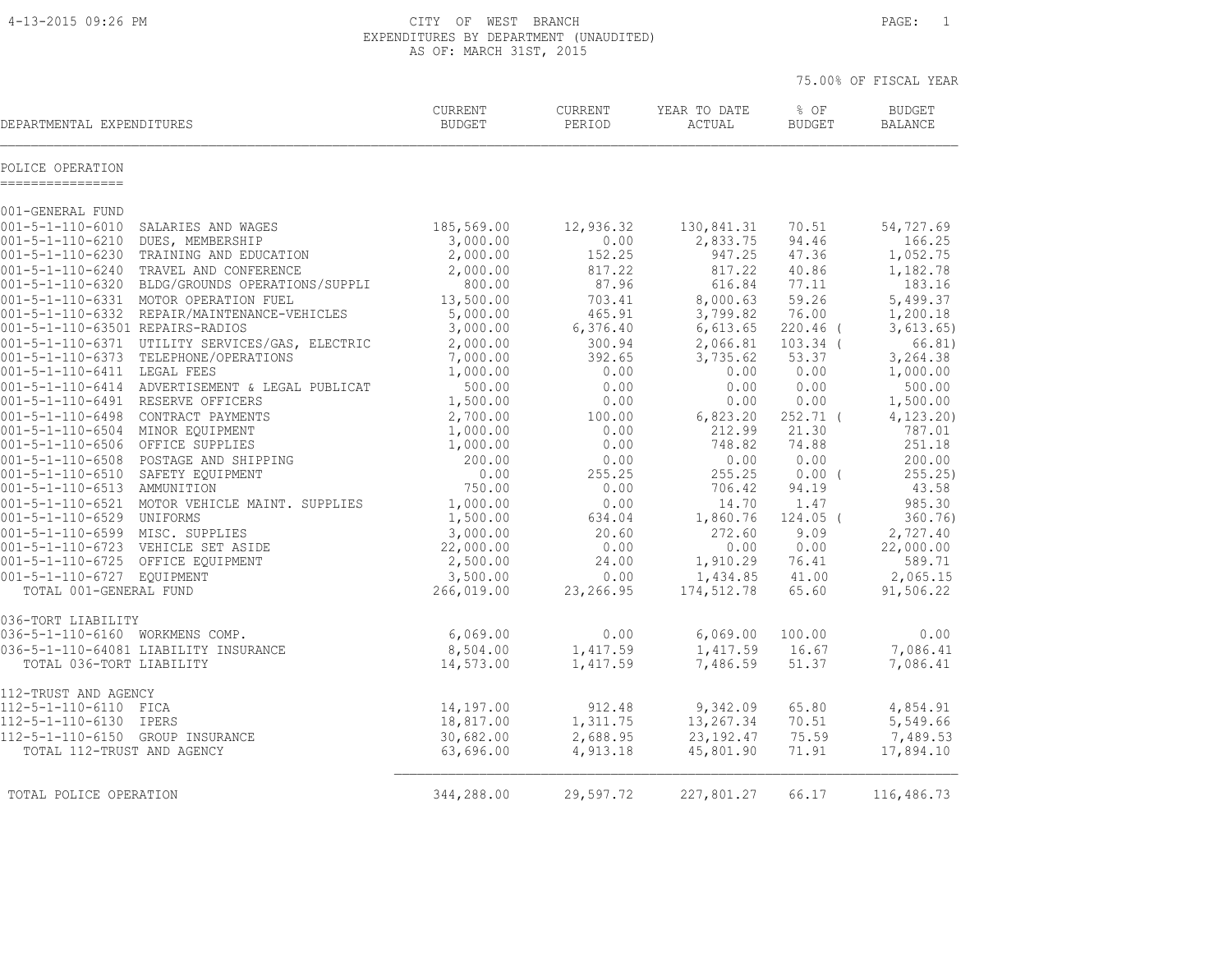4-13-2015 09:26 PM CITY OF WEST BRANCH PAGE: 2 EXPENDITURES BY DEPARTMENT (UNAUDITED) AS OF: MARCH 31ST, 2015

|                                                                                                  |                          |                   |                        |                       | 75.00% OF FISCAL YEAR           |
|--------------------------------------------------------------------------------------------------|--------------------------|-------------------|------------------------|-----------------------|---------------------------------|
| DEPARTMENTAL EXPENDITURES                                                                        | CURRENT<br><b>BUDGET</b> | CURRENT<br>PERIOD | YEAR TO DATE<br>ACTUAL | % OF<br><b>BUDGET</b> | <b>BUDGET</b><br><b>BALANCE</b> |
| FIRE OPERATION<br>--------------                                                                 |                          |                   |                        |                       |                                 |
| 001-GENERAL FUND                                                                                 |                          |                   |                        |                       |                                 |
| $001 - 5 - 1 - 150 - 6010$<br>SALARIES AND WAGES                                                 | 0.00                     | 0.00              | 13,330.00              | $0.00$ (              | 13, 330.00                      |
| 001-5-1-150-6210<br>DUES, MEMBERSHIP<br>$001 - 5 - 1 - 150 - 6230$<br>TRAINING AND EDUCATION     | 4,000.00<br>5,000.00     | 89.00<br>100.00   | 3,745.25<br>1,523.00   | 93.63<br>30.46        | 254.75<br>3,477.00              |
| $001 - 5 - 1 - 150 - 6310$<br>BUILDING MAINTENANCE                                               | 69,228.00                | 250.29            | 7,543.25               | 10.90                 | 61,684.75                       |
| 001-5-1-150-6331 MOTOR OPERATION FUEL                                                            | 10,000.00                | 139.68            | 3,404.57               | 34.05                 | 6, 595.43                       |
| 001-5-1-150-6332 REPAIR/MAINTENANCE-VEHICLES                                                     | 14,000.00                | 1,935.79          | 11,403.80              | 81.46                 | 2,596.20                        |
| 001-5-1-150-63501 REPAIRS-RADIOS                                                                 | 10,000.00                | 0.00              | 4,930.24               | 49.30                 | 5,069.76                        |
| 001-5-1-150-6371 UTILITY SERVICES/GAS, ELECTRIC<br>001-5-1-150-6373 TELEPHONE/OPERATIONS         | 8,000.00<br>2,500.00     | 902.83<br>161.46  | 6, 200.57<br>1,449.11  | 77.51<br>57.96        | 1,799.43<br>1,050.89            |
| 001-5-1-150-6441 FIRE PREVENTION                                                                 | 750.00                   | 0.00              | 564.00                 | 75.20                 | 186.00                          |
| 001-5-1-150-6490 CONSULTANT AND PROF. FEES                                                       | 0.00                     | 0.00              | 0.00                   | 0.00                  | 0.00                            |
| 001-5-1-150-6498 CONTRACT PAYMENTS                                                               | 32,000.00                | 0.00              | 31,720.00              | 99.13                 | 280.00                          |
| 001-5-1-150-6504 MINOR EQUIPMENT                                                                 | 6,000.00                 | 0.00              | 1,689.54               | 28.16                 | 4,310.46                        |
| 001-5-1-150-6506 OFFICE SUPPLIES<br>001-5-1-150-6510 SAFETY EQUIPMENT                            | 1,500.00<br>2,500.00     | 351.11<br>77.88   | 709.17<br>535.38       | 47.28<br>21.42        | 790.83<br>1,964.62              |
| 001-5-1-150-6514 MEDICAL SUPPLIES                                                                | 2,500.00                 | 573.92            | 1,327.95               | 53.12                 | 1,172.05                        |
| 001-5-1-150-6529 UNIFORMS                                                                        | 6,000.00                 | 77.55             | 962.55                 | 16.04                 | 5,037.45                        |
| 001-5-1-150-6599 MISC. SUPPLIES                                                                  | 2,400.00                 | 184.93            | 355.27                 | 14.80                 | 2,044.73                        |
| 001-5-1-150-6727 EQUIPMENT                                                                       | 454,362.00               | 0.00              | 0.00                   | 0.00                  | 454,362.00                      |
| TOTAL 001-GENERAL FUND                                                                           | 630,740.00               | 4,844.44          | 91,393.65              | 14.49                 | 539, 346.35                     |
| 036-TORT LIABILITY                                                                               |                          |                   |                        |                       |                                 |
| 036-5-1-150-6160 WORKMENS COMP.                                                                  | 4,405.00                 | 0.00              | 4,405.00               | 100.00                | 0.00                            |
| 036-5-1-150-64081 LIABILITY INSURANCE                                                            | 16,090.00                | 716.71            | 15,373.29              | 95.55                 | 716.71                          |
| TOTAL 036-TORT LIABILITY                                                                         | 20,495.00                | 716.71            | 19,778.29              | 96.50                 | 716.71                          |
| 112-TRUST AND AGENCY                                                                             |                          |                   |                        |                       |                                 |
| 112-5-1-150-6110 FICA                                                                            | 0.00                     | 0.00              | 1,019.79               | $0.00$ (              | 1,019.79)                       |
| 112-5-1-150-6130 IPERS<br>112-5-1-150-6150 GROUP INSURANCE                                       | 0.00<br>0.00             | 0.00<br>0.00      | 0.00<br>0.00           | 0.00<br>0.00          | 0.00<br>0.00                    |
| TOTAL 112-TRUST AND AGENCY                                                                       | 0.00                     | 0.00              | 1,019.79               | $0.00$ (              | 1,019.79)                       |
|                                                                                                  |                          |                   |                        |                       |                                 |
| TOTAL FIRE OPERATION                                                                             | 651,235.00               | 5,561.15          | 112,191.73             | 17.23                 | 539,043.27                      |
| ANIMAL CONTROL<br>==============                                                                 |                          |                   |                        |                       |                                 |
|                                                                                                  |                          |                   |                        |                       |                                 |
| 001-GENERAL FUND                                                                                 |                          |                   |                        |                       |                                 |
| 001-5-1-190-6490<br>CONSULTANT AND PROF. FEES<br>$001 - 5 - 1 - 190 - 6498$<br>CONTRACT PAYMENTS | 0.00<br>4,000.00         | 0.00<br>118.00    | 0.00<br>2,106.48       | 0.00<br>52.66         | 0.00<br>1,893.52                |
| 001-5-1-190-6510<br>SAFETY EQUIPMENT                                                             | 0.00                     | 0.00              | 0.00                   | 0.00                  | 0.00                            |
| 001-5-1-190-6599 MISC. SUPPLIES                                                                  | 500.00                   | 62.77             | 893.76                 | 178.75 (              | 393.76)                         |
| TOTAL 001-GENERAL FUND                                                                           | 4,500.00                 | 180.77            | 3,000.24               | 66.67                 | 1,499.76                        |
|                                                                                                  |                          |                   |                        |                       |                                 |
| TOTAL ANIMAL CONTROL                                                                             | 4,500.00                 | 180.77            | 3,000.24               | 66.67                 | 1,499.76                        |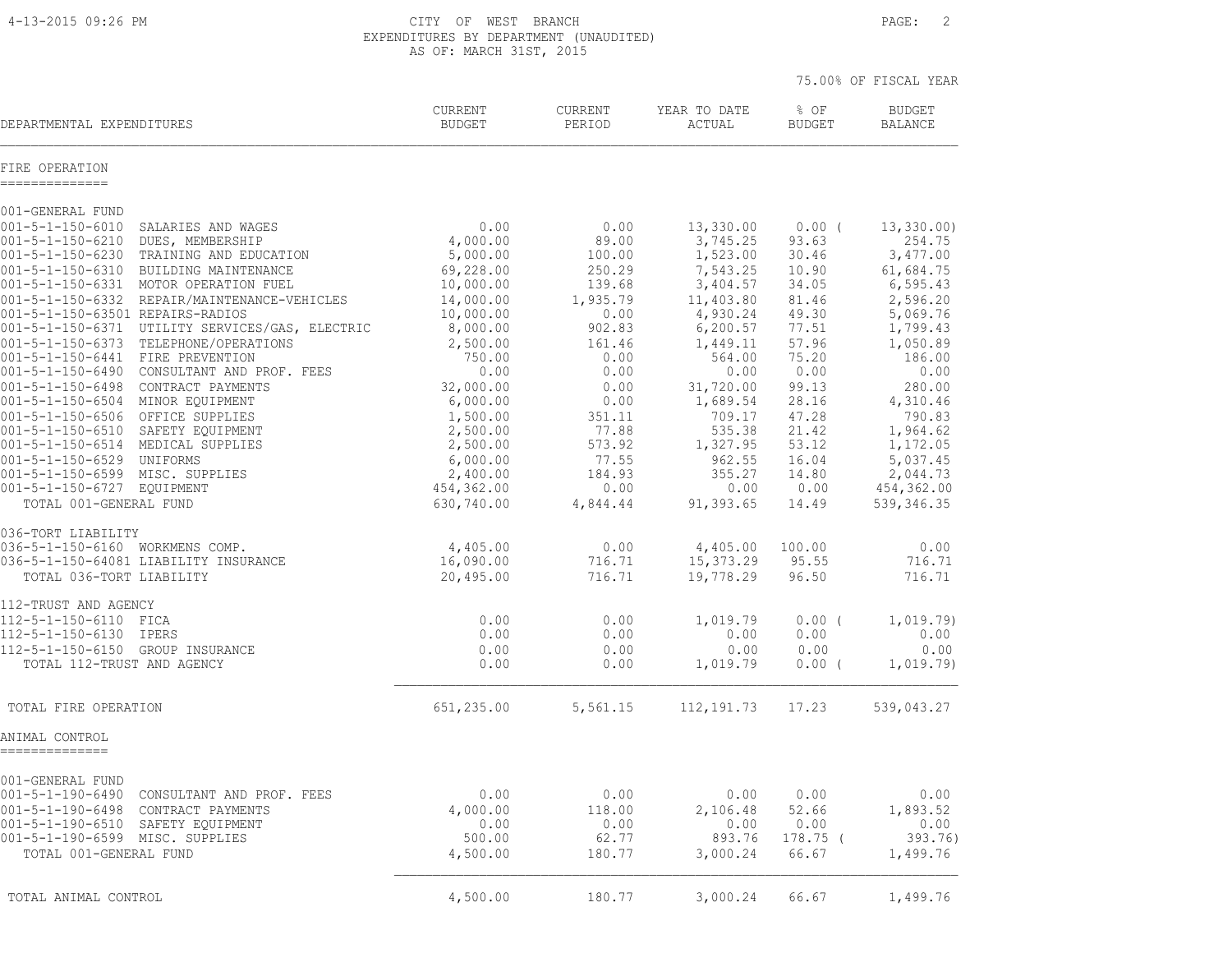4-13-2015 09:26 PM CITY OF WEST BRANCH PAGE: 3 EXPENDITURES BY DEPARTMENT (UNAUDITED) AS OF: MARCH 31ST, 2015

|                                                                 |                                                                                                                      |                                  |                   |                        |                       | 75.00% OF FISCAL YEAR           |
|-----------------------------------------------------------------|----------------------------------------------------------------------------------------------------------------------|----------------------------------|-------------------|------------------------|-----------------------|---------------------------------|
| DEPARTMENTAL EXPENDITURES                                       |                                                                                                                      | <b>CURRENT</b><br><b>BUDGET</b>  | CURRENT<br>PERIOD | YEAR TO DATE<br>ACTUAL | % OF<br><b>BUDGET</b> | <b>BUDGET</b><br><b>BALANCE</b> |
| ROADS AND STREETS<br>------------------                         |                                                                                                                      |                                  |                   |                        |                       |                                 |
| 001-GENERAL FUND                                                |                                                                                                                      |                                  |                   |                        |                       |                                 |
| $001 - 5 - 2 - 210 - 6010$                                      | SALARIES AND WAGES                                                                                                   | 64,781.00                        | 4,902.61          | 49,945.14              | 77.10                 | 14,835.86                       |
| $001 - 5 - 2 - 210 - 6320$                                      | BLDG/GROUNDS OPERATIONS/SUPPLI                                                                                       | 0.00                             | 0.00              | 0.00                   | 0.00                  | 0.00                            |
| 001-5-2-210-6444 TREE TRIMMING                                  |                                                                                                                      | 0.00                             | 0.00              | 0.00                   | 0.00                  | 0.00                            |
|                                                                 | 001-5-2-210-6490 CONSULTANT AND PROF. FEES                                                                           | 500.00                           | 0.00              | 244.00                 | 48.80                 | 256.00                          |
|                                                                 | 001-5-2-210-6496 MISC. CONTRACT WORK                                                                                 | 0.00                             | 0.00              | 0.00                   | 0.00                  | 0.00                            |
| 001-5-2-210-6727 EOUIPMENT                                      | 001-5-2-210-6723 EQUIPMENT SET ASIDE                                                                                 | 12,060.00<br>22,940.00           | 0.00<br>0.00      | 0.00<br>0.00           | 0.00<br>0.00          | 12,060.00<br>22,940.00          |
|                                                                 | 001-5-2-210-6761 CAPITAL IMPROVEMENT STREETS                                                                         | 128,964.00                       | 5,052.70          | 148,798.56             | $115.38$ (            | 19,834.56)                      |
| TOTAL 001-GENERAL FUND                                          |                                                                                                                      | 229,245.00                       | 9,955.31          | 198,987.70             | 86.80                 | 30,257.30                       |
| 036-TORT LIABILITY                                              |                                                                                                                      |                                  |                   |                        |                       |                                 |
| 036-5-2-210-6160 WORKMENS COMP.                                 |                                                                                                                      | 15,122.00                        | 0.00              | 14,542.00              | 96.16                 | 580.00                          |
| 036-5-2-210-6170 JOB INSURANCE                                  |                                                                                                                      | 0.00                             | 0.00              | 0.00                   | 0.00                  | 0.00                            |
|                                                                 | 036-5-2-210-64081 LIABILITY INSURANCE                                                                                | $0.00$<br>25,623.00<br>40,745.00 | 1,417.58          | 1,417.58               | 5.53                  | 24,205.42                       |
| TOTAL 036-TORT LIABILITY                                        |                                                                                                                      | 40,745.00                        | 1,417.58          | 15,959.58              | 39.17                 | 24,785.42                       |
| 110-ROAD USE TAX                                                |                                                                                                                      |                                  |                   |                        |                       |                                 |
| 110-5-2-210-6010                                                | SALARIES AND WAGES                                                                                                   | 0.00                             | 0.00              | 0.00                   | 0.00                  | 0.00                            |
| 110-5-2-210-6020                                                | PART TIME                                                                                                            | 0.00                             | 0.00              | 0.00                   | 0.00                  | 0.00                            |
| 110-5-2-210-6210                                                | DUES, MEMBERSHIP                                                                                                     | 0.00<br>500.00                   | 0.00              | 0.00                   | 0.00                  | 0.00                            |
| 110-5-2-210-6310                                                | BUILDING MAINTENANCE                                                                                                 |                                  | 0.00              | 1,759.85               | $351.97$ (            | 1, 259.85)                      |
| 110-5-2-210-6320                                                | BLDG/GROUNDS OPERATIONS/SUPPLI<br>110-5-2-210-6331 MOTOR OPERATION FUEL                                              | 5,000.00<br>7,000.00             | 0.00<br>0.00      | 7,471.98<br>2,488.48   | 149.44 (<br>35.55     | 2,471.98<br>4,511.52            |
|                                                                 | 110-5-2-210-6332 REPAIR/MAINTENANCE-VEHICLES                                                                         | 5,000.00                         | 51.00             | 5,170.86               | $103.42$ (            | 170.86)                         |
|                                                                 | 110-5-2-210-6371 UTILITY SERVICES/GAS, ELECTRIC                                                                      | 4,000.00                         | 327.32            | 3,036.14               | 75.90                 | 963.86                          |
| 110-5-2-210-6373                                                | TELEPHONE/OPERATIONS                                                                                                 | 1,500.00                         | 207.15            | 2,064.43               | $137.63$ (            | 564.43)                         |
| 110-5-2-210-6444                                                |                                                                                                                      | 30,000.00                        | 36.08             | 9,682.08               | 32.27                 | 20, 317.92                      |
| 110-5-2-210-6490                                                |                                                                                                                      | 10,500.00                        | 3,102.00          | 17,224.63              | $164.04$ (            | 6, 724.63)                      |
|                                                                 | 110-5-2-210-6496 MISC. CONTRACT WORK                                                                                 | 0.00                             | 0.00              | 0.00                   | 0.00                  | 0.00                            |
| 110-5-2-210-6501 CHEMICALS                                      |                                                                                                                      | 0.00                             | 0.00              | 0.00                   | 0.00                  | 0.00                            |
| 110-5-2-210-6504                                                |                                                                                                                      | 2,000.00                         | 351.33            | 1,679.91               | 84.00                 | 320.09                          |
| 110-5-2-210-6509                                                | TREE TRIMMING<br>CONSULTANT AND PROF. FEES<br>MISC. CONTRACT WORK<br>CHEMICALS<br>MINOR EQUIPMENT<br>CICNS (SUIPMENT | 3,000.00                         | 0.00              | 3,167.01               | $105.57$ (            | 167.01)                         |
| 110-5-2-210-6511<br>110-5-2-210-6512                            | SAND<br>SALT                                                                                                         | 2,500.00<br>6,000.00             | 0.00<br>0.00      | 2,425.69<br>2,719.66   | 97.03<br>45.33        | 74.31<br>3,280.34               |
| 110-5-2-210-6521                                                | MOTOR VEHICLE MAINT. SUPPLIES                                                                                        | 3,500.00                         | 2,572.14          | 4,347.50               | $124.21$ (            | 847.50)                         |
| 110-5-2-210-6524                                                | ROCK/COLD MIX                                                                                                        | 5,000.00                         | 0.00              | 2,041.13               | 40.82                 | 2,958.87                        |
| 110-5-2-210-6529                                                | UNIFORMS                                                                                                             | 0.00                             | 0.00              | 0.00                   | 0.00                  | 0.00                            |
| 110-5-2-210-6560                                                | IRON/STEEL                                                                                                           | 0.00                             | 0.00              | 0.00                   | 0.00                  | 0.00                            |
| 110-5-2-210-6599 MISC. SUPPLIES                                 |                                                                                                                      | 1,000.00                         | 182.28            | 1,190.74               | $119.07$ (            | 190.74)                         |
| 110-5-2-210-6723                                                | EQUIPMENT SET ASIDE                                                                                                  | 12,060.00                        | 0.00              | 0.00                   | 0.00                  | 12,060.00                       |
|                                                                 | 110-5-2-210-6724 CAPITAL EQUIP./SNOW PLOW                                                                            | 0.00                             | 0.00              | 0.00                   | 0.00                  | 0.00                            |
| 110-5-2-210-6727 EOUIPMENT                                      |                                                                                                                      | 69,940.00                        | 0.00              | 46,900.00              | 67.06                 | 23,040.00                       |
|                                                                 | 110-5-2-210-6761 CAPITAL IMPROVEMENT STREETS                                                                         | 90,175.00                        | 510.00            | 53,484.29              | 59.31                 | 36,690.71                       |
| 110-5-2-210-6801 PRINCIPAL<br>110-5-2-210-6851 INTEREST/COUPONS |                                                                                                                      | 0.00<br>0.00                     | 0.00<br>0.00      | 0.00<br>0.00           | 0.00<br>0.00          | 0.00<br>0.00                    |
| TOTAL 110-ROAD USE TAX                                          |                                                                                                                      | 258,675.00                       | 7,339.30          | 166,854.38             | 64.50                 | 91,820.62                       |
|                                                                 |                                                                                                                      |                                  |                   |                        |                       |                                 |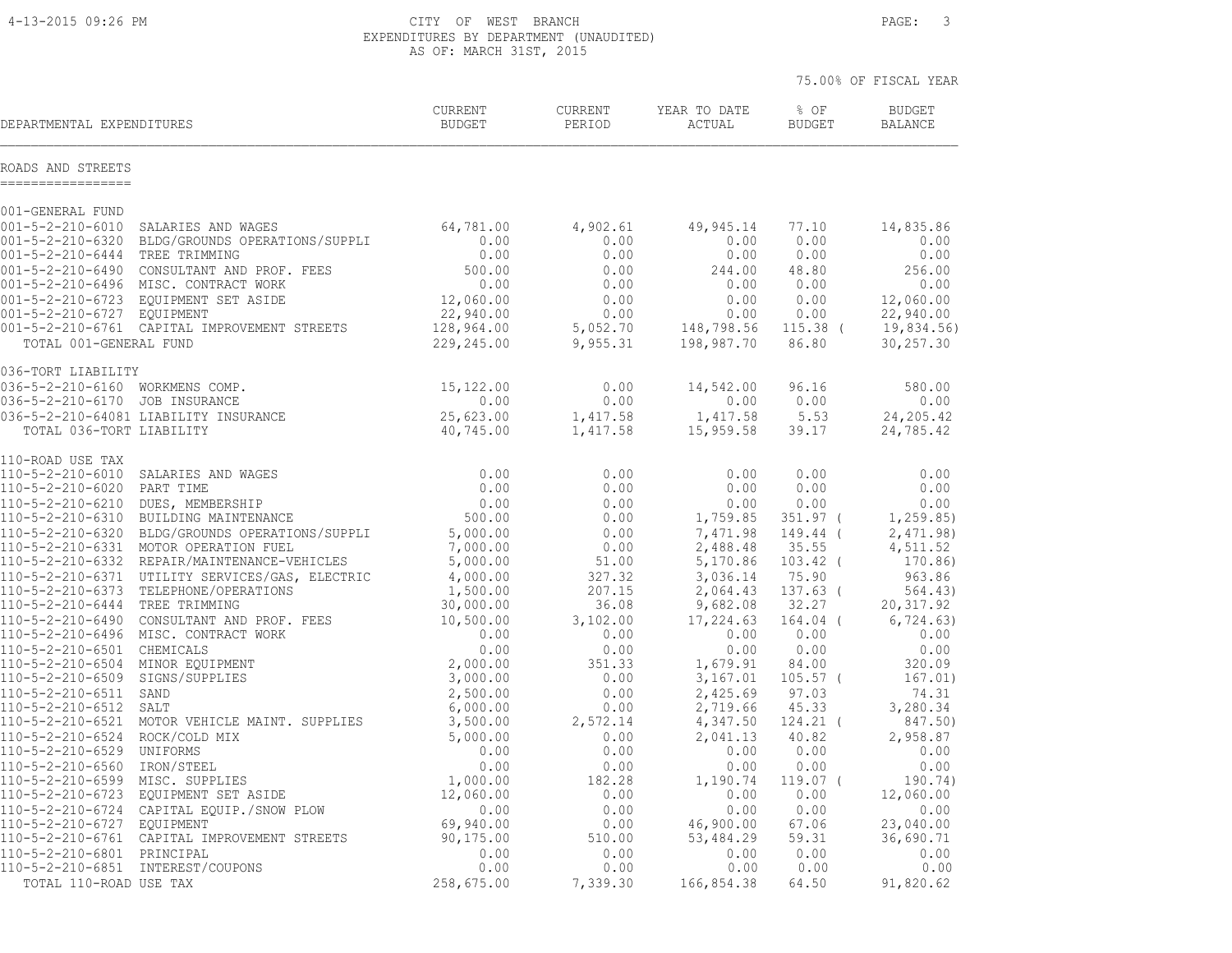#### 4-13-2015 09:26 PM CITY OF WEST BRANCH PAGE: 4 EXPENDITURES BY DEPARTMENT (UNAUDITED) AS OF: MARCH 31ST, 2015

|                                                                                                                                                                                                                                                                                                                                                                                                                                                                                                                                                                                                                                                                                                                                                                                                                                                                                                                                                                                     |                                                                                                                                                                                                                    |                                                                                                                                                                              |                                                                                                                                                                                                            | 75.00% OF FISCAL YEAR                                                                                                                                                             |                                                                                                                                                                                                      |
|-------------------------------------------------------------------------------------------------------------------------------------------------------------------------------------------------------------------------------------------------------------------------------------------------------------------------------------------------------------------------------------------------------------------------------------------------------------------------------------------------------------------------------------------------------------------------------------------------------------------------------------------------------------------------------------------------------------------------------------------------------------------------------------------------------------------------------------------------------------------------------------------------------------------------------------------------------------------------------------|--------------------------------------------------------------------------------------------------------------------------------------------------------------------------------------------------------------------|------------------------------------------------------------------------------------------------------------------------------------------------------------------------------|------------------------------------------------------------------------------------------------------------------------------------------------------------------------------------------------------------|-----------------------------------------------------------------------------------------------------------------------------------------------------------------------------------|------------------------------------------------------------------------------------------------------------------------------------------------------------------------------------------------------|
| DEPARTMENTAL EXPENDITURES                                                                                                                                                                                                                                                                                                                                                                                                                                                                                                                                                                                                                                                                                                                                                                                                                                                                                                                                                           | <b>CURRENT</b><br><b>BUDGET</b>                                                                                                                                                                                    | <b>CURRENT</b><br>PERIOD                                                                                                                                                     | YEAR TO DATE<br>ACTUAL                                                                                                                                                                                     | % OF<br><b>BUDGET</b>                                                                                                                                                             | <b>BUDGET</b><br><b>BALANCE</b>                                                                                                                                                                      |
| 112-TRUST AND AGENCY<br>$112 - 5 - 2 - 210 - 6110$<br>FICA<br>112-5-2-210-6130<br><b>IPERS</b><br>$112 - 5 - 2 - 210 - 6150$<br>GROUP INSURANCE<br>TOTAL 112-TRUST AND AGENCY                                                                                                                                                                                                                                                                                                                                                                                                                                                                                                                                                                                                                                                                                                                                                                                                       | 4,956.00<br>5,472.00<br>10,898.00<br>21,326.00                                                                                                                                                                     | 335.79<br>431.55<br>762.07<br>1,529.41                                                                                                                                       | 3,455.85<br>4, 417.38<br>6,717.78<br>14,591.01                                                                                                                                                             | 69.73<br>80.73<br>61.64<br>68.42                                                                                                                                                  | 1,500.15<br>1,054.62<br>4,180.22<br>6,734.99                                                                                                                                                         |
| TOTAL ROADS AND STREETS                                                                                                                                                                                                                                                                                                                                                                                                                                                                                                                                                                                                                                                                                                                                                                                                                                                                                                                                                             | 549,991.00                                                                                                                                                                                                         | 20,241.60                                                                                                                                                                    | 396,392.67                                                                                                                                                                                                 | 72.07                                                                                                                                                                             | 153,598.33                                                                                                                                                                                           |
| STREET LIGHTING                                                                                                                                                                                                                                                                                                                                                                                                                                                                                                                                                                                                                                                                                                                                                                                                                                                                                                                                                                     |                                                                                                                                                                                                                    |                                                                                                                                                                              |                                                                                                                                                                                                            |                                                                                                                                                                                   |                                                                                                                                                                                                      |
| 001-GENERAL FUND<br>$001 - 5 - 2 - 230 - 6371$<br>UTILITY SERVICES/GAS, ELECTRIC<br>TOTAL 001-GENERAL FUND                                                                                                                                                                                                                                                                                                                                                                                                                                                                                                                                                                                                                                                                                                                                                                                                                                                                          | 40,000.00<br>40,000.00                                                                                                                                                                                             | 4,173.21<br>4,173.21                                                                                                                                                         | 26,000.28<br>26,000.28                                                                                                                                                                                     | 65.00<br>65.00                                                                                                                                                                    | 13,999.72<br>13,999.72                                                                                                                                                                               |
| TOTAL STREET LIGHTING                                                                                                                                                                                                                                                                                                                                                                                                                                                                                                                                                                                                                                                                                                                                                                                                                                                                                                                                                               | 40,000.00                                                                                                                                                                                                          | 4,173.21                                                                                                                                                                     | 26,000.28                                                                                                                                                                                                  | 65.00                                                                                                                                                                             | 13,999.72                                                                                                                                                                                            |
| 031-LIBRARY<br>$031 - 5 - 4 - 410 - 6010$<br>SALARIES AND WAGES<br>$031 - 5 - 4 - 410 - 6210$<br>DUES, MEMBERSHIP<br>$031 - 5 - 4 - 410 - 6230$<br>TRAINING AND EDUCATION<br>$031 - 5 - 4 - 410 - 6240$<br>TRAVEL AND CONFERENCE<br>$031 - 5 - 4 - 410 - 6310$<br>BUILDING MAINTENANCE<br>$031 - 5 - 4 - 410 - 6320$<br>BLDG/GROUNDS OPERATIONS/SUPPLI<br>$031 - 5 - 4 - 410 - 6371$<br>UTILITY SERVICES/GAS, ELECTRIC<br>$031 - 5 - 4 - 410 - 6373$<br>TELEPHONE/OPERATIONS<br>$031 - 5 - 4 - 410 - 6409$<br>JANITORIAL EXPENSE<br>$031 - 5 - 4 - 410 - 6414$<br>ADVERTISEMENT & LEGAL PUBLICAT<br>$031 - 5 - 4 - 410 - 6419$<br>TECHNOLOGY SERVICES<br>$031 - 5 - 4 - 410 - 6498$<br>CONTRACT PAYMENTS<br>OFFICE SUPPLIES<br>$031 - 5 - 4 - 410 - 6506$<br>POSTAGE AND SHIPPING<br>$031 - 5 - 4 - 410 - 6508$<br>$031 - 5 - 4 - 410 - 6599$<br>MISC. SUPPLIES<br>$031 - 5 - 4 - 410 - 6725$<br>OFFICE EQUIPMENT<br>$031 - 5 - 4 - 410 - 6770$<br>COLLECTIONS<br>TOTAL 031-LIBRARY | 118,299.00<br>150.00<br>100.00<br>1,874.00<br>4,273.00<br>1,000.00<br>5,500.00<br>2,150.00<br>3,661.00<br>500.00<br>470.00<br>32,141.00<br>1,850.00<br>3,540.00<br>3,750.00<br>2,208.00<br>25,750.00<br>207,216.00 | 9,053.94<br>0.00<br>0.00<br>0.00<br>573.00<br>11.99<br>432.78<br>193.77<br>598.18<br>0.00<br>47.99<br>0.00<br>59.52<br>1,046.99<br>269.91<br>116.11<br>2,985.66<br>15,389.84 | 90,243.13<br>245.00<br>85.92<br>410.92<br>3,092.33<br>923.52<br>4,326.63<br>1,588.45<br>2,657.30<br>64.00<br>834.35<br>2,932.86<br>1,949.89<br>2,503.75<br>4,025.96<br>1,826.77<br>17,516.78<br>135,227.56 | 76.28<br>$163.33$ (<br>85.92<br>21.93<br>72.37<br>92.35<br>78.67<br>73.88<br>72.58<br>12.80<br>$177.52$ (<br>9.12<br>$105.40$ (<br>70.73<br>$107.36$ (<br>82.73<br>68.03<br>65.26 | 28,055.87<br>95.00)<br>14.08<br>1,463.08<br>1,180.67<br>76.48<br>1,173.37<br>561.55<br>1,003.70<br>436.00<br>364.35)<br>29,208.14<br>99.89)<br>1,036.25<br>275.96<br>381.23<br>8,233.22<br>71,988.44 |
| 036-TORT LIABILITY<br>$036 - 5 - 4 - 410 - 6160$<br>WORKMENS COMP.<br>036-5-4-410-64081 LIABILITY INSURANCE<br>TOTAL 036-TORT LIABILITY                                                                                                                                                                                                                                                                                                                                                                                                                                                                                                                                                                                                                                                                                                                                                                                                                                             | 550.00<br>1,942.00<br>2,492.00                                                                                                                                                                                     | 0.00<br>971.00<br>971.00                                                                                                                                                     | 550.00<br>971.00<br>1,521.00                                                                                                                                                                               | 100.00<br>50.00<br>61.04                                                                                                                                                          | 0.00<br>971.00<br>971.00                                                                                                                                                                             |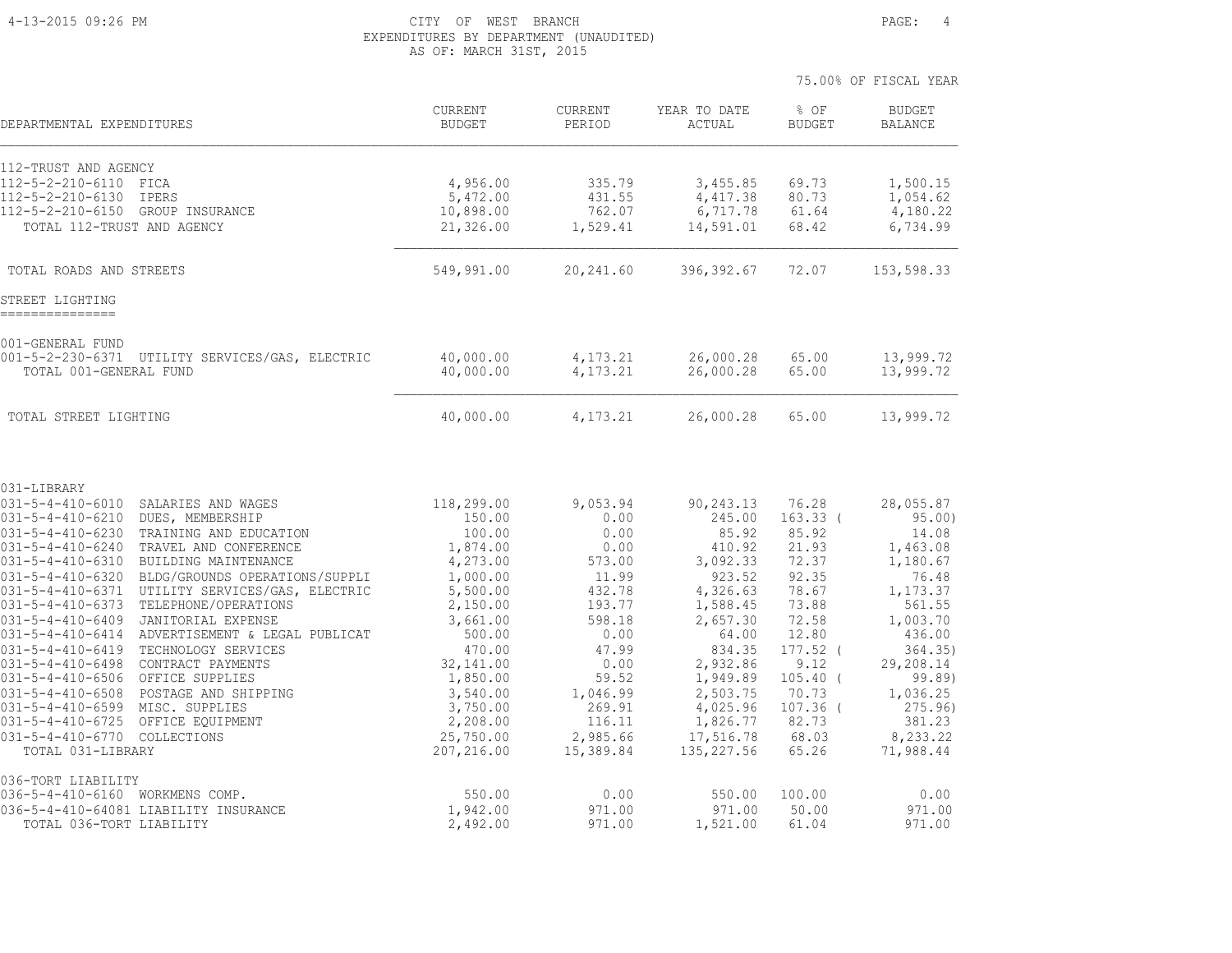#### 4-13-2015 09:26 PM CITY OF WEST BRANCH PAGE: 5 EXPENDITURES BY DEPARTMENT (UNAUDITED) AS OF: MARCH 31ST, 2015

|                                                                                                                    |                                 |                    |                        | 75.00% OF FISCAL YEAR |                                 |
|--------------------------------------------------------------------------------------------------------------------|---------------------------------|--------------------|------------------------|-----------------------|---------------------------------|
| DEPARTMENTAL EXPENDITURES                                                                                          | <b>CURRENT</b><br><b>BUDGET</b> | CURRENT<br>PERIOD  | YEAR TO DATE<br>ACTUAL | % OF<br><b>BUDGET</b> | <b>BUDGET</b><br><b>BALANCE</b> |
| 112-TRUST AND AGENCY                                                                                               |                                 |                    |                        |                       |                                 |
| 112-5-4-410-6110<br>FICA                                                                                           | 9,050.00                        | 692.61             | 6,903.40               | 76.28                 | 2,146.60                        |
| 112-5-4-410-6130<br>IPERS                                                                                          | 10,564.00                       | 781.55             | 7,846.16               | 74.27                 | 2,717.84                        |
| $112 - 5 - 4 - 410 - 6150$<br>GROUP INSURANCE                                                                      | 10,870.00                       | 1,011.85           | 8,760.22               | 80.59                 | 2,109.78                        |
| TOTAL 112-TRUST AND AGENCY                                                                                         | 30,484.00                       | 2,486.01           | 23,509.78              | 77.12                 | 6,974.22                        |
| TOTAL                                                                                                              | 240,192.00                      | 18,846.85          | 160,258.34             | 66.72                 | 79,933.66                       |
| PARK & RECREATION                                                                                                  |                                 |                    |                        |                       |                                 |
| 001-GENERAL FUND                                                                                                   |                                 |                    |                        |                       |                                 |
| $001 - 5 - 4 - 430 - 6010$<br>SALARIES AND WAGES                                                                   | 46,497.00                       | 2,902.40           | 34,370.23              | 73.92                 | 12, 126.77                      |
| $001 - 5 - 4 - 430 - 6210$<br>DUES, MEMBERSHIP                                                                     | 600.00                          | 55.00              | 495.00                 | 82.50                 | 105.00                          |
| $001 - 5 - 4 - 430 - 6310$<br>BUILDING MAINTENANCE<br>$001 - 5 - 4 - 430 - 6320$<br>BLDG/GROUNDS OPERATIONS/SUPPLI | 0.00<br>3,732.00                | 0.00<br>0.00       | 466.41<br>3, 151.77    | $0.00$ (<br>84.45     | 466.41)<br>580.23               |
| $001 - 5 - 4 - 430 - 6371$<br>UTILITY SERVICES/GAS, ELECTRIC                                                       | 1,220.00                        | 53.98              | 574.10                 | 47.06                 | 645.90                          |
| $001 - 5 - 4 - 430 - 6373$<br>TELEPHONE/OPERATIONS                                                                 | 2,500.00                        | 179.43             | 1,629.17               | 65.17                 | 870.83                          |
| $001 - 5 - 4 - 430 - 6409$<br>JANITORIAL EXPENSE                                                                   | 0.00                            | 0.00               | 0.00                   | 0.00                  | 0.00                            |
| $001 - 5 - 4 - 430 - 6498$<br>CONTRACT PAYMENTS                                                                    | 5,400.00                        | 0.00               | 7,240.50               | 134.08 (              | 1,840.50)                       |
| $001 - 5 - 4 - 430 - 6501$<br>CHEMICALS                                                                            | 0.00                            | 0.00               | 0.00                   | 0.00                  | 0.00                            |
| $001 - 5 - 4 - 430 - 6504$<br>MINOR EQUIPMENT                                                                      | 300.00                          | 0.00               | 0.00                   | 0.00                  | 300.00                          |
| $001 - 5 - 4 - 430 - 6506$<br>OFFICE SUPPLIES                                                                      | 1,500.00                        | 0.00               | 3,808.06               | $253.87$ (            | 2,308.06                        |
| $001 - 5 - 4 - 430 - 6508$<br>POSTAGE AND SHIPPING                                                                 | 250.00                          | 0.00               | 0.00                   | 0.00                  | 250.00                          |
| $001 - 5 - 4 - 430 - 6520$<br>RECREATION SUPPLIES<br>$001 - 5 - 4 - 430 - 6522$<br>SWIMMING                        | 8,765.00<br>1,920.00            | 0.00<br>0.00       | 10,152.30<br>946.90    | 115.83 (<br>49.32     | 1,387.30<br>973.10              |
| 001-5-4-430-6523 ADULT SPORTS                                                                                      | 2,350.00                        | 0.00               | 1,356.21               | 57.71                 | 993.79                          |
| 001-5-4-430-6525 YOUTH SPORTS                                                                                      | 12,835.00                       | 0.00               | 6,154.86               | 47.95                 | 6,680.14                        |
| $001 - 5 - 4 - 430 - 6526$<br>FITNESS                                                                              | 11,820.00                       | 167.45             | 4,337.65               | 36.70                 | 7,482.35                        |
| 001-5-4-430-6599 MISC. SUPPLIES                                                                                    | 0.00                            | 0.00               | 0.00                   | 0.00                  | 0.00                            |
| $001 - 5 - 4 - 430 - 6727$<br>EOUIPMENT                                                                            | 0.00                            | 0.00               | 0.00                   | 0.00                  | 0.00                            |
| $001 - 5 - 4 - 430 - 6792$<br>CAPITAL IMPROVEMENTS                                                                 | 42,200.00                       | 0.00               | 23, 155.52             | 54.87                 | 19,044.48                       |
| 001-5-4-430-6798 TEEN ACTIVITIES<br>TOTAL 001-GENERAL FUND                                                         | 3,450.00<br>145,339.00          | 0.00<br>3,358.26   | 0.00<br>97,838.68      | 0.00<br>67.32         | 3,450.00<br>47,500.32           |
| 036-TORT LIABILITY                                                                                                 |                                 |                    |                        |                       |                                 |
| 036-5-4-430-6160 WORKMENS COMP.                                                                                    | 275.00                          | 0.00               | 275.00                 | 100.00                | 0.00                            |
| 036-5-4-430-64081 LIABILITY INSURANCE                                                                              | 752.00                          | 376.00             | 376.00                 | 50.00                 | 376.00                          |
| TOTAL 036-TORT LIABILITY                                                                                           | 1,027.00                        | 376.00             | 651.00                 | 63.39                 | 376.00                          |
| 112-TRUST AND AGENCY                                                                                               |                                 |                    |                        |                       |                                 |
| $112 - 5 - 4 - 430 - 6110$<br>FICA                                                                                 | 3,328.00                        | 212.06             | 2,539.57               | 76.31                 | 788.43                          |
| 112-5-4-430-6130<br>IPERS                                                                                          | 3,885.00                        | 259.18             | 2,791.07               | 71.84                 | 1,093.93                        |
| 112-5-4-430-6150 GROUP INSURANCE<br>TOTAL 112-TRUST AND AGENCY                                                     | 7,134.00<br>14,347.00           | 623.88<br>1,095.12 | 5,379.72<br>10,710.36  | 75.41<br>74.65        | 1,754.28<br>3,636.64            |
| TOTAL PARK & RECREATION                                                                                            | 160,713.00                      | 4,829.38           | 109,200.04             | 67.95                 | 51, 512.96                      |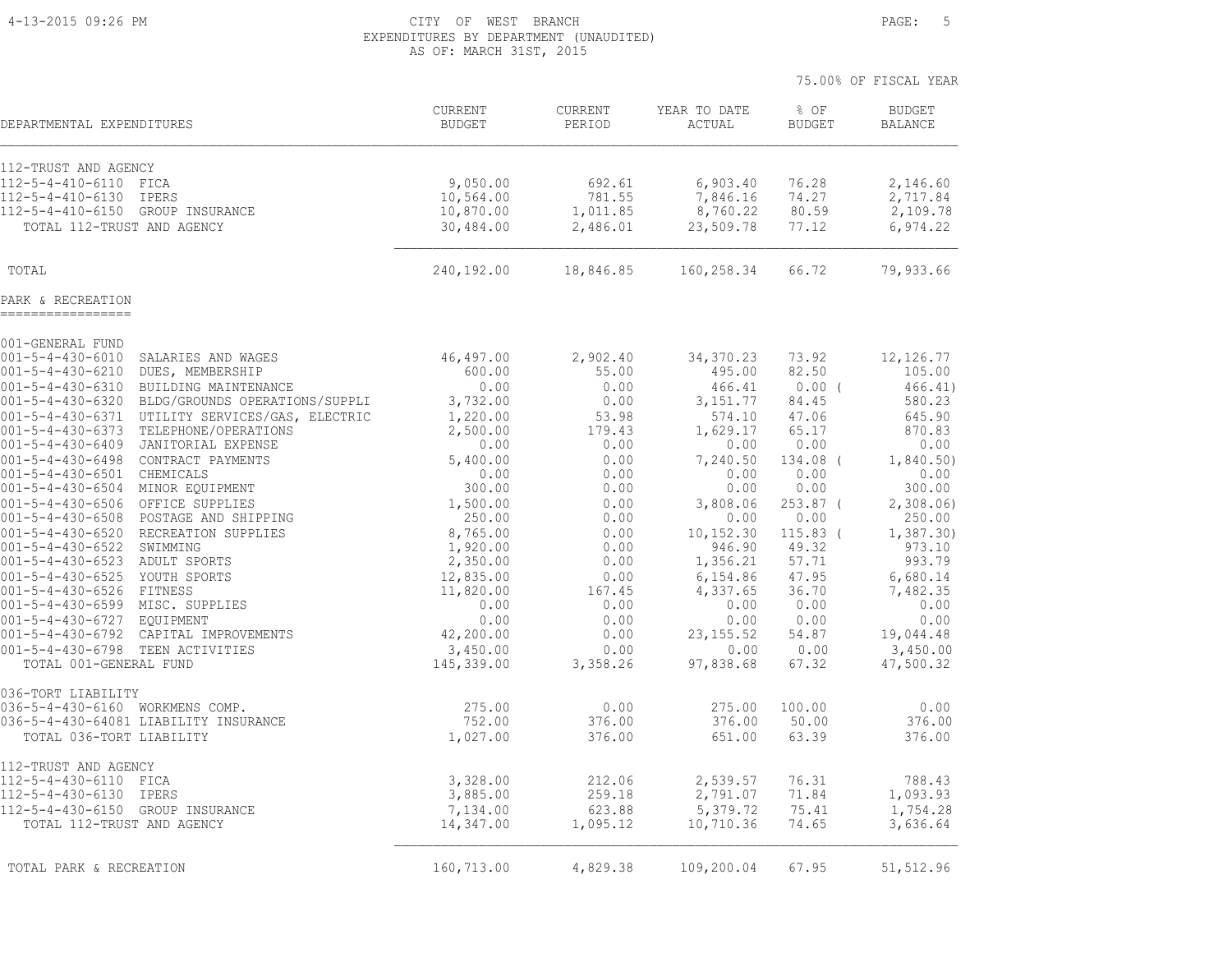#### 4-13-2015 09:26 PM CITY OF WEST BRANCH PAGE: 6 EXPENDITURES BY DEPARTMENT (UNAUDITED) AS OF: MARCH 31ST, 2015

|                                                                                                                                                                        |                                               |                                        |                                                | 75.00% OF FISCAL YEAR            |                                              |
|------------------------------------------------------------------------------------------------------------------------------------------------------------------------|-----------------------------------------------|----------------------------------------|------------------------------------------------|----------------------------------|----------------------------------------------|
| DEPARTMENTAL EXPENDITURES                                                                                                                                              | CURRENT<br><b>BUDGET</b>                      | CURRENT<br>PERIOD                      | YEAR TO DATE<br>ACTUAL                         | % OF<br><b>BUDGET</b>            | <b>BUDGET</b><br><b>BALANCE</b>              |
| CEMETERY<br>========                                                                                                                                                   |                                               |                                        |                                                |                                  |                                              |
| 001-GENERAL FUND                                                                                                                                                       |                                               |                                        |                                                |                                  |                                              |
| $001 - 5 - 4 - 450 - 6010$<br>SALARIES AND WAGES<br>$001 - 5 - 4 - 450 - 6310$<br>BUILDING MAINTENANCE<br>$001 - 5 - 4 - 450 - 6320$<br>BLDG/GROUNDS OPERATIONS/SUPPLI | 71,445.00<br>200.00<br>1,000.00               | 5,016.47<br>0.00<br>0.00               | 56, 162.51<br>0.00<br>998.62                   | 78.61<br>0.00<br>99.86           | 15,282.49<br>200.00<br>1.38                  |
| 001-5-4-450-6331 MOTOR OPERATION FUEL<br>$001 - 5 - 4 - 450 - 6332$<br>REPAIR/MAINTENANCE-VEHICLES<br>001-5-4-450-6498 CONTRACT PAYMENTS<br>001-5-4-450-6501 CHEMICALS | 2,000.00<br>1,500.00<br>16,000.00<br>0.00     | 0.00<br>0.00<br>0.00<br>0.00           | 1,254.16<br>793.75<br>2,834.45<br>0.00         | 62.71<br>52.92<br>17.72<br>0.00  | 745.84<br>706.25<br>13, 165.55<br>0.00       |
| 001-5-4-450-6504 MINOR EQUIPMENT<br>001-5-4-450-6521 MOTOR VEHICLE MAINT. SUPPLIES<br>001-5-4-450-6529 UNIFORMS                                                        | 500.00<br>1,000.00<br>300.00                  | 353.10<br>0.00<br>0.00                 | 543.07<br>447.79<br>277.32                     | $108.61$ (<br>44.78<br>92.44     | 43.07)<br>552.21<br>22.68                    |
| 001-5-4-450-6599 MISC. SUPPLIES<br>001-5-4-450-6727 EQUIPMENT<br>TOTAL 001-GENERAL FUND                                                                                | 1,000.00<br>0.00<br>94,945.00                 | 0.00<br>0.00<br>5,369.57               | 1,017.04<br>0.00<br>64,328.71                  | $101.70$ (<br>0.00<br>67.75      | 17.04)<br>0.00<br>30,616.29                  |
| 036-TORT LIABILITY                                                                                                                                                     |                                               |                                        |                                                |                                  |                                              |
| 036-5-4-450-6160 WORKMENS COMP.<br>036-5-4-450-64081 LIABILITY INSURANCE<br>TOTAL 036-TORT LIABILITY                                                                   | 2,465.00<br>1,183.00<br>3,648.00              | 0.00<br>591.50<br>591.50               | 2,465.00<br>591.50<br>3,056.50                 | 100.00<br>50.00<br>83.79         | 0.00<br>591.50<br>591.50                     |
| 112-TRUST AND AGENCY                                                                                                                                                   |                                               |                                        |                                                |                                  |                                              |
| 112-5-4-450-6110 FICA<br>112-5-4-450-6130 IPERS<br>112-5-4-450-6150 GROUP INSURANCE<br>TOTAL 112-TRUST AND AGENCY                                                      | 5,466.00<br>6,380.00<br>9,940.00<br>21,786.00 | 358.75<br>441.71<br>671.20<br>1,471.66 | 4,063.25<br>5,067.68<br>6,028.27<br>15, 159.20 | 74.34<br>79.43<br>60.65<br>69.58 | 1,402.75<br>1,312.32<br>3,911.73<br>6,626.80 |
|                                                                                                                                                                        |                                               |                                        |                                                |                                  |                                              |
| TOTAL CEMETERY                                                                                                                                                         | 120,379.00                                    | 7,432.73                               | 82,544.41                                      | 68.57                            | 37,834.59                                    |
| TOWN HALL<br>=========                                                                                                                                                 |                                               |                                        |                                                |                                  |                                              |
| 022-CIVIC CENTER<br>022-5-4-460-6310 BUILDING MAINTENANCE                                                                                                              | 1,000.00                                      | 0.00                                   | 704.00                                         | 70.40                            | 296.00                                       |
| 022-5-4-460-6371 UTILITY SERVICES/GAS, ELECTRIC<br>022-5-4-460-6373 TELEPHONE/OPERATIONS<br>$022 - 5 - 4 - 460 - 6409$<br>JANITORIAL EXPENSE                           | 3,000.00<br>500.00<br>2,700.00                | 621.93<br>38.05<br>448.64              | 4,047.08<br>371.79<br>2,018.88                 | 134.90 (<br>74.36<br>74.77       | 1,047.08)<br>128.21<br>681.12                |
| 022-5-4-460-6599 MISC. SUPPLIES<br>022-5-4-460-6792 CAPITAL IMPROVEMENTS<br>TOTAL 022-CIVIC CENTER                                                                     | 100.00<br>10,286.00<br>17,586.00              | 5.99<br>0.00<br>1,114.61               | 59.85<br>8,665.48<br>15,867.08                 | 59.85<br>84.25<br>90.23          | 40.15<br>1,620.52<br>1,718.92                |
| TOTAL TOWN HALL                                                                                                                                                        | 17,586.00                                     | 1,114.61                               | 15,867.08                                      | 90.23                            | 1,718.92                                     |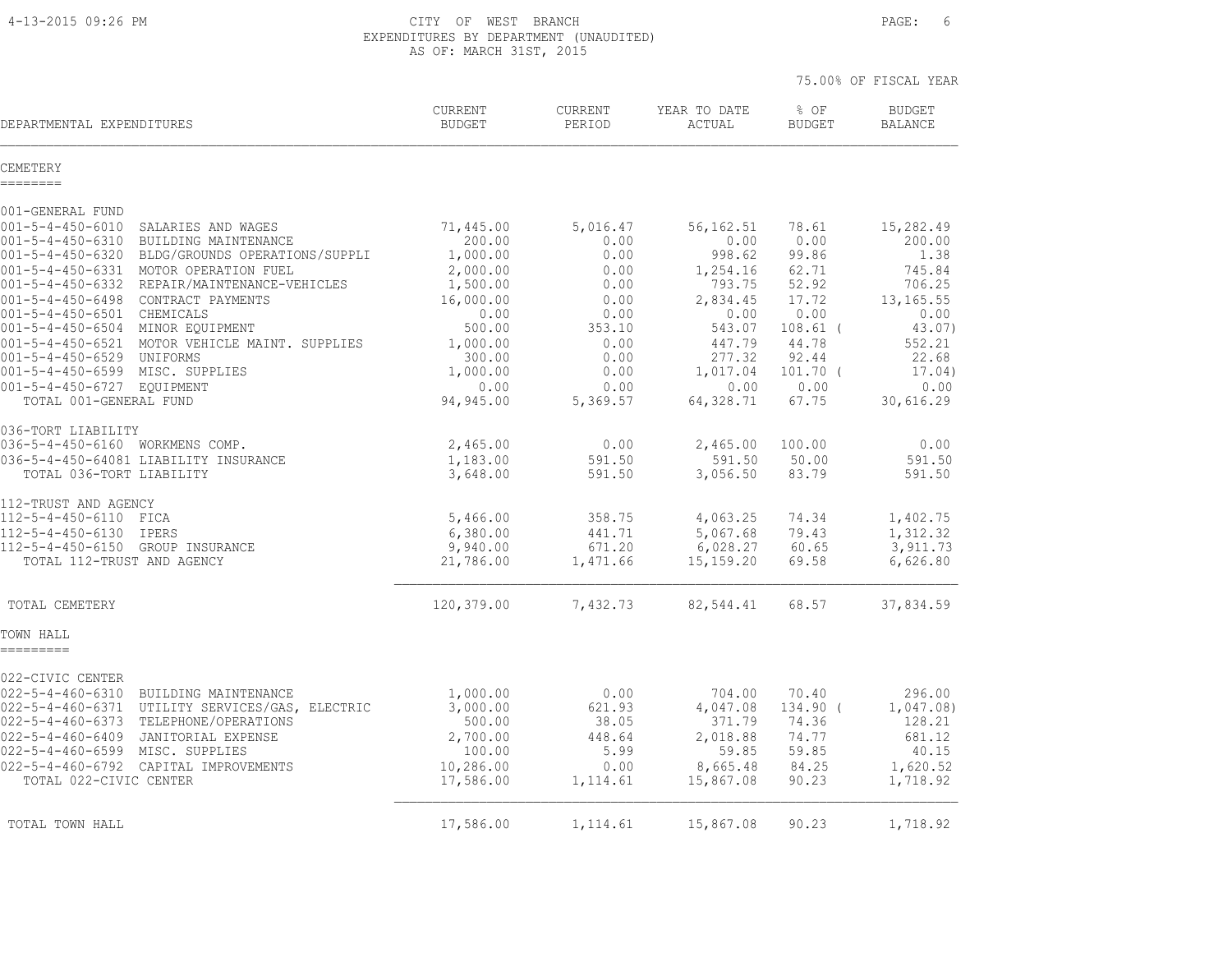4-13-2015 09:26 PM CITY OF WEST BRANCH PAGE: 7 EXPENDITURES BY DEPARTMENT (UNAUDITED) AS OF: MARCH 31ST, 2015

|                                                                                              |                          |                          |                        | 75.00% OF FISCAL YEAR    |                                 |
|----------------------------------------------------------------------------------------------|--------------------------|--------------------------|------------------------|--------------------------|---------------------------------|
| DEPARTMENTAL EXPENDITURES                                                                    | CURRENT<br><b>BUDGET</b> | <b>CURRENT</b><br>PERIOD | YEAR TO DATE<br>ACTUAL | % OF<br><b>BUDGET</b>    | <b>BUDGET</b><br><b>BALANCE</b> |
| COMM & CULTURAL DEVEL                                                                        |                          |                          |                        |                          |                                 |
| 001-GENERAL FUND                                                                             |                          |                          |                        |                          |                                 |
| $001 - 5 - 4 - 470 - 6599$<br>MISC. SUPPLIES<br>$001 - 5 - 4 - 470 - 6601$<br>HHTD FIREWORKS | 0.00<br>40,000.00        | 0.00<br>0.00             | 0.00<br>37,500.00      | 0.00<br>93.75            | 0.00<br>2,500.00                |
| $001 - 5 - 4 - 470 - 6602$<br>HHTD INFLATABLES                                               | 11,500.00                | 0.00                     | 12,000.00              | $104.35$ (               | 500.00)                         |
| $001 - 5 - 4 - 470 - 6603$<br>HHTD MISCELLANEOUS<br>001-5-4-470-6604 SUMMER CONCERTS         | 4,000.00<br>600.00       | 0.00<br>0.00             | 6,168.29<br>500.00     | $154.21$ (<br>83.33      | 2,168.29<br>100.00              |
| $001 - 5 - 4 - 470 - 6605$<br>COMMUNITY EVENTS                                               | 0.00                     | 0.00                     | 0.00                   | 0.00                     | 0.00                            |
| 001-5-4-470-6792 CAPITAL IMPROVEMENTS<br>TOTAL 001-GENERAL FUND                              | 1,000.00<br>57,100.00    | 0.00<br>0.00             | 2,128.00<br>58,296.29  | $212.80$ (<br>$102.10$ ( | 1,128.00)                       |
|                                                                                              |                          |                          |                        |                          | 1, 196.29                       |
| TOTAL COMM & CULTURAL DEVEL                                                                  | 57,100.00                | 0.00                     | 58,296.29              | $102.10$ (               | 1, 196.29                       |
| ECONOMIC DEVELOPMENT                                                                         |                          |                          |                        |                          |                                 |
| 001-GENERAL FUND                                                                             |                          |                          |                        |                          |                                 |
| 001-5-5-520-6211<br>DUES CEDCO                                                               | 6, 223.00                | 0.00                     | 6,223.00               | 100.00                   | 0.00                            |
| 001-5-5-520-6212<br>DUES ICAD<br>001-5-5-520-6213<br>NATIONAL PARK SERVICE                   | 2,750.00<br>0.00         | 0.00<br>0.00             | 0.00<br>0.00           | 0.00<br>0.00             | 2,750.00<br>0.00                |
| $001 - 5 - 5 - 520 - 6214$<br>DUES MAIN STREET                                               | 18,500.00                | 0.00                     | 18,500.00              | 100.00                   | 0.00                            |
| 001-5-5-520-6498 CONTRACT PAYMENTS                                                           | 87,207.00                | 0.00                     | 10,774.36              | 12.35                    | 76,432.64                       |
| TOTAL 001-GENERAL FUND                                                                       | 114,680.00               | 0.00                     | 35,497.36              | 30.95                    | 79,182.64                       |
| TOTAL ECONOMIC DEVELOPMENT                                                                   | 114,680.00               | 0.00                     | 35,497.36              | 30.95                    | 79,182.64                       |
| MAYOR AND COUNCIL<br>-------------                                                           |                          |                          |                        |                          |                                 |
|                                                                                              |                          |                          |                        |                          |                                 |
| 001-GENERAL FUND<br>001-5-6-610-6020<br>PART TIME                                            | 7,500.00                 | 200.00                   | 5,920.00               | 78.93                    | 1,580.00                        |
| $001 - 5 - 6 - 610 - 6230$<br>TRAINING AND EDUCATION                                         | 3,250.00                 | 1,777.93                 | 3,120.65               | 96.02                    | 129.35                          |
| 001-5-6-610-6241 MILEAGE<br>TOTAL 001-GENERAL FUND                                           | 500.00<br>11,250.00      | 0.00<br>1,977.93         | 0.00<br>9,040.65       | 0.00<br>80.36            | 500.00<br>2,209.35              |
| 112-TRUST AND AGENCY                                                                         |                          |                          |                        |                          |                                 |
| 112-5-6-610-6110 FICA<br>112-5-6-610-6130 IPERS                                              | 574.00<br>100.00         | 2.90<br>17.86            | 341.28<br>160.74       | 59.46<br>$160.74$ (      | 232.72<br>60.74)                |
| TOTAL 112-TRUST AND AGENCY                                                                   | 674.00                   | 20.76                    | 502.02                 | 74.48                    | 171.98                          |
| TOTAL MAYOR AND COUNCIL                                                                      | 11,924.00                | 1,998.69                 | 9,542.67               | 80.03                    | 2,381.33                        |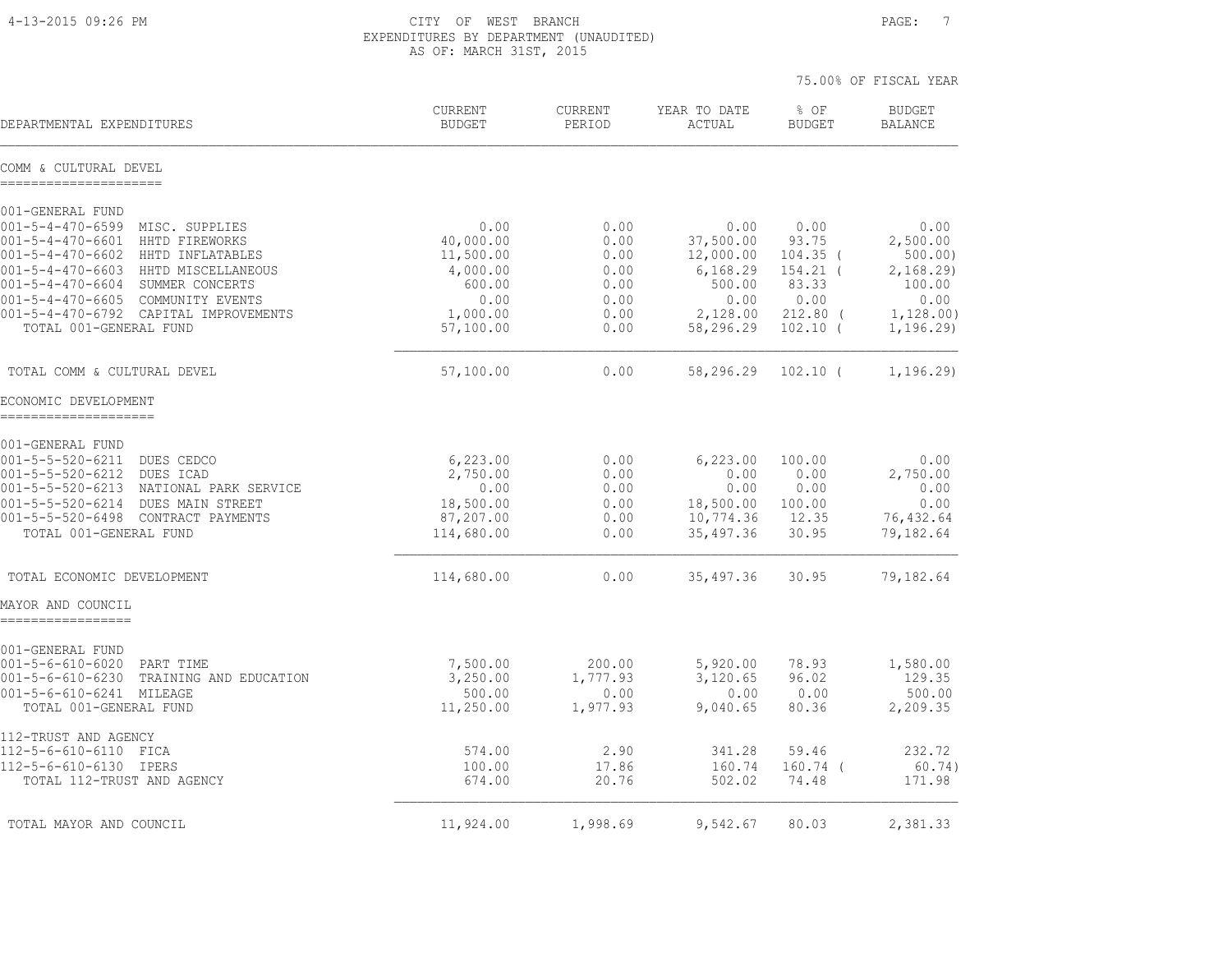| 4-13-2015 09:26 PM                                       |                                                                              | CITY OF WEST BRANCH<br>EXPENDITURES BY DEPARTMENT (UNAUDITED)<br>AS OF: MARCH 31ST, 2015 |                   | PAGE:<br>8             |                       |                                 |
|----------------------------------------------------------|------------------------------------------------------------------------------|------------------------------------------------------------------------------------------|-------------------|------------------------|-----------------------|---------------------------------|
|                                                          |                                                                              |                                                                                          |                   |                        |                       | 75.00% OF FISCAL YEAR           |
| DEPARTMENTAL EXPENDITURES                                |                                                                              | CURRENT<br><b>BUDGET</b>                                                                 | CURRENT<br>PERIOD | YEAR TO DATE<br>ACTUAL | % OF<br><b>BUDGET</b> | <b>BUDGET</b><br><b>BALANCE</b> |
| CLERK & TREASURER<br>-----------------                   |                                                                              |                                                                                          |                   |                        |                       |                                 |
| 001-GENERAL FUND                                         |                                                                              |                                                                                          |                   |                        |                       |                                 |
| $001 - 5 - 6 - 620 - 6010$<br>$001 - 5 - 6 - 620 - 6170$ | SALARIES AND WAGES<br>JOB INSURANCE                                          | 52,232.00<br>0.00                                                                        | 4,108.85<br>0.00  | 41,662.57<br>0.00      | 79.76<br>0.00         | 10,569.43<br>0.00               |
| $001 - 5 - 6 - 620 - 6210$                               | DUES, MEMBERSHIP                                                             | 3,500.00                                                                                 | 55.00             | 3,692.76               | $105.51$ (            | 192.76)                         |
| $001 - 5 - 6 - 620 - 6230$                               | TRAINING AND EDUCATION                                                       | 3,000.00                                                                                 | 315.00            | 3,282.67               | $109.42$ (            | 282.67)                         |
| $001 - 5 - 6 - 620 - 6240$                               | TRAVEL AND CONFERENCE                                                        | 3,000.00                                                                                 | 575.00            | 3,588.88               | $119.63$ (            | 588.88)                         |
|                                                          | 001-5-6-620-6310 BUILDING MAINTENANCE                                        | 1,000.00                                                                                 | 0.00              | 722.08                 | 72.21                 | 277.92                          |
|                                                          | 001-5-6-620-6331 MOTOR OPERATION FUEL                                        | 0.00                                                                                     | 0.00              | 0.00                   | 0.00                  | 0.00                            |
|                                                          | 001-5-6-620-6332 REPAIR/MAINTENANCE-VEHICLES                                 | 0.00                                                                                     | 0.00              | 0.00                   | 0.00                  | 0.00                            |
|                                                          | 001-5-6-620-6371 UTILITY SERVICES/GAS, ELECTRIC                              | 4,000.00                                                                                 | 194.62            | 2,444.94               | 61.12                 | 1,555.06                        |
| 001-5-6-620-6373                                         | TELEPHONE/OPERATIONS                                                         | 5,000.00                                                                                 | 252.21            | 2,278.71               | 45.57                 | 2,721.29                        |
| $001 - 5 - 6 - 620 - 6400$<br>001-5-6-620-6401           | BANKING EXPENSES                                                             | 0.00                                                                                     | 0.00<br>0.00      | 0.00                   | 0.00<br>0.00          | 0.00<br>10,000.00               |
| 001-5-6-620-6409                                         | AUDITING EXPENSE<br>JANITORIAL EXPENSE                                       | 10,000.00<br>1,250.00                                                                    | 121.80            | 0.00<br>675.99         | 54.08                 | 574.01                          |
|                                                          | 001-5-6-620-6414 ADVERTISEMENT & LEGAL PUBLICAT                              | 0.00                                                                                     | 0.00              | 0.00                   | 0.00                  | 0.00                            |
|                                                          | 001-5-6-620-6419 TECHNOLOGY SERVICES                                         | 3,985.00                                                                                 | 29.95             | 269.55                 | 6.76                  | 3,715.45                        |
| 001-5-6-620-6440 ELECTIONS                               |                                                                              | 1,688.00                                                                                 | 0.00              | 0.00                   | 0.00                  | 1,688.00                        |
|                                                          | 001-5-6-620-6490 CONSULTANT AND PROF. FEES                                   | 12,207.00                                                                                | 500.00            | 5,861.80               | 48.02                 | 6,345.20                        |
|                                                          | 001-5-6-620-6492 BUILDING INSPECTIONS                                        | 4,453.00                                                                                 | 245.00            | 2,380.00               | 53.45                 | 2,073.00                        |
|                                                          | 001-5-6-620-6498 CONTRACT PAYMENTS                                           | 8,646.00                                                                                 | 273.16            | 8,238.93               | 95.29                 | 407.07                          |
|                                                          | 001-5-6-620-6499 MISC. CONTRACT WORK                                         | 0.00                                                                                     | 0.00              | 0.00                   | 0.00                  | 0.00                            |
| 001-5-6-620-6506 OFFICE SUPPLIES                         |                                                                              | 3,500.00                                                                                 | 568.66            | 3,075.01               | 87.86                 | 424.99                          |
|                                                          | 001-5-6-620-6508 POSTAGE AND SHIPPING                                        | 2,000.00                                                                                 | 166.67            | 1,615.95               | 80.80                 | 384.05                          |
| 001-5-6-620-65081 POSTAGE MACHINE                        |                                                                              | 1,777.00                                                                                 | 0.00              | 874.26                 | 49.20                 | 902.74                          |
|                                                          | 001-5-6-620-6591 HOOVERS HOMETOWN DAYS                                       | 0.00                                                                                     | 0.00              | 0.00                   | 0.00                  | 0.00                            |
| 001-5-6-620-6599 MISC. SUPPLIES                          |                                                                              | 0.00                                                                                     | 0.00              | 0.00                   | 0.00                  | 0.00                            |
|                                                          | 001-5-6-620-6721 FURNITURE AND FIXTURES<br>001-5-6-620-6725 OFFICE EQUIPMENT | 0.00<br>0.00                                                                             | 0.00              | 0.00                   | 0.00<br>0.00          | 0.00<br>0.00                    |
|                                                          |                                                                              |                                                                                          | 0.00              | 0.00                   |                       |                                 |
| 001-5-6-620-6801 PRINCIPAL                               | 001-5-6-620-6793 POLICY ADMIN./DEVELOPMENT                                   | 0.00<br>0.00                                                                             | 0.00<br>0.00      | 0.00<br>0.00           | 0.00<br>0.00          | 0.00<br>0.00                    |
|                                                          | 001-5-6-620-6851 INTEREST/COUPONS                                            | 0.00                                                                                     | 0.00              | 0.00                   | 0.00                  | 0.00                            |
| TOTAL 001-GENERAL FUND                                   |                                                                              | 121,238.00                                                                               | 7,405.92          | 80,664.10              | 66.53                 | 40,573.90                       |
| 036-TORT LIABILITY                                       |                                                                              |                                                                                          |                   |                        |                       |                                 |
| $036 - 5 - 6 - 620 - 6160$                               | WORKMENS COMP.                                                               | 1,198.00                                                                                 | 0.00              | 1,198.00               | 100.00                | 0.00                            |

036-5-6-620-6408 LIABILITY INSURANCE 7,144.00 1,417.59 1,417.59 19.84 5,726.41 TOTAL 036-TORT LIABILITY 8,342.00 1,417.59 2,615.59 31.35 5,726.41

112-5-6-620-6110 FICA 3,996.00 303.91 3,097.54 77.52 898.46 112-5-6-620-6130 IPERS 4,665.00 351.89 3,576.32 76.66 1,088.68 112-5-6-620-6150 GROUP INSURANCE 4,979.00 316.21 3,133.38 62.93 1,845.62 TOTAL 112-TRUST AND AGENCY 13,640.00 972.01 9,807.24 71.90 3,832.76  $\mathcal{L}_\text{max} = \frac{1}{2} \sum_{i=1}^n \mathcal{L}_\text{max} = \frac{1}{2} \sum_{i=1}^n \mathcal{L}_\text{max} = \frac{1}{2} \sum_{i=1}^n \mathcal{L}_\text{max} = \frac{1}{2} \sum_{i=1}^n \mathcal{L}_\text{max} = \frac{1}{2} \sum_{i=1}^n \mathcal{L}_\text{max} = \frac{1}{2} \sum_{i=1}^n \mathcal{L}_\text{max} = \frac{1}{2} \sum_{i=1}^n \mathcal{L}_\text{max} = \frac{1}{2} \sum_{i=$ 

| TOTAL CLERK & TREASURER | 143,220.00<br>$\mathbf{r}$ | 9 795 52<br>・シフ・マム | 93,086.93 | 65.00 | 50,133.07 |
|-------------------------|----------------------------|--------------------|-----------|-------|-----------|
|-------------------------|----------------------------|--------------------|-----------|-------|-----------|

112-TRUST AND AGENCY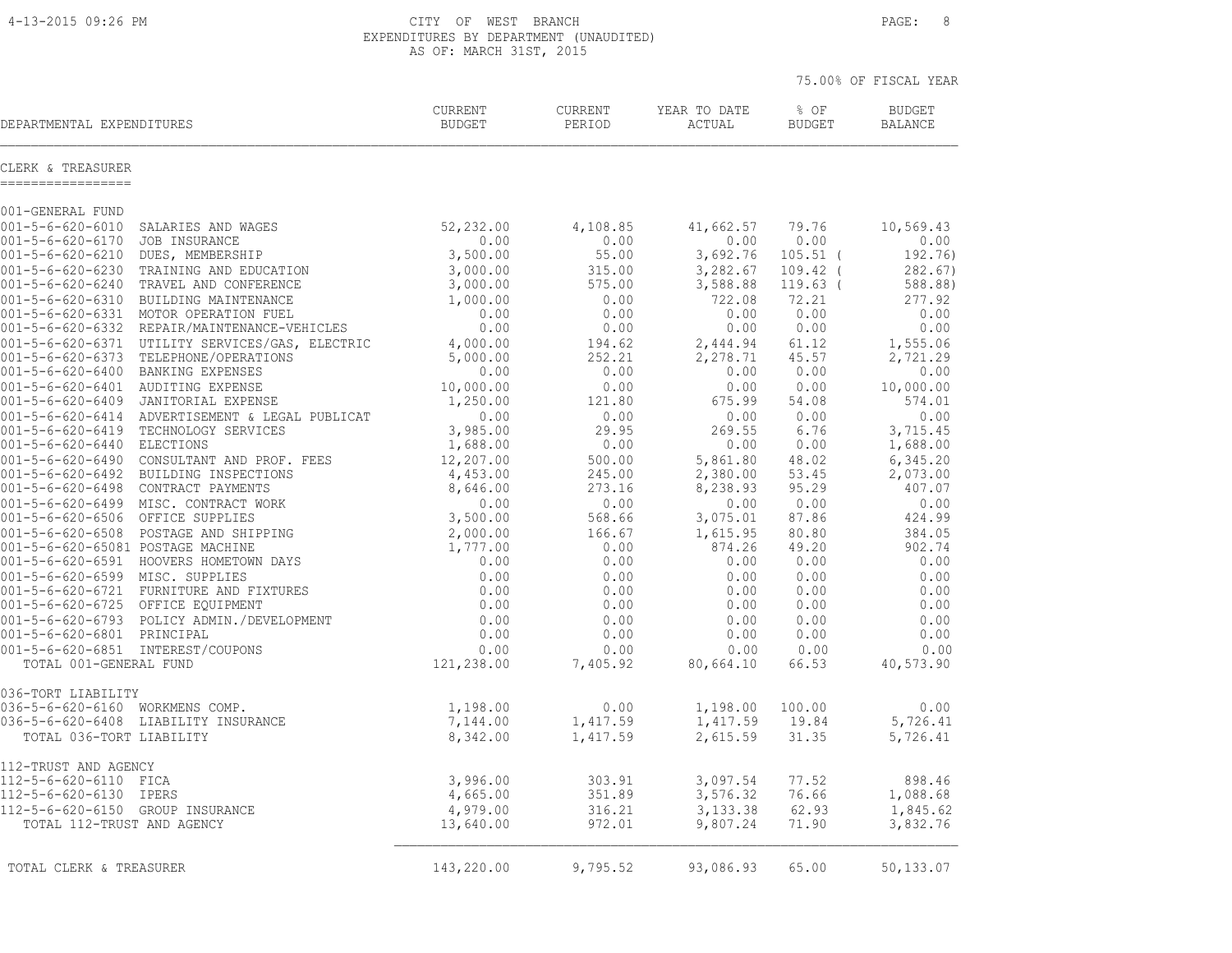4-13-2015 09:26 PM CITY OF WEST BRANCH PAGE: 9 EXPENDITURES BY DEPARTMENT (UNAUDITED) AS OF: MARCH 31ST, 2015

|                                                                                                                                                                                                                                                                                                                                                                                                                                                                                                                                                                                                                                                                                   |                                                                                                                                                           |                                                                                                      |                                                                                                                                      |                                                                                                                  | 75.00% OF FISCAL YEAR                                                                                                                                |
|-----------------------------------------------------------------------------------------------------------------------------------------------------------------------------------------------------------------------------------------------------------------------------------------------------------------------------------------------------------------------------------------------------------------------------------------------------------------------------------------------------------------------------------------------------------------------------------------------------------------------------------------------------------------------------------|-----------------------------------------------------------------------------------------------------------------------------------------------------------|------------------------------------------------------------------------------------------------------|--------------------------------------------------------------------------------------------------------------------------------------|------------------------------------------------------------------------------------------------------------------|------------------------------------------------------------------------------------------------------------------------------------------------------|
| DEPARTMENTAL EXPENDITURES                                                                                                                                                                                                                                                                                                                                                                                                                                                                                                                                                                                                                                                         | <b>CURRENT</b><br><b>BUDGET</b>                                                                                                                           | <b>CURRENT</b><br>PERIOD                                                                             | YEAR TO DATE<br><b>ACTUAL</b>                                                                                                        | % OF<br><b>BUDGET</b>                                                                                            | <b>BUDGET</b><br><b>BALANCE</b>                                                                                                                      |
| LEGAL SERVICES<br>--------------                                                                                                                                                                                                                                                                                                                                                                                                                                                                                                                                                                                                                                                  |                                                                                                                                                           |                                                                                                      |                                                                                                                                      |                                                                                                                  |                                                                                                                                                      |
| 001-GENERAL FUND<br>$001 - 5 - 6 - 640 - 6414$<br>ADVERTISEMENT & LEGAL PUBLICAT<br>$001 - 5 - 6 - 640 - 6490$<br>CONSULTANT AND PROF. FEES<br>TOTAL 001-GENERAL FUND                                                                                                                                                                                                                                                                                                                                                                                                                                                                                                             | 9,642.00<br>76,149.00<br>85,791.00                                                                                                                        | 1,016.45<br>4,420.66<br>5,437.11                                                                     | 6,596.79<br>42,447.70<br>49,044.49                                                                                                   | 68.42<br>55.74<br>57.17                                                                                          | 3,045.21<br>33,701.30<br>36,746.51                                                                                                                   |
| TOTAL LEGAL SERVICES                                                                                                                                                                                                                                                                                                                                                                                                                                                                                                                                                                                                                                                              | 85,791.00                                                                                                                                                 | 5,437.11                                                                                             | 49,044.49                                                                                                                            | 57.17                                                                                                            | 36,746.51                                                                                                                                            |
| TORT LIABILITY<br>--------------                                                                                                                                                                                                                                                                                                                                                                                                                                                                                                                                                                                                                                                  |                                                                                                                                                           |                                                                                                      |                                                                                                                                      |                                                                                                                  |                                                                                                                                                      |
| 001-GENERAL FUND<br>$001 - 5 - 6 - 660 - 6801$<br>PRINCIPAL<br>$001 - 5 - 6 - 660 - 6851$<br>INTEREST/COUPONS<br>TOTAL 001-GENERAL FUND                                                                                                                                                                                                                                                                                                                                                                                                                                                                                                                                           | 0.00<br>0.00<br>0.00                                                                                                                                      | 0.00<br>0.00<br>0.00                                                                                 | 0.00<br>0.00<br>0.00                                                                                                                 | 0.00<br>0.00<br>0.00                                                                                             | 0.00<br>0.00<br>0.00                                                                                                                                 |
| TOTAL TORT LIABILITY                                                                                                                                                                                                                                                                                                                                                                                                                                                                                                                                                                                                                                                              | 0.00                                                                                                                                                      | 0.00                                                                                                 | 0.00                                                                                                                                 | 0.00                                                                                                             | 0.00                                                                                                                                                 |
| BONDING<br>=======                                                                                                                                                                                                                                                                                                                                                                                                                                                                                                                                                                                                                                                                |                                                                                                                                                           |                                                                                                      |                                                                                                                                      |                                                                                                                  |                                                                                                                                                      |
| 226-GO DEBT SERVICE<br>$226 - 5 - 7 - 700 - 6801$<br>PRINCIPAL -FIRE LOAN<br>226-5-7-700-6802<br>PRINCIPAL-CITY HALL LOAN<br>226-5-7-700-6803<br>PRINCIPAL- LAWSUIT LOAN<br>226-5-7-700-6804 PRINCIPAL - GO EQUIPMENT NOTE<br>226-5-7-700-6805<br>PRINCIPAL-GO PROPERTY ACQ NOTE<br>226-5-7-700-6806<br>PRINCIPAL- GO BOND SERIES 2013<br>226-5-7-700-6851<br>INTEREST- FIRE LOAN<br>$226 - 5 - 7 - 700 - 6852$<br>INTEREST-CITY HALL LOAN<br>226-5-7-700-6853<br>INTEREST-LAWSUIT LOAN<br>226-5-7-700-6854<br>INTEREST - GO EOUIPMENT NOTE<br>226-5-7-700-6855<br>INTEREST-GO PROPERTY ACO NOTE<br>226-5-7-700-6856<br>INTEREST-GO BOND SERIES 2013<br>TOTAL 226-GO DEBT SERVICE | 99,013.00<br>0.00<br>41,579.00<br>74,682.00<br>40,000.00<br>155,000.00<br>1,759.00<br>0.00<br>6,549.00<br>1,307.00<br>6,669.00<br>41,740.00<br>468,298.00 | 0.00<br>0.00<br>0.00<br>0.00<br>0.00<br>0.00<br>0.00<br>0.00<br>0.00<br>0.00<br>0.00<br>0.00<br>0.00 | 99, 411.84<br>0.00<br>12,848.47<br>0.00<br>0.00<br>0.00<br>1,228.56<br>0.00<br>5,544.55<br>653.47<br>0.00<br>21,120.00<br>140,806.89 | $100.40$ (<br>0.00<br>30.90<br>0.00<br>0.00<br>0.00<br>69.84<br>0.00<br>84.66<br>50.00<br>0.00<br>50.60<br>30.07 | 398.84)<br>0.00<br>28,730.53<br>74,682.00<br>40,000.00<br>155,000.00<br>530.44<br>0.00<br>1,004.45<br>653.53<br>6,669.00<br>20,620.00<br>327, 491.11 |
| TOTAL BONDING                                                                                                                                                                                                                                                                                                                                                                                                                                                                                                                                                                                                                                                                     | 468,298.00                                                                                                                                                | 0.00                                                                                                 | 140,806.89                                                                                                                           | 30.07                                                                                                            | 327, 491.11                                                                                                                                          |

TIF DEBT SERVICE

================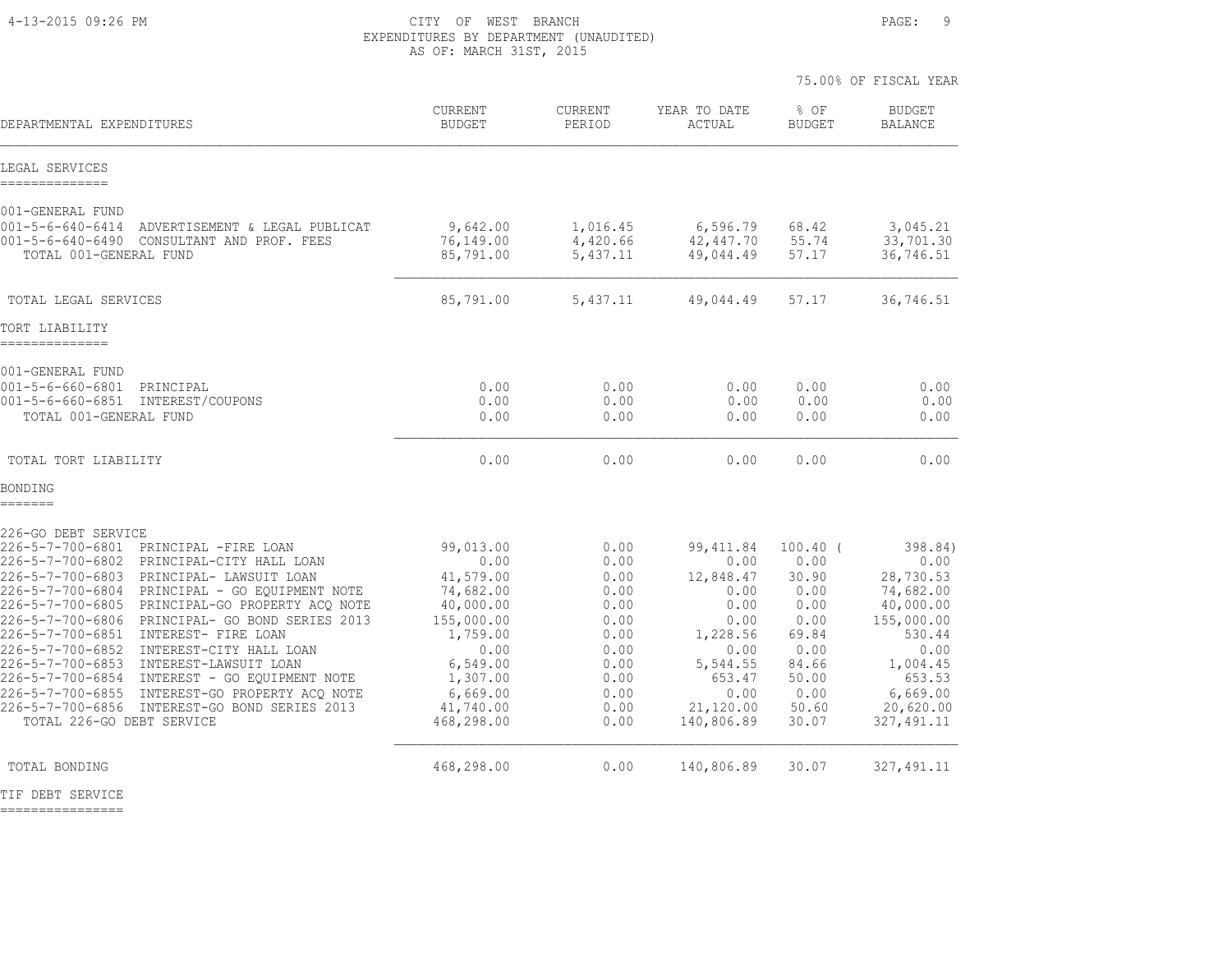#### 4-13-2015 09:26 PM CITY OF WEST BRANCH PAGE: 10 EXPENDITURES BY DEPARTMENT (UNAUDITED) AS OF: MARCH 31ST, 2015

|                                                                                 |                                 |                          |                        | 75.00% OF FISCAL YEAR |                                 |
|---------------------------------------------------------------------------------|---------------------------------|--------------------------|------------------------|-----------------------|---------------------------------|
| DEPARTMENTAL EXPENDITURES                                                       | <b>CURRENT</b><br><b>BUDGET</b> | <b>CURRENT</b><br>PERIOD | YEAR TO DATE<br>ACTUAL | % OF<br><b>BUDGET</b> | <b>BUDGET</b><br><b>BALANCE</b> |
| 125-T I F                                                                       |                                 |                          |                        |                       |                                 |
| $125 - 5 - 5 - 710 - 6801$<br>PRINCIPAL<br>125-5-5-710-6851<br>INTEREST/COUPONS | 0.00<br>0.00                    | 0.00<br>0.00             | 0.00<br>0.00           | 0.00<br>0.00          | 0.00<br>0.00                    |
| 125-5-5-710-6855 TIF REBATES                                                    | 0.00                            | 0.00                     | 0.00                   | 0.00                  | 0.00                            |
| TOTAL 125-T I F                                                                 | 0.00                            | 0.00                     | 0.00                   | 0.00                  | 0.00                            |
| TOTAL TIF DEBT SERVICE                                                          | 0.00                            | 0.00                     | 0.00                   | 0.00                  | 0.00                            |
| CAPITAL IMPROVEMENT                                                             |                                 |                          |                        |                       |                                 |
| TOTAL CAPITAL IMPROVEMENT                                                       | 0.00                            | 0.00                     | 0.00                   | 0.00                  | 0.00                            |
| CAPITAL PROJECT<br>---------------                                              |                                 |                          |                        |                       |                                 |
| 121-OPTION TAX                                                                  |                                 |                          |                        |                       |                                 |
| 121-5-7-751-6420 OPTION TAX                                                     | 0.00                            | 0.00                     | 0.00                   | 0.00                  | 0.00                            |
| TOTAL 121-OPTION TAX                                                            | 0.00                            | 0.00                     | 0.00                   | 0.00                  | 0.00                            |
| 301-REAP GRANT PROJECT                                                          |                                 |                          |                        |                       |                                 |
| 301-5-8-751-6490 CONSULTANT & PROF. FEES                                        | 15,000.00                       | 0.00                     | 0.00                   | 0.00                  | 15,000.00                       |
| 301-5-8-751-6498 CONTRACT PAYMENTS<br>TOTAL 301-REAP GRANT PROJECT              | 52,500.00<br>67,500.00          | 0.00<br>0.00             | 0.00<br>0.00           | 0.00<br>0.00          | 52,500.00<br>67,500.00          |
| 302-PARKSIDE DR IMP CAP PROJ                                                    |                                 |                          |                        |                       |                                 |
| 302-5-8-751-6490 CONSULTANT AND PROF. FEES                                      | 18,750.00                       | 0.00                     | 0.00                   | 0.00                  | 18,750.00                       |
| 302-5-8-751-6498 CONTRACT PAYMENTS<br>TOTAL 302-PARKSIDE DR IMP CAP PROJ        | 165,562.00<br>184, 312.00       | 0.00<br>0.00             | 2,799.85<br>2,799.85   | 1.69<br>1.52          | 162,762.15<br>181, 512.15       |
| TOTAL CAPITAL PROJECT                                                           | 251,812.00                      | 0.00                     | 2,799.85               | 1.11                  | 249,012.15                      |
| DEPT 762<br>========                                                            |                                 |                          |                        |                       |                                 |
|                                                                                 |                                 |                          |                        |                       |                                 |
| TOTAL DEPT 762                                                                  | 0.00                            | 0.00                     | 0.00                   | 0.00                  | 0.00                            |

DEPT 810 ========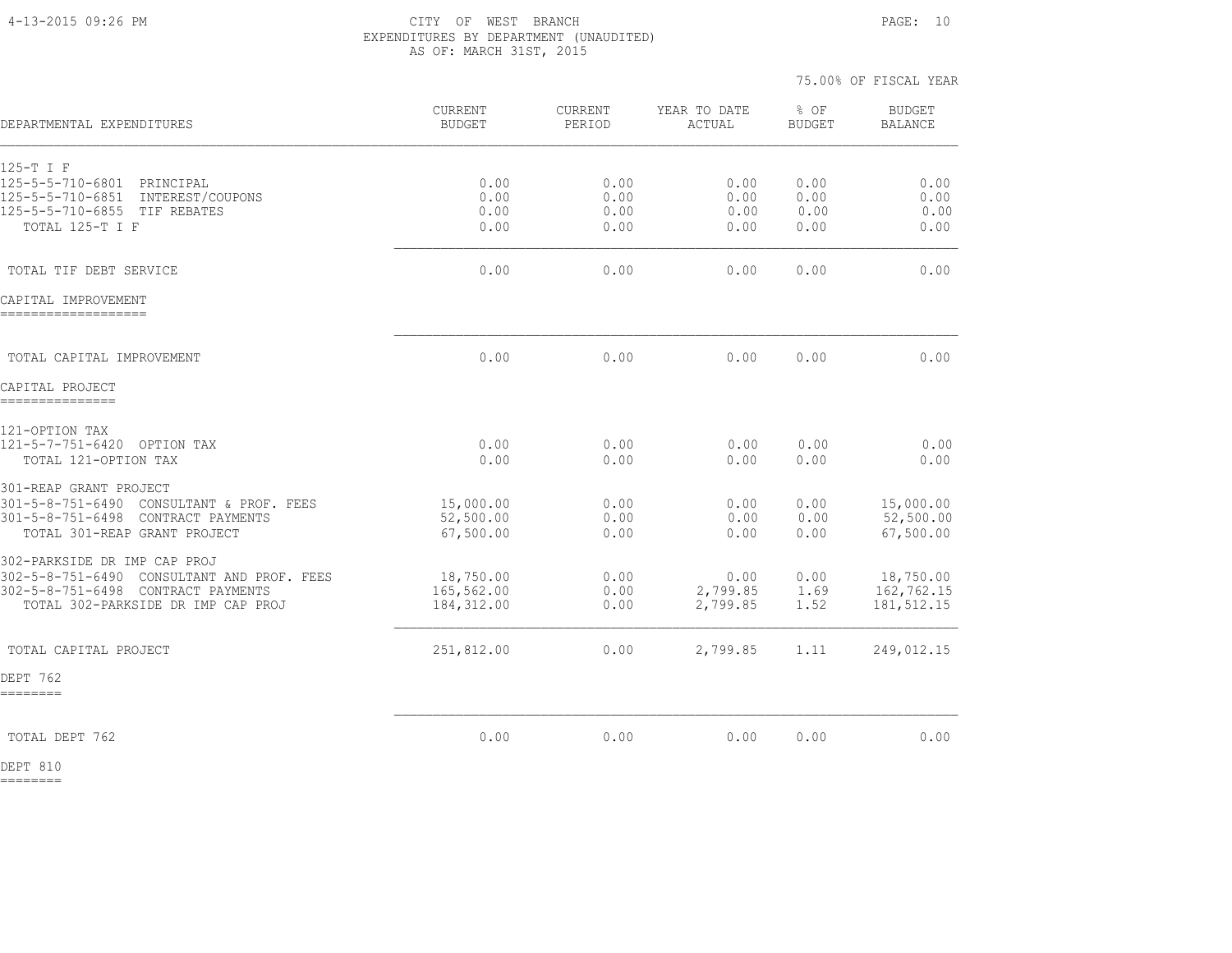#### 4-13-2015 09:26 PM CITY OF WEST BRANCH PAGE: 11 EXPENDITURES BY DEPARTMENT (UNAUDITED) AS OF: MARCH 31ST, 2015

| DEPARTMENTAL EXPENDITURES         |                                                 | <b>CURRENT</b><br><b>BUDGET</b> | <b>CURRENT</b><br>PERIOD | YEAR TO DATE<br>ACTUAL | % OF<br><b>BUDGET</b> | <b>BUDGET</b><br><b>BALANCE</b> |
|-----------------------------------|-------------------------------------------------|---------------------------------|--------------------------|------------------------|-----------------------|---------------------------------|
| 600-WATER FUND                    |                                                 |                                 |                          |                        |                       |                                 |
|                                   | 600-5-9-810-6010 SALARIES AND WAGES             | 105,160.00                      | 8,210.40                 | 82,120.11              | 78.09                 | 23,039.89                       |
| 600-5-9-810-6020 PART TIME        |                                                 | 0.00                            | 0.00                     | 0.00                   | 0.00                  | 0.00                            |
| $600 - 5 - 9 - 810 - 6110$        | FICA                                            | 8,045.00                        | 573.38                   | 5,788.65               | 71.95                 | 2,256.35                        |
| $600 - 5 - 9 - 810 - 6130$        | IPERS                                           | 9,391.00                        | 721.94                   | 7,218.74               | 76.87                 | 2,172.26                        |
| 600-5-9-810-6150 GROUP INSURANCE  |                                                 | 16,695.00                       | 1,398.33                 | 12,539.26              | 75.11                 | 4,155.74                        |
| 600-5-9-810-6160 WORKMENS COMP.   |                                                 | 3,962.00                        | 0.00                     | 1,986.00               | 50.13                 | 1,976.00                        |
| 600-5-9-810-6170 JOB INSURANCE    |                                                 | 0.00                            | 0.00                     | 0.00                   | 0.00                  | 0.00                            |
| 600-5-9-810-6210 DUES, MEMBERSHIP |                                                 | 2,000.00                        | 568.95                   | 1,146.77               | 57.34                 | 853.23                          |
|                                   | 600-5-9-810-6230 TRAINING AND EDUCATION         | 3,000.00                        | 290.00                   | 2,455.54               | 81.85                 | 544.46                          |
|                                   | 600-5-9-810-6240 TRAVEL AND CONFERENCE          | 750.00                          | 125.00                   | 630.00                 | 84.00                 | 120.00                          |
|                                   | 600-5-9-810-6310 BUILDING MAINTENANCE           | 3,000.00                        | 5.73                     | 5,296.73               | $176.56$ (            | 2, 296.73                       |
|                                   | 600-5-9-810-6320 BLDG/GROUNDS OPERATIONS/SUPPLI | 3,000.00                        | 110.00                   | 3,828.98               | $127.63$ (            | 828.98)                         |
|                                   | 600-5-9-810-6331 MOTOR OPERATION FUEL           | 4,500.00                        | 862.25                   | 2,592.94               | 57.62                 | 1,907.06                        |
|                                   | 600-5-9-810-6332 REPAIR/MAINTENANCE-VEHICLES    | 1,000.00                        | 582.65                   | 2,323.48               | $232.35$ (            | 1, 323.48                       |
| 600-5-9-810-6350 EQUIPMENT REPAIR |                                                 | 500.00                          | 888.08                   | 888.08                 | $177.62$ (            | 388.08)                         |
|                                   | 600-5-9-810-6371 UTILITY SERVICES/GAS, ELECTRIC | 32,000.00                       | 2,487.54                 | 23,870.84              | 74.60                 | 8,129.16                        |
|                                   | 600-5-9-810-6373 TELEPHONE/OPERATIONS           | 1,800.00                        | 207.14                   | 2,064.41               | $114.69$ (            | 264.41)                         |
|                                   | 600-5-9-810-64081 LIABILITY INSURANCE           | 5,192.00                        | 1,417.58                 | 1,417.58               | 27.30                 | 3,774.42                        |
| 600-5-9-810-6412 LAB ANALYSIS     |                                                 | 2,000.00                        | 142.50                   | 1,114.00               | 55.70                 | 886.00                          |
| $600 - 5 - 9 - 810 - 6418$        | SALES TAX                                       | 25,000.00<br>0.00               | 2,107.30<br>0.00         | 20,562.81<br>0.00      | 82.25<br>0.00         | 4,437.19<br>0.00                |
| 600-5-9-810-6420 OPTION TAX       | 600-5-9-810-6419 TECHNOLOGY SERVICES            | 0.00                            | 0.00                     | 0.00                   | 0.00                  | 0.00                            |
|                                   | 600-5-9-810-6490 CONSULTANT AND PROF. FEES      |                                 |                          |                        |                       |                                 |
|                                   | 600-5-9-810-6497 CONTRACT WORK BACKHOE          | 5,000.00<br>0.00                | 1,104.62<br>0.00         | 7,489.37<br>0.00       | 149.79 (<br>0.00      | 2,489.37<br>0.00                |
|                                   | 600-5-9-810-6498 CONTRACT PAYMENTS              | 500.00                          | 14.10                    | 351.56                 | 70.31                 | 148.44                          |
| 600-5-9-810-6501 CHEMICALS        |                                                 | 16,000.00                       | 0.00                     | 13,950.59              | 87.19                 | 2,049.41                        |
| 600-5-9-810-6506 OFFICE SUPPLIES  |                                                 | 250.00                          | 0.00                     | 414.89                 | $165.96$ (            | 164.89)                         |
|                                   | 600-5-9-810-6508 POSTAGE AND SHIPPING           | 2,000.00                        | 166.67                   | 1,615.96               | 80.80                 | 384.04                          |
|                                   | 600-5-9-810-6521 MOTOR VEHICLE MAINT. SUPPLIES  | 500.00                          | 500.00                   | 500.00                 | 100.00                | 0.00                            |
| 600-5-9-810-6529 UNIFORMS         |                                                 | 350.00                          | 0.00                     | 295.98                 | 84.57                 | 54.02                           |
|                                   | 600-5-9-810-6590 MISCELLANEOUS COMMODITIES      | 0.00                            | 0.00                     | 0.00                   | 0.00                  | 0.00                            |
|                                   | 600-5-9-810-6598 WATER DEPOSIT REFUNDS          | 3,000.00                        | 0.00                     | 2,601.18               | 86.71                 | 398.82                          |
| 600-5-9-810-6599 MISC. SUPPLIES   |                                                 | 20,000.00                       | 235.56                   | 21,605.04              | $108.03$ (            | 1,605.04)                       |
|                                   | 600-5-9-810-6722 OTHER EQUIPMENT: PLANT MAINT.  | 10,000.00                       | 7,233.95                 | 10,133.95              | $101.34$ (            | 133.95                          |
| 600-5-9-810-6727 EQUIPMENT        |                                                 | 13,060.00                       | 0.00                     | 0.00                   | 0.00                  | 13,060.00                       |
|                                   | 600-5-9-810-6783 UTILITIES SYSTEM-REPLACE MAINT | 123, 177.00                     | 4,435.00                 | 28,523.05              | 23.16                 | 94,653.95                       |
|                                   | 600-5-9-810-6791 EOUIPMENT MAINTENANCE          | 1,500.00                        | 0.00                     | 0.00                   | 0.00                  | 1,500.00                        |
|                                   | 600-5-9-810-6796 CAPITAL SYSTEM SET ASIDE       | 30,000.00                       | 0.00                     | 0.00                   | 0.00                  | 30,000.00                       |
|                                   | 600-5-9-810-6797 CAPITAL EQUIPMENT SET ASIDE    | 6,940.00                        | 0.00                     | 0.00                   | 0.00                  | 6,940.00                        |
| 600-5-9-810-6801 PRINCIPAL        |                                                 | 0.00                            | 0.00                     | 0.00                   | 0.00                  | 0.00                            |
| 600-5-9-810-6851 INTEREST/COUPONS |                                                 | 0.00                            | 0.00                     | 0.00                   | 0.00                  | 0.00                            |
| TOTAL 600-WATER FUND              |                                                 | 459,272.00                      | 34,388.67                | 265, 326.49            | 57.77                 | 193, 945.51                     |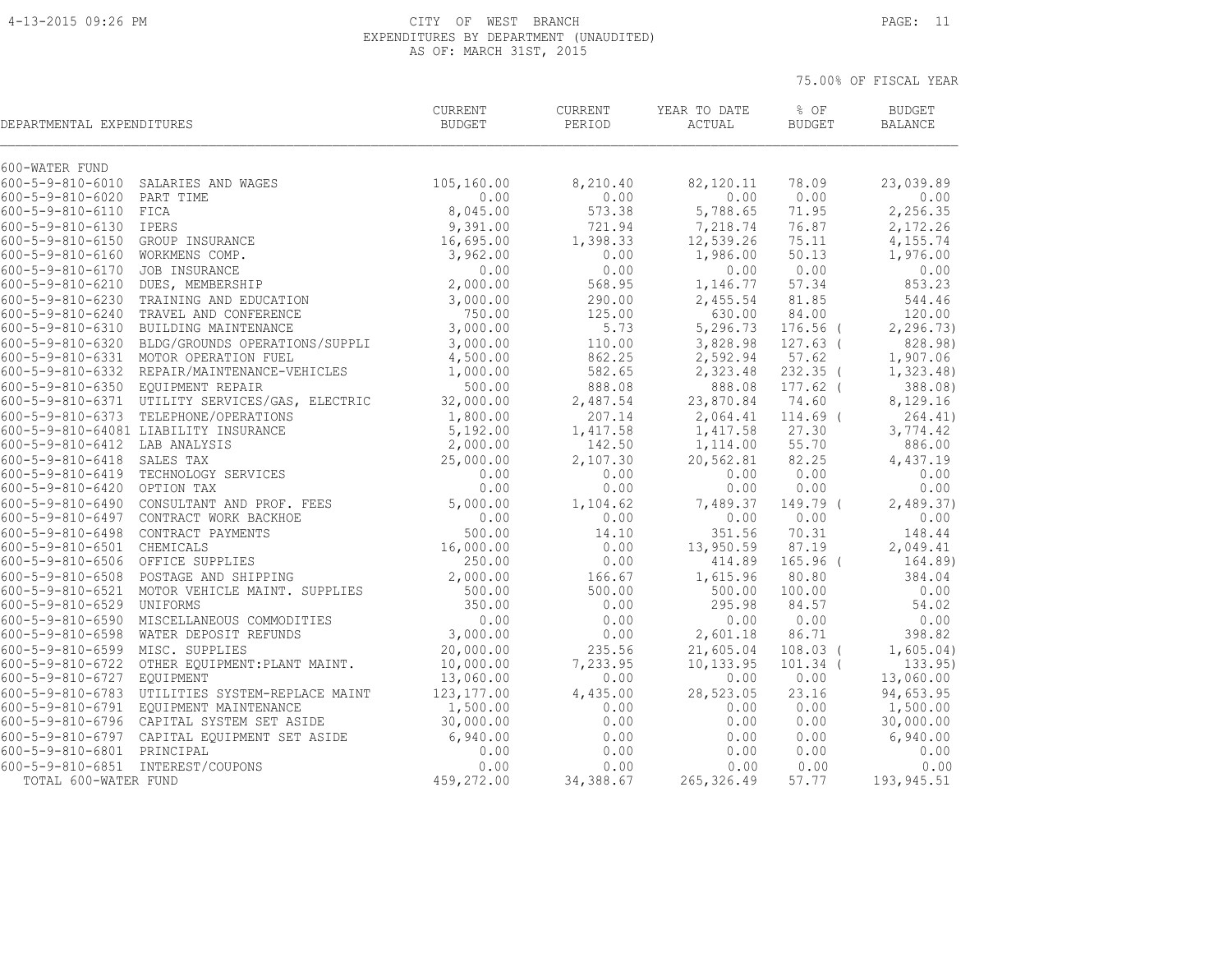#### 4-13-2015 09:26 PM CITY OF WEST BRANCH PAGE: 12 EXPENDITURES BY DEPARTMENT (UNAUDITED) AS OF: MARCH 31ST, 2015

| DEPARTMENTAL EXPENDITURES                                                                       |                                                                                          | <b>CURRENT</b><br><b>BUDGET</b>     | <b>CURRENT</b><br>PERIOD | YEAR TO DATE<br>ACTUAL       | % OF<br><b>BUDGET</b>  | <b>BUDGET</b><br><b>BALANCE</b>     |
|-------------------------------------------------------------------------------------------------|------------------------------------------------------------------------------------------|-------------------------------------|--------------------------|------------------------------|------------------------|-------------------------------------|
| 603-WATER SINKING FUND                                                                          |                                                                                          |                                     |                          |                              |                        |                                     |
| 603-5-9-810-6801 PRINCIPAL<br>603-5-9-810-6851 INTEREST/COUPONS<br>TOTAL 603-WATER SINKING FUND |                                                                                          | 45,000.00<br>20,475.00<br>65,475.00 | 0.00<br>0.00<br>0.00     | 0.00<br>9,450.00<br>9,450.00 | 0.00<br>46.15<br>14.43 | 45,000.00<br>11,025.00<br>56,025.00 |
| 610-SEWER FUND                                                                                  |                                                                                          |                                     |                          |                              |                        |                                     |
| TOTAL 610-SEWER FUND                                                                            | 610-5-9-810-64181 LOCAL OPTION SALES TAX                                                 | 0.00<br>0.00                        | 351.47<br>351.47         | 3,427.80<br>3,427.80         | 0.00(<br>0.00(         | 3,427.80)<br>3,427.80               |
| TOTAL DEPT 810                                                                                  |                                                                                          | 524,747.00                          | 34,740.14                | 278,204.29                   | 53.02                  | 246,542.71                          |
| SEWER OPERATING<br>===============                                                              |                                                                                          |                                     |                          |                              |                        |                                     |
| 610-SEWER FUND                                                                                  |                                                                                          |                                     |                          |                              |                        |                                     |
| $610 - 5 - 9 - 815 - 6010$                                                                      | SALARIES AND WAGES                                                                       | 97,352.00                           | 7,456.87                 | 75,381.96                    | 77.43                  | 21,970.04                           |
| $610 - 5 - 9 - 815 - 6020$<br>610-5-9-815-6110 FICA                                             | PART TIME                                                                                | 0.00                                | 60.90<br>527.28          | 714.70<br>5,386.71           | $0.00$ (               | 714.70)                             |
| $610 - 5 - 9 - 815 - 6130$                                                                      | IPERS                                                                                    | 7,448.00<br>8,694.00                | 660.04                   | 6,696.00                     | 72.32<br>77.02         | 2,061.29<br>1,998.00                |
| $610 - 5 - 9 - 815 - 6150$                                                                      | GROUP INSURANCE                                                                          | 13,706.00                           | 1,188.67                 | 10,734.64                    | 78.32                  | 2,971.36                            |
| 610-5-9-815-6160 WORKMENS COMP.                                                                 |                                                                                          | 2,956.00                            | 0.00                     | 1,627.00                     | 55.04                  | 1,329.00                            |
| $610 - 5 - 9 - 815 - 6170$                                                                      | JOB INSURANCE                                                                            | 0.00                                | 0.00                     | 0.00                         | 0.00                   | 0.00                                |
| $610 - 5 - 9 - 815 - 6210$                                                                      | DUES, MEMBERSHIP                                                                         | 750.00                              | 0.00                     | 328.35                       | 43.78                  | 421.65                              |
| $610 - 5 - 9 - 815 - 6230$                                                                      | TRAINING AND EDUCATION                                                                   | 750.00                              | 0.00                     | 750.00                       | 100.00                 | 0.00                                |
| 610-5-9-815-6240                                                                                | TRAVEL AND CONFERENCE                                                                    | 500.00                              | 0.00                     | 499.68                       | 99.94                  | 0.32                                |
|                                                                                                 | 610-5-9-815-6310 BUILDING MAINTENANCE<br>610-5-9-815-6320 BLDG/GROUNDS OPERATIONS/SUPPLI | 1,000.00                            | 702.30<br>0.00           | 2,263.91                     | 226.39 (               | 1, 263.91)<br>219.40)               |
|                                                                                                 | 610-5-9-815-6331 MOTOR OPERATION FUEL                                                    | 3,500.00<br>4,500.00                | 600.36                   | 3,719.40<br>2,743.34         | $106.27$ (<br>60.96    | 1,756.66                            |
|                                                                                                 | 610-5-9-815-6332 REPAIR/MAINTENANCE-VEHICLES                                             | 250.00                              | 250.00                   | 271.65                       | 108.66                 | 21.65)                              |
| 610-5-9-815-6350 EQUIPMENT REPAIR                                                               |                                                                                          | 1,000.00                            | 1,000.00                 | 1,000.00                     | 100.00                 | 0.00                                |
| 610-5-9-815-63501 REPAIRS-RADIOS                                                                |                                                                                          | 0.00                                | 0.00                     | 0.00                         | 0.00                   | 0.00                                |
|                                                                                                 | 610-5-9-815-6371 UTILITY SERVICES/GAS, ELECTRIC                                          | 20,000.00                           | 1,592.94                 | 13,812.19                    | 69.06                  | 6,187.81                            |
|                                                                                                 | 610-5-9-815-6373 TELEPHONE/OPERATIONS                                                    | 1,800.00                            | 207.14                   | 2,064.35                     | $114.69$ (             | 264.35                              |
| 610-5-9-815-6412 LAB ANALYSIS                                                                   | 610-5-9-815-64081 LIABILITY INSURANCE                                                    | 3,444.00                            | 1,417.58                 | 1,417.58                     | 41.16                  | 2,026.42                            |
| 610-5-9-815-6418                                                                                | SALES TAX                                                                                | 8,500.00<br>0.00                    | 1,168.00<br>0.00         | 5,715.00<br>0.00             | 67.24<br>0.00          | 2,785.00<br>0.00                    |
|                                                                                                 | 610-5-9-815-64181 LOCAL OPTION SALES TAX                                                 | 0.00                                | 0.00                     | 0.00                         | 0.00                   | 0.00                                |
|                                                                                                 | 610-5-9-815-6490 CONSULTANT AND PROF. FEES                                               | 20,000.00                           | 1,104.62                 | 13,326.38                    | 66.63                  | 6,673.62                            |
|                                                                                                 | 610-5-9-815-6498 CONTRACT PAYMENTS                                                       | 0.00                                | 14.09                    | 126.52                       | 0.00                   | 126.52)                             |
| $610 - 5 - 9 - 815 - 6499$                                                                      | MISC. CONTRACT WORK                                                                      | 1,500.00                            | 0.00                     | 3,316.00                     | 221.07 (               | 1,816.00)                           |
| 610-5-9-815-6501 CHEMICALS                                                                      |                                                                                          | 250.00                              | 0.00                     | 0.00                         | 0.00                   | 250.00                              |
| $610 - 5 - 9 - 815 - 6504$                                                                      | MINOR EQUIPMENT                                                                          | 500.00                              | 0.00                     | 0.00                         | 0.00                   | 500.00                              |
| $610 - 5 - 9 - 815 - 6506$                                                                      | OFFICE SUPPLIES                                                                          | 0.00                                | 0.00                     | 0.00                         | 0.00                   | 0.00                                |
| $610 - 5 - 9 - 815 - 6508$<br>$610 - 5 - 9 - 815 - 6510$                                        | POSTAGE AND SHIPPING<br>SAFETY EQUIPMENT                                                 | 3,500.00<br>1,300.00                | 273.77<br>0.00           | 2,574.85<br>885.78           | 73.57<br>68.14         | 925.15<br>414.22                    |
| $610 - 5 - 9 - 815 - 6521$                                                                      | MOTOR VEHICLE MAINT. SUPPLIES                                                            | 0.00                                | 0.00                     | 0.00                         | 0.00                   | 0.00                                |
| $610 - 5 - 9 - 815 - 6529$                                                                      | <b>UNIFORMS</b>                                                                          | 350.00                              | 0.00                     | 79.96                        | 22.85                  | 270.04                              |
| $610 - 5 - 9 - 815 - 6599$                                                                      | MISC. SUPPLIES                                                                           | 3,000.00                            | 235.55                   | 2,094.87                     | 69.83                  | 905.13                              |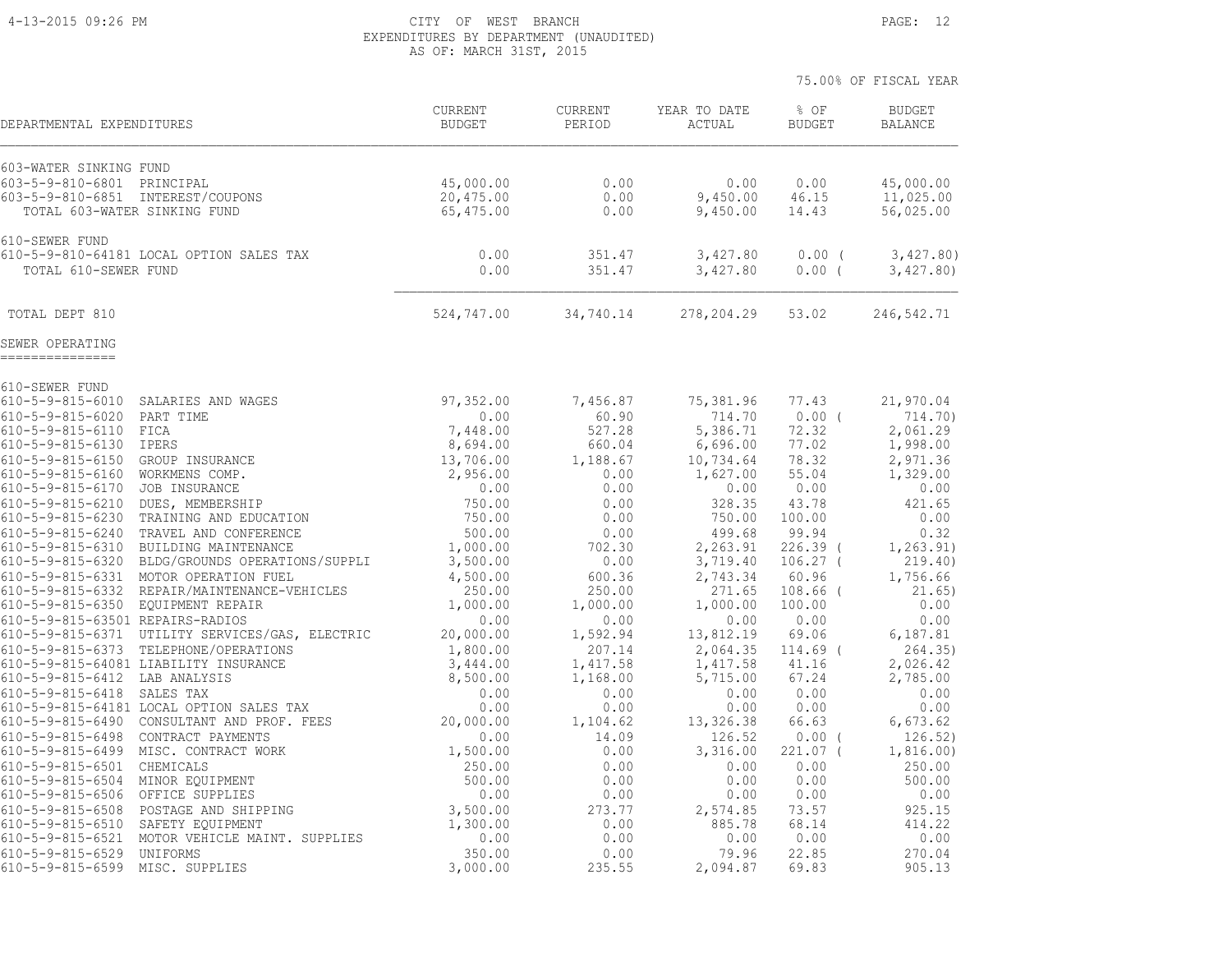#### 4-13-2015 09:26 PM CITY OF WEST BRANCH PAGE: 13 EXPENDITURES BY DEPARTMENT (UNAUDITED) AS OF: MARCH 31ST, 2015

 75.00% OF FISCAL YEAR CURRENT CURRENT YEAR TO DATE % OF BUDGET DEPARTMENTAL EXPENDITURES BUDGET PERIOD ACTUAL BUDGET BALANCE 610-5-9-815-6727 EQUIPMENT 13,060.00 0.00 0.00 0.00 13,060.00 610-5-9-815-6762 MANHOLE REPAIR 0.00 0.00 0.00 0.00 0.00 610-5-9-815-6781 CAPITAL IMPROV. LINE CLEANING 2,000.00 0.00 0.00 0.00 2,000.00 610-5-9-815-6783 UTILITIES SYSTEM-REPLACE MAINT 64,971.00 0.00 103,041.42 158.60 ( 38,070.42) 610-5-9-815-6790 CAPITAL EQUIPMENT 6,940.00 0.00 0.00 0.00 6,940.00 610-5-9-815-6794 LAB EQUIP./REQUIREMENTS 250.00 0.00 0.00 0.00 250.00 610-5-9-815-6801 PRINCIPAL 0.00 0.00 0.00 0.00 0.00 610-5-9-815-6851 INTEREST/COUPONS 0.00 0.00 0.00 0.00 0.00 TOTAL 610-SEWER FUND 293,771.00 18,460.11 260,572.24 88.70 33,198.76 614-WASTEWATER LIFT STATION 614-5-9-815-6490 CONSULTANT AND PROF. FEES 0.00 0.00 0.00 0.00 0.00 614-5-9-815-6498 CONTRACT PAYMENTS 0.00 0.00 0.00 0.00 0.00 TOTAL 614-WASTEWATER LIFT STATION 0.00 0.00 0.00 0.00 0.00  $\mathcal{L}_\text{max} = \frac{1}{2} \sum_{i=1}^n \mathcal{L}_\text{max} = \frac{1}{2} \sum_{i=1}^n \mathcal{L}_\text{max} = \frac{1}{2} \sum_{i=1}^n \mathcal{L}_\text{max} = \frac{1}{2} \sum_{i=1}^n \mathcal{L}_\text{max} = \frac{1}{2} \sum_{i=1}^n \mathcal{L}_\text{max} = \frac{1}{2} \sum_{i=1}^n \mathcal{L}_\text{max} = \frac{1}{2} \sum_{i=1}^n \mathcal{L}_\text{max} = \frac{1}{2} \sum_{i=$  TOTAL SEWER OPERATING 293,771.00 18,460.11 260,572.24 88.70 33,198.76 001-GENERAL FUND 001-5-2-840-6413 LANDFILL 12,500.00 0.00 12,739.36 101.91 ( 239.36) 001-5-2-840-6430 TIPPING FEE 0.00 0.00 0.00 0.00 0.00 001-5-2-840-6498 CONTRACT PAYMENTS 52,000.00 4,306.25 40,097.68 77.11 11,902.32 TOTAL 001-GENERAL FUND 64,500.00 4,306.25 52,837.04 81.92 11,662.96 TOTAL SOLID WASTE **64,500.00** 64,500.00 4,306.25 52,837.04 81.92 11,662.96

SOLID WASTE ===========

LOCAL CABLE ACCESS ================== 001-GENERAL FUND 001-5-4-855-6010 SALARIES AND WAGES 16,157.00 1,254.36 12,432.95 76.95 3,724.05 001-5-4-855-6230 TRAINING AND EDUCATION 1,000.00 0.00 0.00 0.00 1,000.00 001-5-4-855-6310 BUILDING MAINTENANCE 0.00 0.00 0.00 0.00 0.00 001-5-4-855-6350 EQUIPMENT REPAIR 0.00 0.00 0.00 0.00 0.00 001-5-4-855-6371 UTILITY SERVICES/GAS, ELECTRIC 1,400.00 100.00 900.00 64.29 500.00 001-5-4-855-6373 TELEPHONE/OPERATIONS 1,000.00 57.43 843.25 84.33 156.75 001-5-4-855-64083 COMMERCIAL PROPERTY INSURANCE 220.00 0.00 0.00 0.00 220.00 001-5-4-855-6414 ADVERTISEMENT & LEGAL PUBLICAT 0.00 0.00 0.00 0.00 0.00 001-5-4-855-6498 CONTRACT PAYMENTS 2,000.00 375.00 1,950.00 97.50 50.00 001-5-4-855-6504 MINOR EQUIPMENT 0.00 0.00 0.00 0.00 0.00 001-5-4-855-6506 OFFICE SUPPLIES 0.00 0.00 0.00 0.00 0.00 001-5-4-855-6508 POSTAGE AND SHIPPING 0.00 0.00 0.00 0.00 0.00 001-5-4-855-6526 PROGRAMMING 0.00 0.00 0.00 0.00 0.00 001-5-4-855-6599 MISC. SUPPLIES 0.00 0.00 0.00 0.00 0.00 001-5-4-855-6725 OFFICE EQUIPMENT 0.00 0.00 0.00 0.00 0.00 001-5-4-855-6727 EQUIPMENT 4,443.00 0.00 684.10 15.40 3,758.90 TOTAL 001-GENERAL FUND 26,220.00 1,786.79 16,810.30 64.11 9,409.70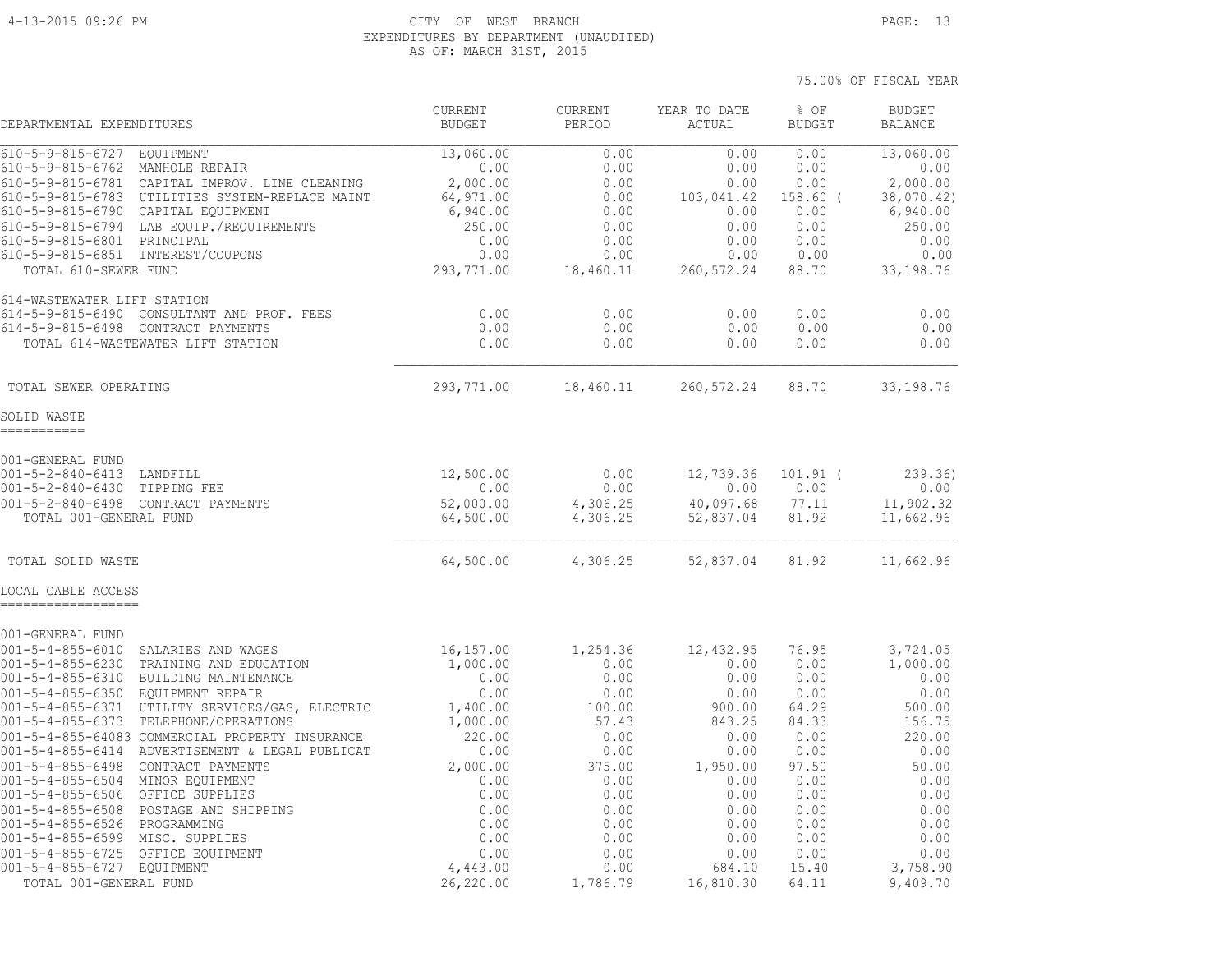#### 4-13-2015 09:26 PM CITY OF WEST BRANCH PAGE: 14 EXPENDITURES BY DEPARTMENT (UNAUDITED) AS OF: MARCH 31ST, 2015

| DEPARTMENTAL EXPENDITURES                                                      | <b>CURRENT</b><br><b>BUDGET</b> | <b>CURRENT</b><br>PERIOD | YEAR TO DATE<br>ACTUAL | % OF<br><b>BUDGET</b> | <b>BUDGET</b><br><b>BALANCE</b> |
|--------------------------------------------------------------------------------|---------------------------------|--------------------------|------------------------|-----------------------|---------------------------------|
| 112-TRUST AND AGENCY                                                           |                                 |                          |                        |                       |                                 |
| 112-5-4-855-6110 FICA                                                          | 1,236.00                        | 95.97                    | 951.24                 | 76.96                 | 284.76                          |
| 112-5-4-855-6130 IPERS<br>112-5-4-855-6150 GROUP INSURANCE                     | 1,443.00<br>2,708.00            | 109.91<br>178.32         | 1,093.43<br>1,534.06   | 75.77<br>56.65        | 349.57<br>1,173.94              |
| TOTAL 112-TRUST AND AGENCY                                                     | 5,387.00                        | 384.20                   | 3,578.73               | 66.43                 | 1,808.27                        |
| TOTAL LOCAL CABLE ACCESS                                                       | 31,607.00                       | 2,170.99                 | 20,389.03              | 64.51                 | 11,217.97                       |
| COMMISSION<br>==========                                                       |                                 |                          |                        |                       |                                 |
| 001-GENERAL FUND                                                               |                                 |                          |                        |                       |                                 |
| 001-5-1-856-6447 ANIMAL CONTROL<br>$001 - 5 - 4 - 856 - 6445$<br>LOCAL CABLE   | 500.00<br>0.00                  | 97.36<br>0.00            | 565.36<br>0.00         | $113.07$ (<br>0.00    | 65.36<br>0.00                   |
| 001-5-5-856-6446 PLANNING & ZONING                                             | 25,000.00                       | 647.25                   | 9,284.64               | 37.14                 | 15,715.36                       |
| TOTAL 001-GENERAL FUND                                                         | 25,500.00                       | 744.61                   | 9,850.00               | 38.63                 | 15,650.00                       |
| TOTAL COMMISSION                                                               | 25,500.00                       | 744.61                   | 9,850.00               | 38.63                 | 15,650.00                       |
| STORM WATER UTILITY<br>====================                                    |                                 |                          |                        |                       |                                 |
| 740-STORM WATER UTILITY                                                        |                                 |                          |                        |                       |                                 |
| 740-5-9-865-6783 UTILITIES SYSTEM-STORM WATER<br>TOTAL 740-STORM WATER UTILITY | 40,000.00<br>40,000.00          | 0.00<br>0.00             | 3,128.00<br>3,128.00   | 7.82<br>7.82          | 36,872.00<br>36,872.00          |
| TOTAL STORM WATER UTILITY                                                      | 40,000.00                       | 0.00                     | 3,128.00               | 7.82                  | 36,872.00                       |
| NON-DEPARTMENTAL                                                               |                                 |                          |                        |                       |                                 |
| 001-GENERAL FUND                                                               |                                 |                          |                        |                       |                                 |
| 001-5-0-950-9100 TRANSFERS OUT                                                 | 184, 312.00                     | 0.00                     | 2,799.85               | 1.52                  | 181,512.15                      |
| TOTAL 001-GENERAL FUND                                                         | 184, 312.00                     | 0.00                     | 2,799.85               | 1.52                  | 181, 512.15                     |
| 031-LIBRARY                                                                    |                                 |                          |                        |                       |                                 |
| 031-5-0-950-9100 TRANSFERS OUT<br>TOTAL 031-LIBRARY                            | 1,349.00<br>1,349.00            | 0.00<br>0.00             | 1,348.86<br>1,348.86   | 99.99<br>99.99        | 0.14<br>0.14                    |
| 110-ROAD USE TAX                                                               |                                 |                          |                        |                       |                                 |
| 110-5-0-950-9100 TRANSFERS OUT<br>TOTAL 110-ROAD USE TAX                       | 0.00<br>0.00                    | 0.00<br>0.00             | 0.00<br>0.00           | 0.00<br>0.00          | 0.00<br>0.00                    |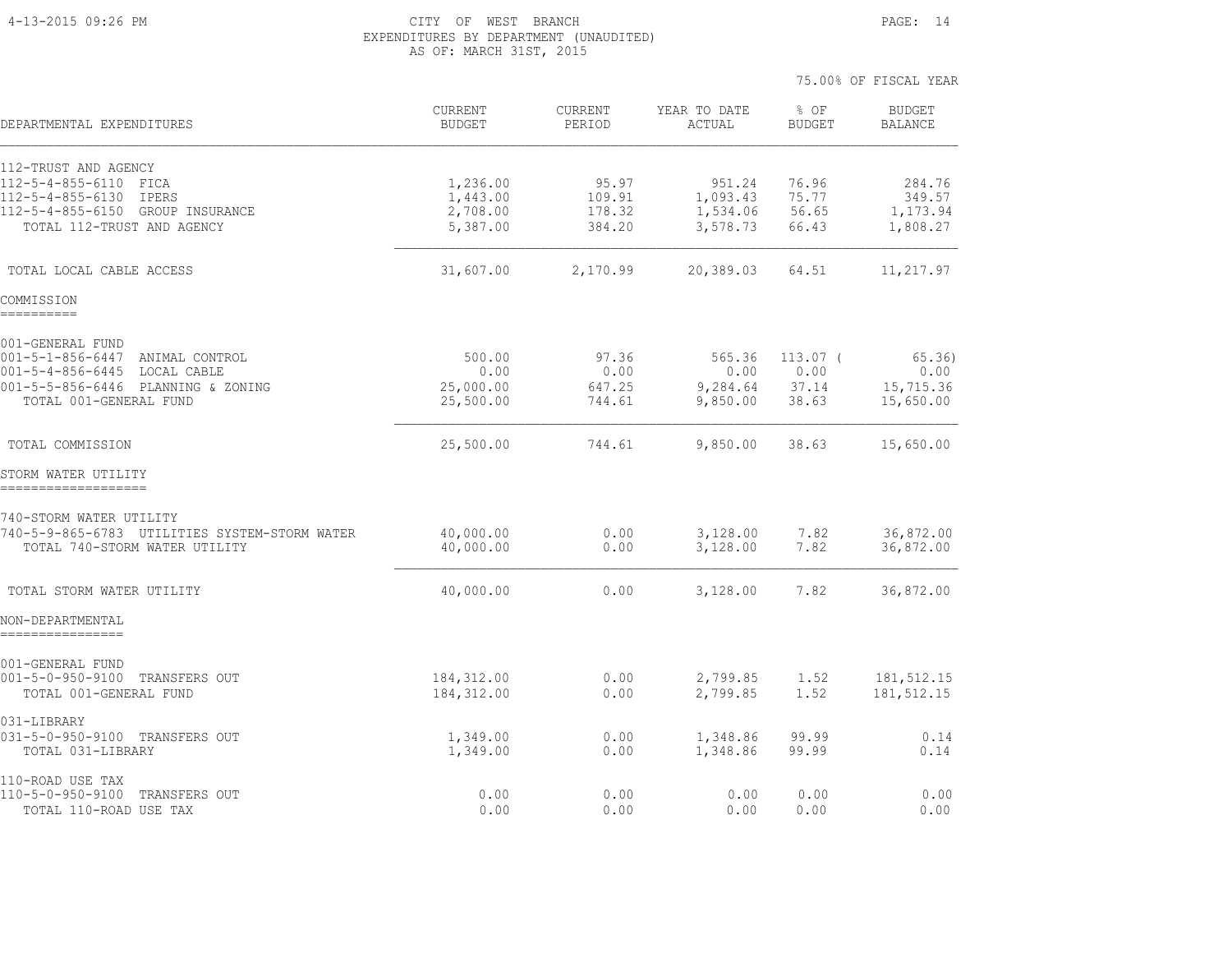#### 4-13-2015 09:26 PM CITY OF WEST BRANCH PAGE: 15 EXPENDITURES BY DEPARTMENT (UNAUDITED) AS OF: MARCH 31ST, 2015

| DEPARTMENTAL EXPENDITURES                                            | CURRENT<br><b>BUDGET</b>       | CURRENT<br>PERIOD    | YEAR TO DATE<br>ACTUAL   | % OF<br><b>BUDGET</b> | <b>BUDGET</b><br><b>BALANCE</b> |
|----------------------------------------------------------------------|--------------------------------|----------------------|--------------------------|-----------------------|---------------------------------|
| 112-TRUST AND AGENCY                                                 |                                | 0.00                 |                          |                       |                                 |
| 112-5-0-950-9100 TRANSFERS OUT<br>TOTAL 112-TRUST AND AGENCY         | 0.00<br>0.00                   | 0.00                 | 0.00<br>0.00             | 0.00<br>0.00          | 0.00<br>0.00                    |
| 119-EMERGENCY TAX FUND                                               |                                |                      |                          |                       |                                 |
| 119-5-0-950-9100 TRANSFERS OUT<br>TOTAL 119-EMERGENCY TAX FUND       | 35, 171.00<br>35, 171.00       | 0.00<br>0.00         | 0.00<br>0.00             | 0.00<br>0.00          | 35, 171.00<br>35, 171.00        |
| 121-OPTION TAX                                                       |                                |                      |                          |                       |                                 |
| 121-5-0-950-9100 TRANSFERS OUT<br>TOTAL 121-OPTION TAX               | 165,000.00<br>165,000.00       | 0.00<br>0.00         | 105,418.40<br>105,418.40 | 63.89<br>63.89        | 59,581.60<br>59,581.60          |
| 125-T I F                                                            |                                |                      |                          |                       |                                 |
| 125-5-0-950-9100 TRANSFERS OUT<br>TOTAL 125-T I F                    | 137,387.00<br>137,387.00       | 0.00<br>0.00         | 0.00<br>0.00             | 0.00<br>0.00          | 137,387.00<br>137,387.00        |
| 501-KROUTH PRINCIPAL FUND<br>501-5-0-950-9100 TRANSFERS OUT          | 0.00                           | 0.00                 | 0.00                     | 0.00                  | 0.00                            |
| TOTAL 501-KROUTH PRINCIPAL FUND                                      | 0.00                           | 0.00                 | 0.00                     | 0.00                  | 0.00                            |
| 502-KROUTH INTEREST FUND<br>502-5-0-950-9100 TRANSFERS OUT           | 0.00                           | 0.00                 | 0.00                     | 0.00                  | 0.00                            |
| TOTAL 502-KROUTH INTEREST FUND                                       | 0.00                           | 0.00                 | 0.00                     | 0.00                  | 0.00                            |
| 600-WATER FUND<br>600-5-0-950-9100 TRANSFERS OUT                     |                                |                      |                          |                       |                                 |
| TOTAL 600-WATER FUND                                                 | 107,573.00<br>107,573.00       | 5,580.00<br>5,580.00 | 50,220.00<br>50,220.00   | 46.68<br>46.68        | 57,353.00<br>57,353.00          |
| 610-SEWER FUND<br>610-5-0-950-9100 TRANSFERS OUT                     | 86,125.00                      | 0.00                 | 21,120.00                | 24.52                 | 65,005.00                       |
| TOTAL 610-SEWER FUND                                                 | 86,125.00                      | 0.00                 | 21,120.00                | 24.52                 | 65,005.00                       |
| 950-BC/BS FLEXIBLE BENEFIT<br>950-5-0-950-9199 EMPLOYEE FLEX EXPENSE | 0.00                           | 0.00                 | 1,415.45                 | $0.00$ (              | 1,415.45)                       |
| TOTAL 950-BC/BS FLEXIBLE BENEFIT                                     | 0.00                           | 0.00                 | 1,415.45                 | $0.00$ (              | 1,415.45)                       |
| TOTAL NON-DEPARTMENTAL                                               | 716,917.00                     | 5,580.00             | 182, 322.56              | 25.43                 | 534,594.44                      |
| TOTAL EXPENDITURES                                                   | 4,958,751.00<br>-------------- | 175, 211.44          | 2,329,633.70             | 46.98                 | 2,629,117.30                    |
|                                                                      |                                |                      |                          |                       |                                 |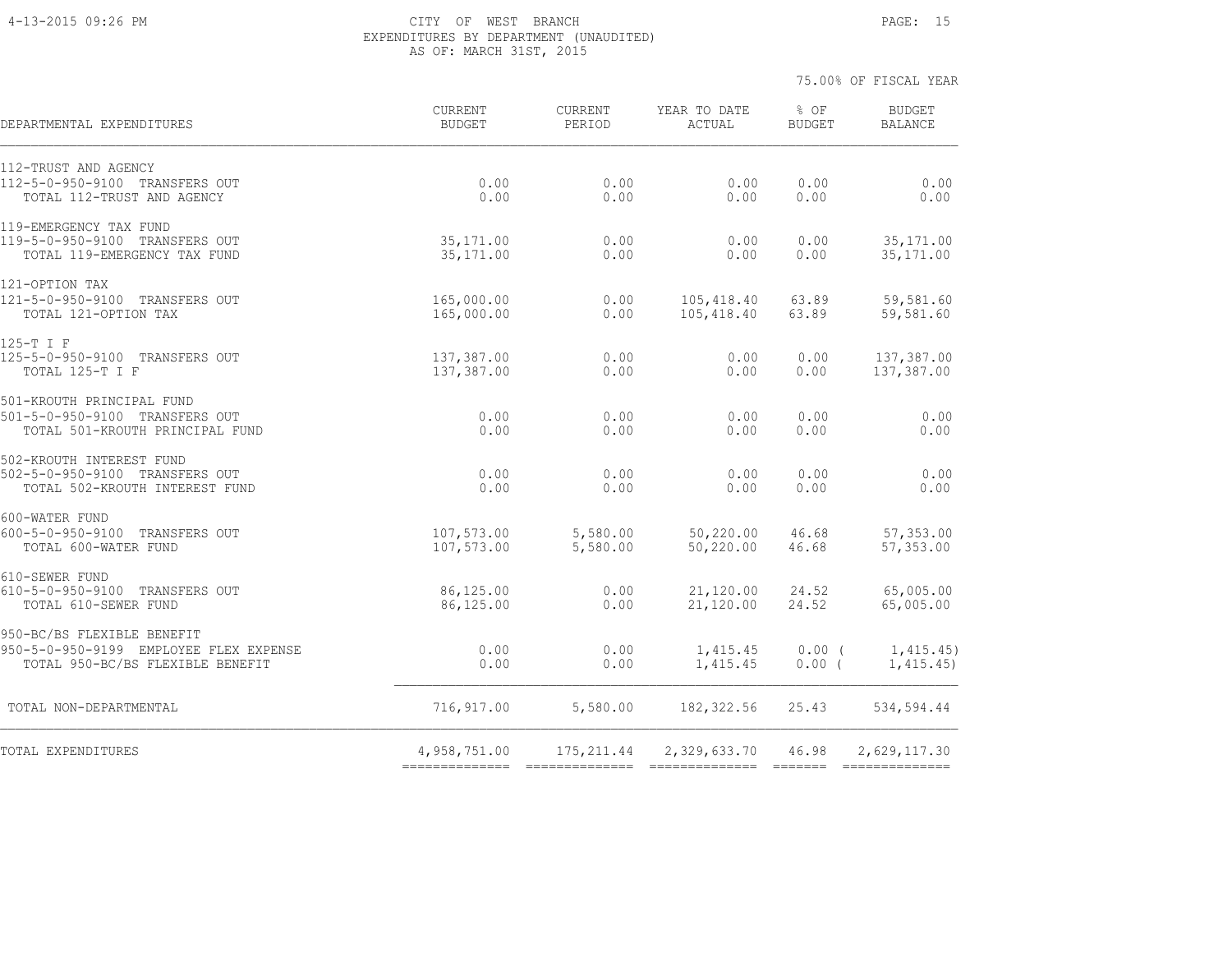4-13-2015 09:25 PM CITY OF WEST BRANCH PAGE: 1 REVENUES BY DEPARTMENT (UNAUIDITED) AS OF: MARCH 31ST, 2015

|                                                                                                                                                                                                                                                   |                                                          |                                                          |                                                          | 75.00% OF FISCAL YEAR                          |                                                        |
|---------------------------------------------------------------------------------------------------------------------------------------------------------------------------------------------------------------------------------------------------|----------------------------------------------------------|----------------------------------------------------------|----------------------------------------------------------|------------------------------------------------|--------------------------------------------------------|
| DEPARTMENTAL REVENUES                                                                                                                                                                                                                             | <b>CURRENT</b><br><b>BUDGET</b>                          | CURRENT<br>PERIOD                                        | YEAR TO DATE<br>ACTUAL                                   | % OF<br><b>BUDGET</b>                          | <b>BUDGET</b><br><b>BALANCE</b>                        |
| POLICE OPERATION<br>================                                                                                                                                                                                                              |                                                          |                                                          |                                                          |                                                |                                                        |
| 001-GENERAL FUND<br>001-4-1-110-2-4400POLICE DEPARTMENT GRANT<br>001-4-1-110-4-4442STEP REIMBURSEMENTS<br>TOTAL 001-GENERAL FUND                                                                                                                  | 0.00<br>0.00<br>0.00                                     | 0.00<br>0.00<br>0.00                                     | 0.00<br>0.00<br>0.00                                     | 0.00<br>0.00<br>0.00                           | 0.00<br>0.00<br>0.00                                   |
| TOTAL POLICE OPERATION                                                                                                                                                                                                                            | 0.00                                                     | 0.00                                                     | 0.00                                                     | 0.00                                           | 0.00                                                   |
| FIRE OPERATION<br>--------------                                                                                                                                                                                                                  |                                                          |                                                          |                                                          |                                                |                                                        |
| 001-GENERAL FUND<br>001-4-1-150-2-4402FIRE DEPARTMENT GRANT<br>001-4-1-150-2-4475TWP. FIRE CONTRACTS<br>001-4-1-150-4-4017EMERGENCY MANAGEMENT<br>001-4-1-150-4-4715REFUNDS<br>TOTAL 001-GENERAL FUND                                             | 0.00<br>144,921.00<br>6,000.00<br>0.00<br>150,921.00     | 0.00<br>0.00<br>31.29<br>0.00<br>31.29                   | 0.00<br>77,320.39<br>3,300.92<br>0.00<br>80,621.31       | 0.00<br>53.35<br>55.02<br>0.00<br>53.42        | 0.00<br>67,600.61<br>2,699.08<br>0.00<br>70,299.69     |
| 014-FIRE DEPT DONATIONS<br>014-4-1-150-2-4705PRIVATE CONTRIBUTIONS<br>TOTAL 014-FIRE DEPT DONATIONS                                                                                                                                               | 0.00<br>0.00                                             | 0.00<br>0.00                                             | 0.00<br>0.00                                             | 0.00<br>0.00                                   | 0.00<br>0.00                                           |
| TOTAL FIRE OPERATION                                                                                                                                                                                                                              | 150,921.00                                               | 31.29                                                    | 80,621.31                                                | 53.42                                          | 70,299.69                                              |
| ANIMAL CONTROL<br>==============                                                                                                                                                                                                                  |                                                          |                                                          |                                                          |                                                |                                                        |
| TOTAL ANIMAL CONTROL                                                                                                                                                                                                                              | 0.00                                                     | 0.00                                                     | 0.00                                                     | 0.00                                           | 0.00                                                   |
| ROADS AND STREETS<br>-----------------                                                                                                                                                                                                            |                                                          |                                                          |                                                          |                                                |                                                        |
| 001-GENERAL FUND<br>001-4-2-210-2-4445IOWA DOT GRANTS/REIMBURSEMENTS<br>001-4-2-210-4-4300STREETS INTEREST<br>001-4-2-210-4-4821BANK LOAN<br>TOTAL 001-GENERAL FUND                                                                               | 0.00<br>0.00<br>0.00<br>0.00                             | 0.00<br>0.00<br>0.00<br>0.00                             | 0.00<br>0.00<br>0.00<br>0.00                             | 0.00<br>0.00<br>0.00<br>0.00                   | 0.00<br>0.00<br>0.00<br>0.00                           |
| 110-ROAD USE TAX<br>110-4-2-210-2-4300INTEREST INCOME<br>110-4-2-210-2-4430ROAD USE TAX PAYMENTS<br>110-4-2-210-2-4445IOWA DOT GRANTS/REIMBURSEMENTS<br>110-4-2-210-2-4710REIMBURSEMENTS<br>110-4-2-210-2-4821BANK LOAN<br>TOTAL 110-ROAD USE TAX | 0.00<br>225,000.00<br>0.00<br>0.00<br>0.00<br>225,000.00 | 0.00<br>21, 159.38<br>0.00<br>0.00<br>0.00<br>21, 159.38 | 0.00<br>188,218.25<br>0.00<br>0.00<br>0.00<br>188,218.25 | 0.00<br>83.65<br>0.00<br>0.00<br>0.00<br>83.65 | 0.00<br>36,781.75<br>0.00<br>0.00<br>0.00<br>36,781.75 |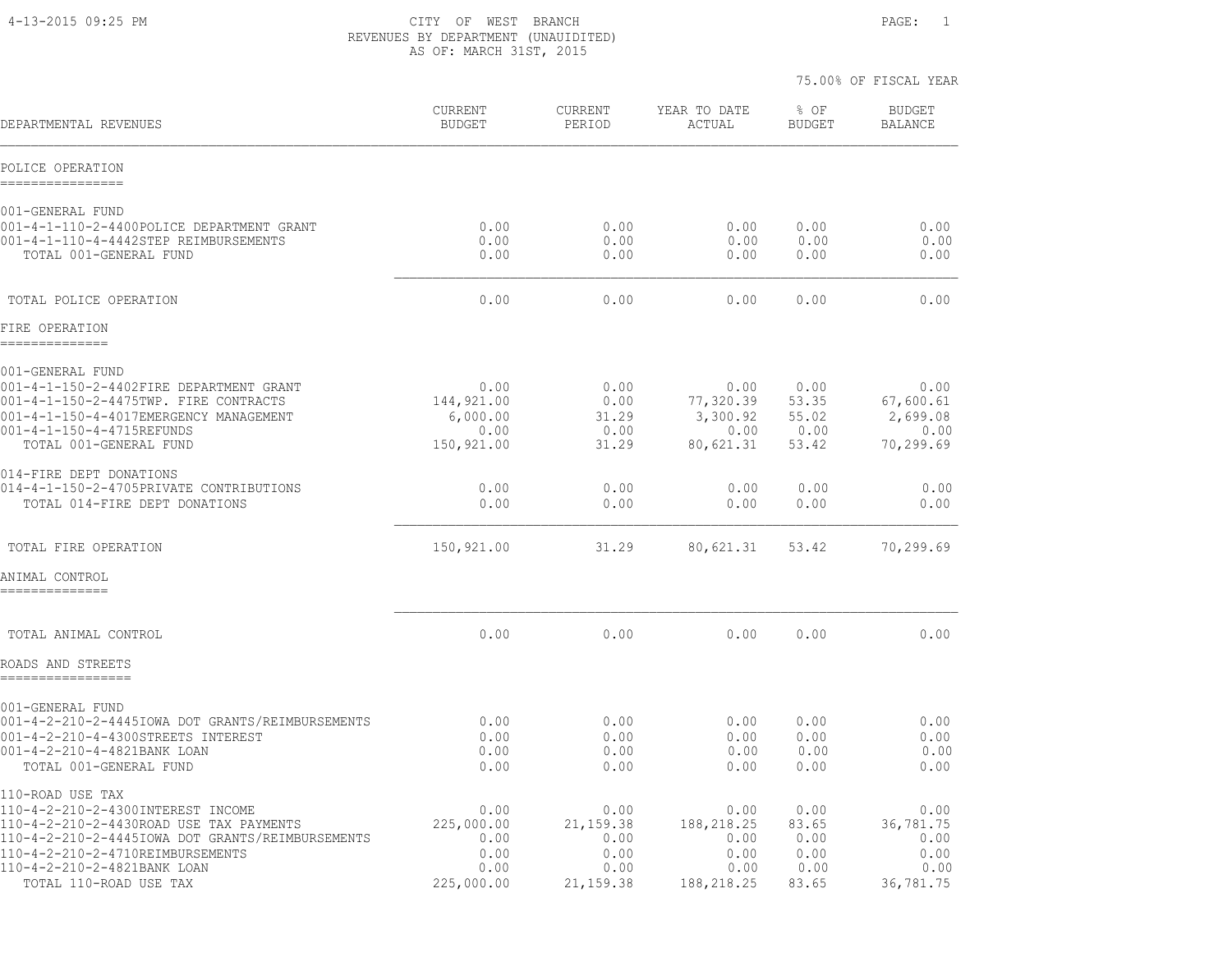4-13-2015 09:25 PM CITY OF WEST BRANCH PAGE: 2 REVENUES BY DEPARTMENT (UNAUIDITED) AS OF: MARCH 31ST, 2015

|                                                                                                                                      |                                              |                                      |                                              |                                       | 75.00% OF FISCAL YEAR                         |
|--------------------------------------------------------------------------------------------------------------------------------------|----------------------------------------------|--------------------------------------|----------------------------------------------|---------------------------------------|-----------------------------------------------|
| DEPARTMENTAL REVENUES                                                                                                                | <b>CURRENT</b><br><b>BUDGET</b>              | CURRENT<br>PERIOD                    | YEAR TO DATE<br>ACTUAL                       | % OF<br><b>BUDGET</b>                 | <b>BUDGET</b><br><b>BALANCE</b>               |
| TOTAL ROADS AND STREETS                                                                                                              | 225,000.00                                   | 21, 159.38                           | 188,218.25                                   | 83.65                                 | 36,781.75                                     |
| STREET LIGHTING<br>---------------                                                                                                   |                                              |                                      |                                              |                                       |                                               |
| TOTAL STREET LIGHTING                                                                                                                | 0.00                                         | 0.00                                 | 0.00                                         | 0.00                                  | 0.00                                          |
| 031-LIBRARY<br>031-4-4-410-1-4461STATE LIBRARY FUNDING                                                                               | 3,500.00                                     | 0.00                                 | 3,242.60                                     | 92.65                                 | 257.40                                        |
| 031-4-4-410-1-4765FINES<br>031-4-4-410-2-4470RURAL LIBRARY ASSISTANCE<br>031-4-4-410-2-4705PRIVATE CONTRIBUTIONS                     | 2,000.00<br>13,009.00<br>1,000.00            | 267.38<br>0.00<br>429.81             | 1,876.89<br>6,761.69<br>2,115.89             | 93.84<br>51.98<br>$211.59$ (          | 123.11<br>6,247.31<br>1, 115.89               |
| 031-4-4-410-4-4000GENERAL PROPERTY TAX<br>031-4-4-410-4-4300INTEREST INCOME<br>031-4-4-410-4-4799MISC. REVENUES<br>TOTAL 031-LIBRARY | 156,607.00<br>0.00<br>1,100.00<br>177,216.00 | 0.00<br>83.91<br>147.70<br>928.80    | 78,304.00<br>282.51<br>1,280.65<br>93,864.23 | 50.00<br>0.00(<br>$116.42$ (<br>52.97 | 78,303.00<br>282.51)<br>180.65)<br>83, 351.77 |
| 502-KROUTH INTEREST FUND<br>502-4-4-410-2-4715REFUNDS                                                                                | 0.00                                         | 0.00                                 | 0.00                                         | 0.00                                  | 0.00                                          |
| 502-4-4-410-4-4300INTEREST INCOME<br>502-4-4-410-4-4799MISC. REVENUES<br>TOTAL 502-KROUTH INTEREST FUND                              | 400.00<br>0.00<br>400.00                     | 11.90<br>0.00<br>11.90               | 32.88<br>0.00<br>32.88                       | 8.22<br>0.00<br>8.22                  | 367.12<br>0.00<br>367.12                      |
| TOTAL                                                                                                                                | 177,616.00                                   | 940.70                               | 93,897.11                                    | 52.87                                 | 83,718.89                                     |
| PARK & RECREATION                                                                                                                    |                                              |                                      |                                              |                                       |                                               |
| 001-GENERAL FUND<br>001-4-4-430-1-4550FITNESS                                                                                        | 14,025.00                                    | 578.00                               | 5,836.50                                     | 41.61                                 | 8,188.50                                      |
| 001-4-4-430-1-4551ADULT SPORTS<br>001-4-4-430-1-4552SWIMMING<br>001-4-4-430-1-4554VOLLEYBALL                                         | 2,800.00<br>500.00<br>2,100.00               | 0.00<br>0.00<br>0.00                 | 50.00<br>30.00<br>0.00                       | 1.79<br>6.00<br>0.00                  | 2,750.00<br>470.00<br>2,100.00                |
| 001-4-4-430-1-4555RECREATION ACTIVITIES<br>001-4-4-430-1-4558YOUTH SPORTS<br>001-4-4-430-4-4821BANK LOAN<br>TOTAL 001-GENERAL FUND   | 9,500.00<br>14,800.00<br>0.00<br>43,725.00   | 0.00<br>4,740.00<br>0.00<br>5,318.00 | 3,906.00<br>10,015.00<br>0.00<br>19,837.50   | 41.12<br>67.67<br>0.00<br>45.37       | 5,594.00<br>4,785.00<br>0.00<br>23,887.50     |
| TOTAL PARK & RECREATION                                                                                                              | 43,725.00                                    | 5,318.00                             | 19,837.50                                    | 45.37                                 | 23,887.50                                     |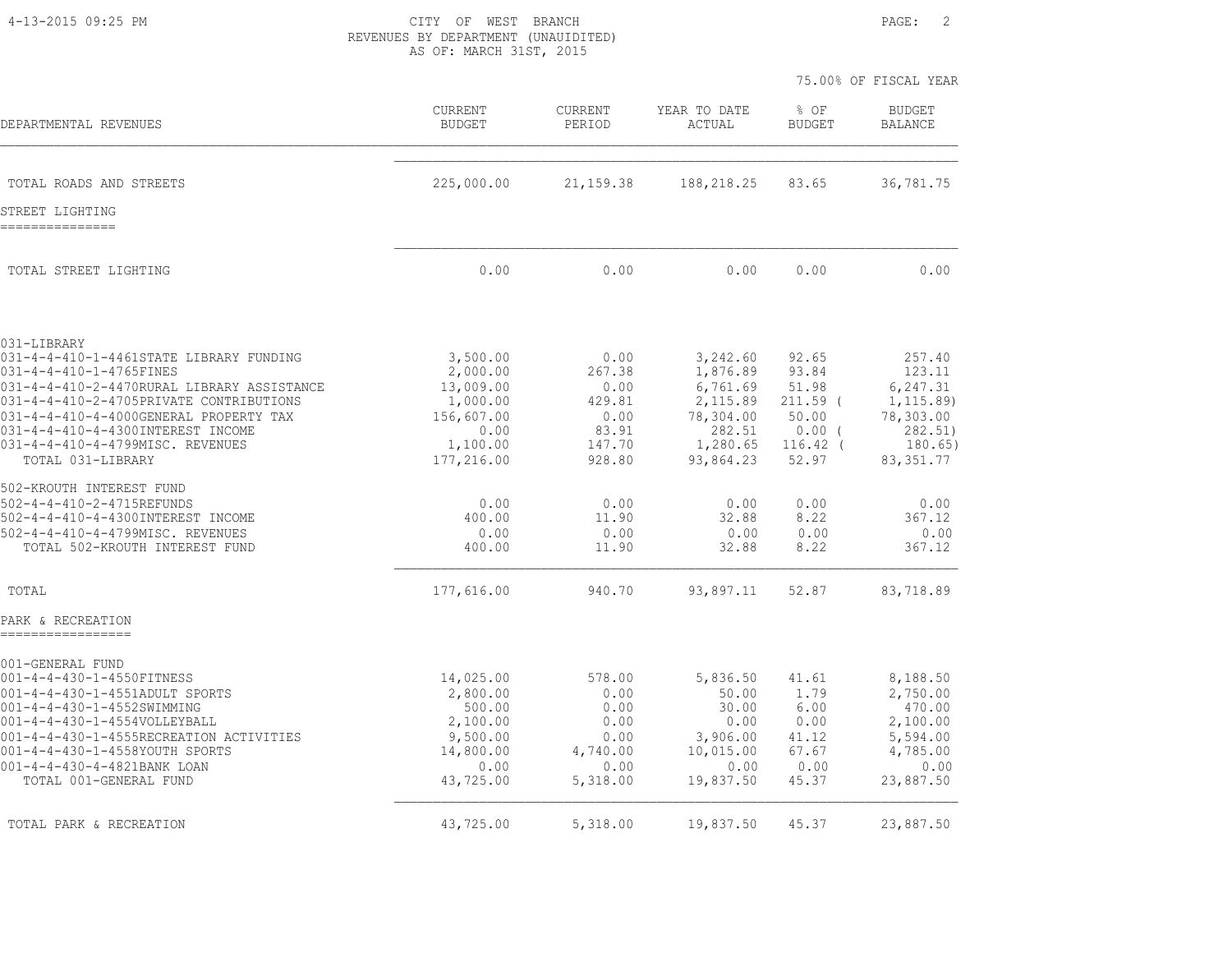4-13-2015 09:25 PM CITY OF WEST BRANCH PAGE: 3 REVENUES BY DEPARTMENT (UNAUIDITED) AS OF: MARCH 31ST, 2015

| DEPARTMENTAL REVENUES                                                                                                                                                                       | CURRENT<br><b>BUDGET</b>             | <b>CURRENT</b><br>PERIOD         | YEAR TO DATE<br>ACTUAL               | % OF<br><b>BUDGET</b>              | <b>BUDGET</b><br><b>BALANCE</b>   |
|---------------------------------------------------------------------------------------------------------------------------------------------------------------------------------------------|--------------------------------------|----------------------------------|--------------------------------------|------------------------------------|-----------------------------------|
| CEMETERY<br>========                                                                                                                                                                        |                                      |                                  |                                      |                                    |                                   |
| 001-GENERAL FUND                                                                                                                                                                            |                                      |                                  |                                      |                                    |                                   |
| 001-4-4-450-1-4559GRAVE OPENINGS<br>001-4-4-450-1-4741SALE OF CEMETERY LOTS<br>TOTAL 001-GENERAL FUND                                                                                       | 8,000.00<br>2,500.00<br>10,500.00    | 600.00<br>200.00<br>800.00       | 4,125.00<br>800.00<br>4,925.00       | 51.56<br>32.00<br>46.90            | 3,875.00<br>1,700.00<br>5,575.00  |
| 500-CEMETERY PERPETUAL FUND<br>500-4-4-450-1-4740SALE OF CEMETERY LOTS<br>500-4-4-450-2-4705PRIVATE CONTRIBUTIONS<br>500-4-4-450-4-4300INTEREST INCOME<br>TOTAL 500-CEMETERY PERPETUAL FUND | 2,000.00<br>0.00<br>0.00<br>2,000.00 | 300.00<br>0.00<br>0.07<br>300.07 | 1,200.00<br>0.00<br>0.62<br>1,200.62 | 60.00<br>0.00<br>$0.00$ (<br>60.03 | 800.00<br>0.00<br>0.62)<br>799.38 |
| TOTAL CEMETERY                                                                                                                                                                              | 12,500.00                            | 1,100.07                         | 6, 125.62                            | 49.00                              | 6,374.38                          |
| TOWN HALL<br>---------                                                                                                                                                                      |                                      |                                  |                                      |                                    |                                   |
| 022-CIVIC CENTER<br>022-4-0-460-4-4311COMMUNITY BUILDING RENTAL<br>022-4-4-460-4-4008OPERATION OF CIVIC CENTER<br>TOTAL 022-CIVIC CENTER                                                    | 2,500.00<br>17,586.00<br>20,086.00   | 255.00<br>91.70<br>346.70        | 1,340.00<br>9,669.02<br>11,009.02    | 53.60<br>54.98<br>54.81            | 1,160.00<br>7,916.98<br>9,076.98  |
| TOTAL TOWN HALL                                                                                                                                                                             | 20,086.00                            | 346.70                           | 11,009.02                            | 54.81                              | 9,076.98                          |
| COMM & CULTURAL DEVEL<br>======================                                                                                                                                             |                                      |                                  |                                      |                                    |                                   |
| TOTAL COMM & CULTURAL DEVEL                                                                                                                                                                 | 0.00                                 | 0.00                             | 0.00                                 | 0.00                               | 0.00                              |
| ECONOMIC DEVELOPMENT<br>=====================                                                                                                                                               |                                      |                                  |                                      |                                    |                                   |
| TOTAL ECONOMIC DEVELOPMENT                                                                                                                                                                  | 0.00                                 | 0.00                             | 0.00                                 | 0.00                               | 0.00                              |
| MAYOR AND COUNCIL<br>=================                                                                                                                                                      |                                      |                                  |                                      |                                    |                                   |
| TOTAL MAYOR AND COUNCIL                                                                                                                                                                     | 0.00                                 | 0.00                             | 0.00                                 | 0.00                               | 0.00                              |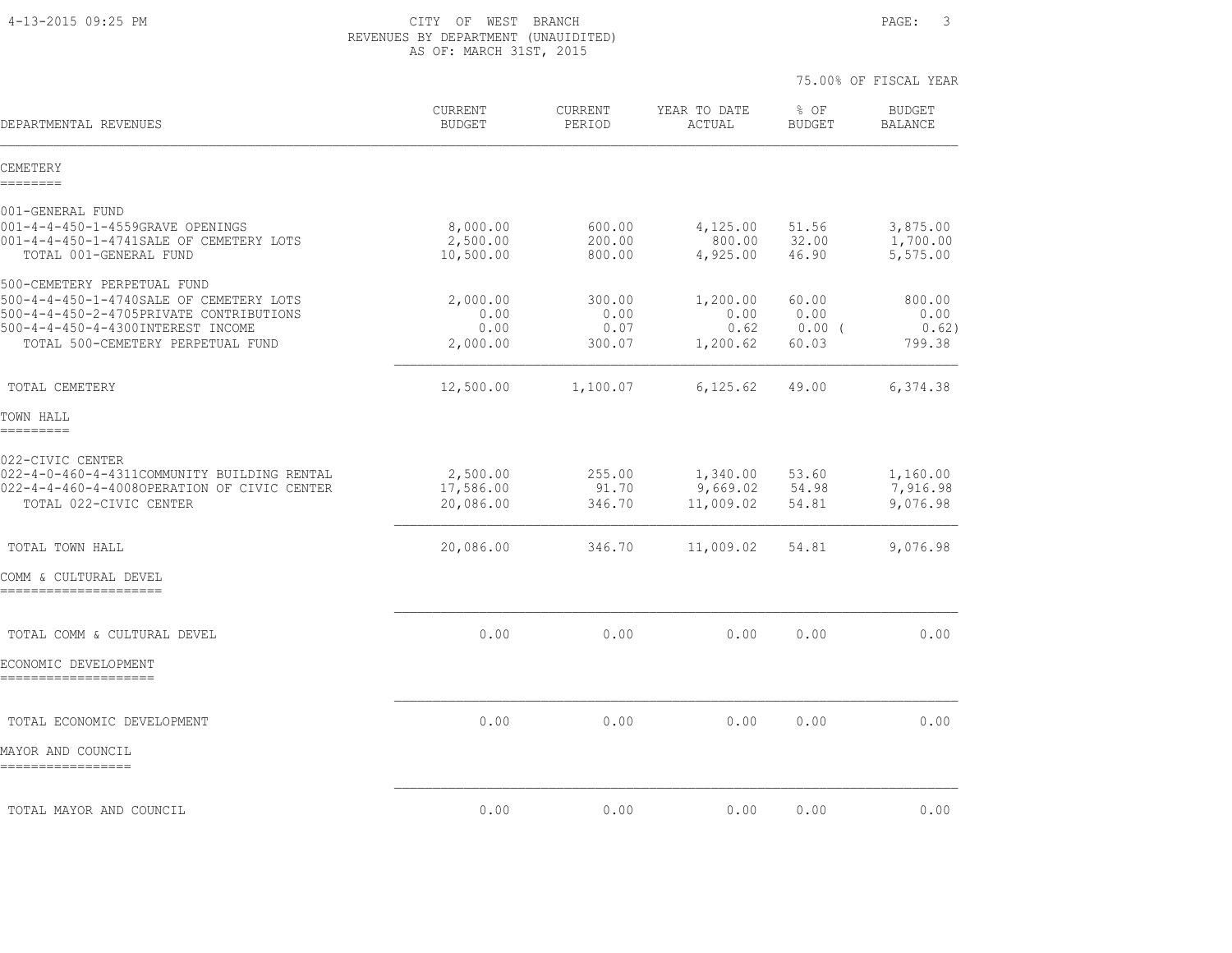4-13-2015 09:25 PM CITY OF WEST BRANCH PAGE: 4 REVENUES BY DEPARTMENT (UNAUIDITED) AS OF: MARCH 31ST, 2015

| DEPARTMENTAL REVENUES                                                                                                                                            | CURRENT<br><b>BUDGET</b>             | <b>CURRENT</b><br>PERIOD             | YEAR TO DATE<br>ACTUAL                   | $8$ OF<br><b>BUDGET</b>                | <b>BUDGET</b><br><b>BALANCE</b>            |
|------------------------------------------------------------------------------------------------------------------------------------------------------------------|--------------------------------------|--------------------------------------|------------------------------------------|----------------------------------------|--------------------------------------------|
| CLERK & TREASURER<br>------------------                                                                                                                          |                                      |                                      |                                          |                                        |                                            |
| TOTAL CLERK & TREASURER                                                                                                                                          | 0.00                                 | 0.00                                 | 0.00                                     | 0.00                                   | 0.00                                       |
| LEGAL SERVICES<br>--------------                                                                                                                                 |                                      |                                      |                                          |                                        |                                            |
| TOTAL LEGAL SERVICES                                                                                                                                             | 0.00                                 | 0.00                                 | 0.00                                     | 0.00                                   | 0.00                                       |
| TORT LIABILITY<br>--------------                                                                                                                                 |                                      |                                      |                                          |                                        |                                            |
| TOTAL TORT LIABILITY                                                                                                                                             | 0.00                                 | 0.00                                 | 0.00                                     | 0.00                                   | 0.00                                       |
| BONDING<br>=======                                                                                                                                               |                                      |                                      |                                          |                                        |                                            |
| 226-GO DEBT SERVICE<br>226-4-7-700-4-4827BOND PROCEEDS<br>TOTAL 226-GO DEBT SERVICE                                                                              | 0.00<br>0.00                         | 0.00<br>0.00                         | 0.00<br>0.00                             | 0.00<br>0.00                           | 0.00<br>0.00                               |
| TOTAL BONDING                                                                                                                                                    | 0.00                                 | 0.00                                 | 0.00                                     | 0.00                                   | 0.00                                       |
| TIF DEBT SERVICE<br>-----------------                                                                                                                            |                                      |                                      |                                          |                                        |                                            |
| 125-T I F<br>125-4-7-710-4-4050TIF<br>125-4-7-710-4-4051TIF REBATE ACCIONA<br>125-4-7-710-4-4052TIF REBATE P & G<br>125-4-7-710-4-4715REFUNDS<br>TOTAL 125-T I F | 0.00<br>0.00<br>0.00<br>0.00<br>0.00 | 0.00<br>0.00<br>0.00<br>0.00<br>0.00 | 214.58<br>0.00<br>0.00<br>0.00<br>214.58 | 0.00(<br>0.00<br>0.00<br>0.00<br>0.00( | 214.58)<br>0.00<br>0.00<br>0.00<br>214.58) |
| 226-GO DEBT SERVICE<br>226-4-7-710-4-4000GENERAL PROPERTY TAX<br>TOTAL 226-GO DEBT SERVICE                                                                       | 203, 441.00<br>203,441.00            | 1,061.05<br>1,061.05                 | 112,118.93<br>112, 118.93                | 55.11<br>55.11                         | 91,322.07<br>91,322.07                     |
| TOTAL TIF DEBT SERVICE                                                                                                                                           | 203,441.00                           | 1,061.05                             | 112, 333.51                              | 55.22                                  | 91,107.49                                  |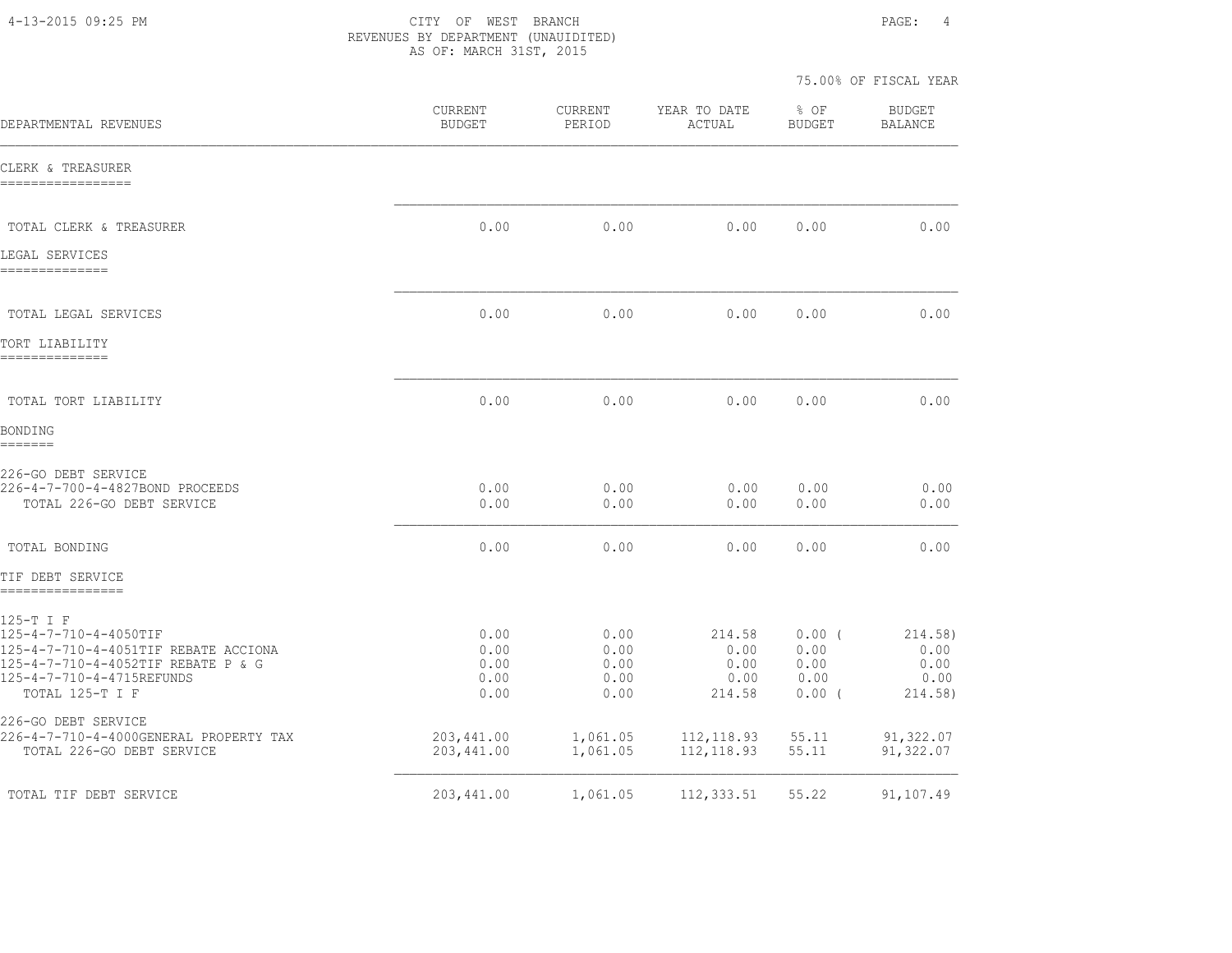4-13-2015 09:25 PM CITY OF WEST BRANCH PAGE: 5 REVENUES BY DEPARTMENT (UNAUIDITED) AS OF: MARCH 31ST, 2015

75.00% OF FISCAL YEAR

| DEPARTMENTAL REVENUES                                                                                                                                                                                                                                                                                                                                                                                                      | CURRENT<br><b>BUDGET</b>                                                                                          | <b>CURRENT</b><br>PERIOD                                                                                 | YEAR TO DATE<br>ACTUAL                                                                                              | $8$ OF<br><b>BUDGET</b>                                                                            | <b>BUDGET</b><br><b>BALANCE</b>                                                                                     |
|----------------------------------------------------------------------------------------------------------------------------------------------------------------------------------------------------------------------------------------------------------------------------------------------------------------------------------------------------------------------------------------------------------------------------|-------------------------------------------------------------------------------------------------------------------|----------------------------------------------------------------------------------------------------------|---------------------------------------------------------------------------------------------------------------------|----------------------------------------------------------------------------------------------------|---------------------------------------------------------------------------------------------------------------------|
| CAPITAL IMPROVEMENT<br>--------------------                                                                                                                                                                                                                                                                                                                                                                                |                                                                                                                   |                                                                                                          |                                                                                                                     |                                                                                                    |                                                                                                                     |
| TOTAL CAPITAL IMPROVEMENT                                                                                                                                                                                                                                                                                                                                                                                                  | 0.00                                                                                                              | 0.00                                                                                                     | 0.00                                                                                                                | 0.00                                                                                               | 0.00                                                                                                                |
| CAPITAL PROJECT<br>---------------                                                                                                                                                                                                                                                                                                                                                                                         |                                                                                                                   |                                                                                                          |                                                                                                                     |                                                                                                    |                                                                                                                     |
| 301-REAP GRANT PROJECT<br>301-4-2-751-3-4450REAP GRANT PROJECT<br>TOTAL 301-REAP GRANT PROJECT                                                                                                                                                                                                                                                                                                                             | 67,500.00<br>67,500.00                                                                                            | 0.00<br>0.00                                                                                             | 67,500.00<br>67,500.00                                                                                              | 100.00<br>100.00                                                                                   | 0.00<br>0.00                                                                                                        |
| TOTAL CAPITAL PROJECT                                                                                                                                                                                                                                                                                                                                                                                                      | 67,500.00                                                                                                         | 0.00                                                                                                     | 67,500.00                                                                                                           | 100.00                                                                                             | 0.00                                                                                                                |
| DEPT 762<br>--------                                                                                                                                                                                                                                                                                                                                                                                                       |                                                                                                                   |                                                                                                          |                                                                                                                     |                                                                                                    |                                                                                                                     |
| TOTAL DEPT 762                                                                                                                                                                                                                                                                                                                                                                                                             | 0.00                                                                                                              | 0.00                                                                                                     | 0.00                                                                                                                | 0.00                                                                                               | 0.00                                                                                                                |
| DEPT 810<br>========                                                                                                                                                                                                                                                                                                                                                                                                       |                                                                                                                   |                                                                                                          |                                                                                                                     |                                                                                                    |                                                                                                                     |
| 600-WATER FUND<br>600-4-9-810-1-4500METERED SALES<br>600-4-9-810-1-4530LATE PAYMENT PENALTIES<br>600-4-9-810-1-4540DEPOSIT & HOOKUP FEES<br>600-4-9-810-1-4560SALES TAX<br>600-4-9-810-1-4710REIMBURSEMENTS<br>600-4-9-810-1-4751METERS, FEES FOR PERMIT<br>600-4-9-810-4-4301DEP INTEREST<br>600-4-9-810-4-4302INTEREST<br>600-4-9-810-4-4710REIMBURSEMENTS<br>600-4-9-810-4-4790LOCAL OPTION TAX<br>TOTAL 600-WATER FUND | 424,790.00<br>5,000.00<br>5,530.00<br>25,000.00<br>0.00<br>5,000.00<br>0.00<br>0.00<br>0.00<br>0.00<br>465,320.00 | 30,795.06<br>513.86<br>500.00<br>2,498.09<br>0.00<br>65.00<br>0.00<br>0.00<br>0.00<br>0.00<br>34, 372.01 | 295,478.80<br>5,714.47<br>2,950.00<br>23,986.78<br>0.00<br>10,285.43<br>0.00<br>0.00<br>0.00<br>0.00<br>338, 415.48 | 69.56<br>114.29 (<br>53.35<br>95.95<br>0.00<br>$205.71$ (<br>0.00<br>0.00<br>0.00<br>0.00<br>72.73 | 129, 311.20<br>714.47)<br>2,580.00<br>1,013.22<br>0.00<br>5, 285, 43)<br>0.00<br>0.00<br>0.00<br>0.00<br>126,904.52 |
| TOTAL DEPT 810                                                                                                                                                                                                                                                                                                                                                                                                             | 465,320.00                                                                                                        | 34, 372.01                                                                                               | 338, 415.48                                                                                                         | 72.73                                                                                              | 126,904.52                                                                                                          |

SEWER OPERATING

===============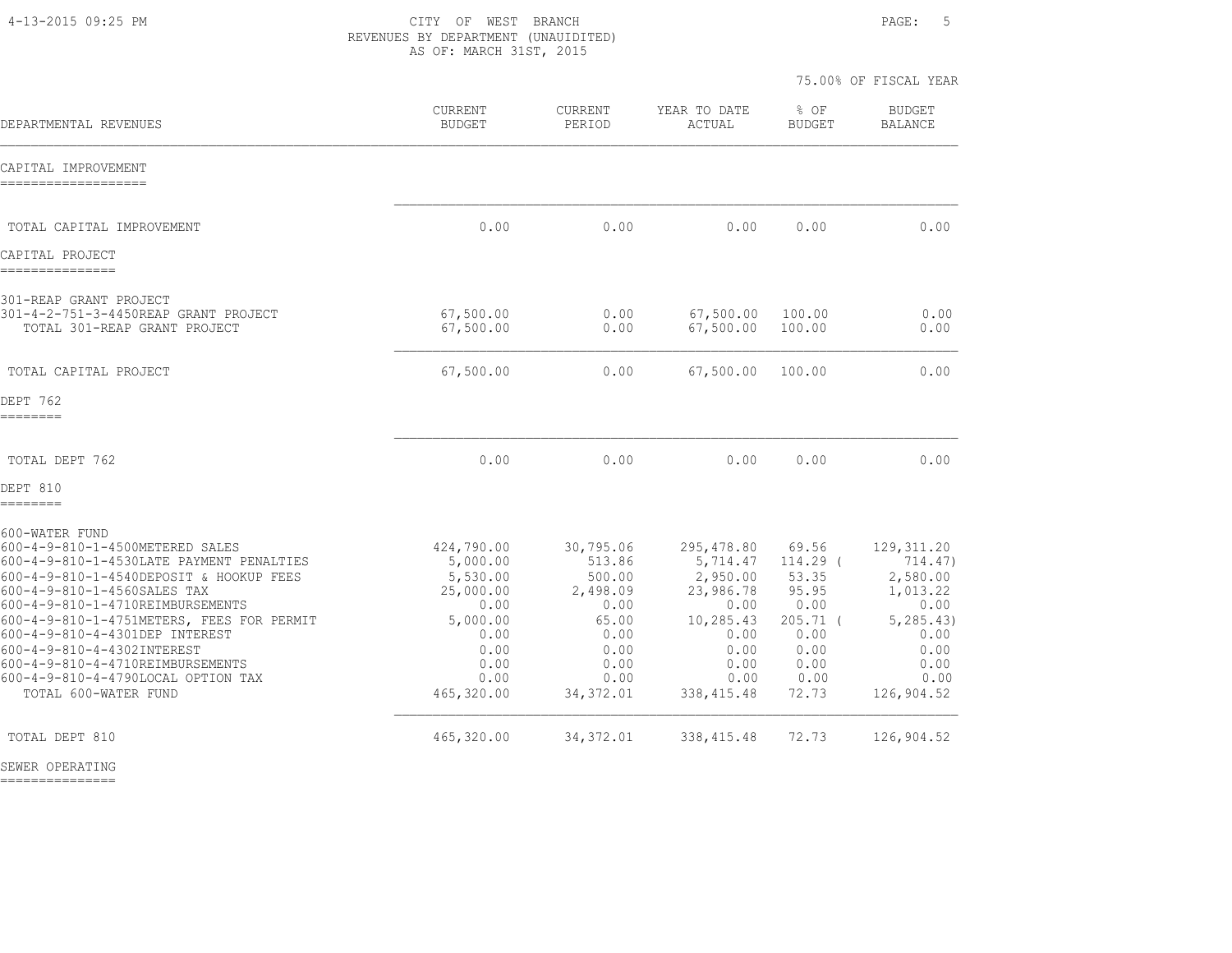#### 4-13-2015 09:25 PM CITY OF WEST BRANCH PAGE: 6 REVENUES BY DEPARTMENT (UNAUIDITED) AS OF: MARCH 31ST, 2015

| DEPARTMENTAL REVENUES                                                                                                                                                                                                                                                                              | <b>CURRENT</b><br><b>BUDGET</b>                                              | CURRENT<br>PERIOD                                                      | YEAR TO DATE<br>ACTUAL                                                      | % OF<br><b>BUDGET</b>                                          | <b>BUDGET</b><br><b>BALANCE</b>                                            |
|----------------------------------------------------------------------------------------------------------------------------------------------------------------------------------------------------------------------------------------------------------------------------------------------------|------------------------------------------------------------------------------|------------------------------------------------------------------------|-----------------------------------------------------------------------------|----------------------------------------------------------------|----------------------------------------------------------------------------|
| 610-SEWER FUND<br>610-4-0-815-4-4715REFUNDS<br>610-4-9-815-1-4541CONNECTION CHARGE FEES<br>610-4-9-815-1-4556SERVICE CHARGES<br>610-4-9-815-1-4599OTHER INCOME<br>610-4-9-815-1-4710REIMBURSEMENTS<br>610-4-9-815-4-4300INTEREST INCOME<br>610-4-9-815-4-4827BOND PROCEEDS<br>TOTAL 610-SEWER FUND | 0.00<br>3,150.00<br>326,746.00<br>0.00<br>0.00<br>0.00<br>0.00<br>329,896.00 | 0.00<br>0.00<br>25,590.37<br>0.00<br>0.00<br>0.00<br>0.00<br>25,590.37 | 0.00<br>160.00<br>231,091.79<br>0.00<br>0.00<br>0.00<br>0.00<br>231, 251.79 | 0.00<br>5.08<br>70.73<br>0.00<br>0.00<br>0.00<br>0.00<br>70.10 | 0.00<br>2,990.00<br>95,654.21<br>0.00<br>0.00<br>0.00<br>0.00<br>98,644.21 |
| 614-WASTEWATER LIFT STATION<br>614-4-8-815-4-4827BOND PROCEEDS<br>TOTAL 614-WASTEWATER LIFT STATION                                                                                                                                                                                                | 0.00<br>0.00                                                                 | 0.00<br>0.00                                                           | 0.00<br>0.00                                                                | 0.00<br>0.00                                                   | 0.00<br>0.00                                                               |
| TOTAL SEWER OPERATING                                                                                                                                                                                                                                                                              | 329,896.00                                                                   | 25,590.37                                                              | 231, 251.79                                                                 | 70.10                                                          | 98,644.21                                                                  |
| SOLID WASTE<br>===========                                                                                                                                                                                                                                                                         |                                                                              |                                                                        |                                                                             |                                                                |                                                                            |
| 001-GENERAL FUND<br>001-4-2-840-1-4510RECYCLING COLLECTIONS<br>TOTAL 001-GENERAL FUND                                                                                                                                                                                                              | 43,500.00<br>43,500.00                                                       | 3,845.69<br>3,845.69                                                   | 33, 383. 35<br>33, 383. 35                                                  | 76.74<br>76.74                                                 | 10,116.65<br>10,116.65                                                     |
| TOTAL SOLID WASTE                                                                                                                                                                                                                                                                                  | 43,500.00                                                                    | 3,845.69                                                               | 33, 383. 35                                                                 | 76.74                                                          | 10,116.65                                                                  |
| LOCAL CABLE ACCESS                                                                                                                                                                                                                                                                                 |                                                                              |                                                                        |                                                                             |                                                                |                                                                            |
| TOTAL LOCAL CABLE ACCESS<br>COMMISSION                                                                                                                                                                                                                                                             | 0.00                                                                         | 0.00                                                                   | 0.00                                                                        | 0.00                                                           | 0.00                                                                       |
| TOTAL COMMISSION                                                                                                                                                                                                                                                                                   | 0.00                                                                         | 0.00                                                                   | 0.00                                                                        | 0.00                                                           | 0.00                                                                       |
| STORM WATER UTILITY                                                                                                                                                                                                                                                                                |                                                                              |                                                                        |                                                                             |                                                                |                                                                            |
| 740-STORM WATER UTILITY<br>740-4-9-865-1-4500STORM WATER FEE<br>TOTAL 740-STORM WATER UTILITY                                                                                                                                                                                                      | 40,000.00<br>40,000.00                                                       | 3,774.57<br>3,774.57                                                   | 24,654.61<br>24,654.61                                                      | 61.64<br>61.64                                                 | 15, 345.39<br>15, 345.39                                                   |
| TOTAL STORM WATER UTILITY                                                                                                                                                                                                                                                                          | 40,000.00                                                                    | 3,774.57                                                               | 24,654.61                                                                   | 61.64                                                          | 15, 345.39                                                                 |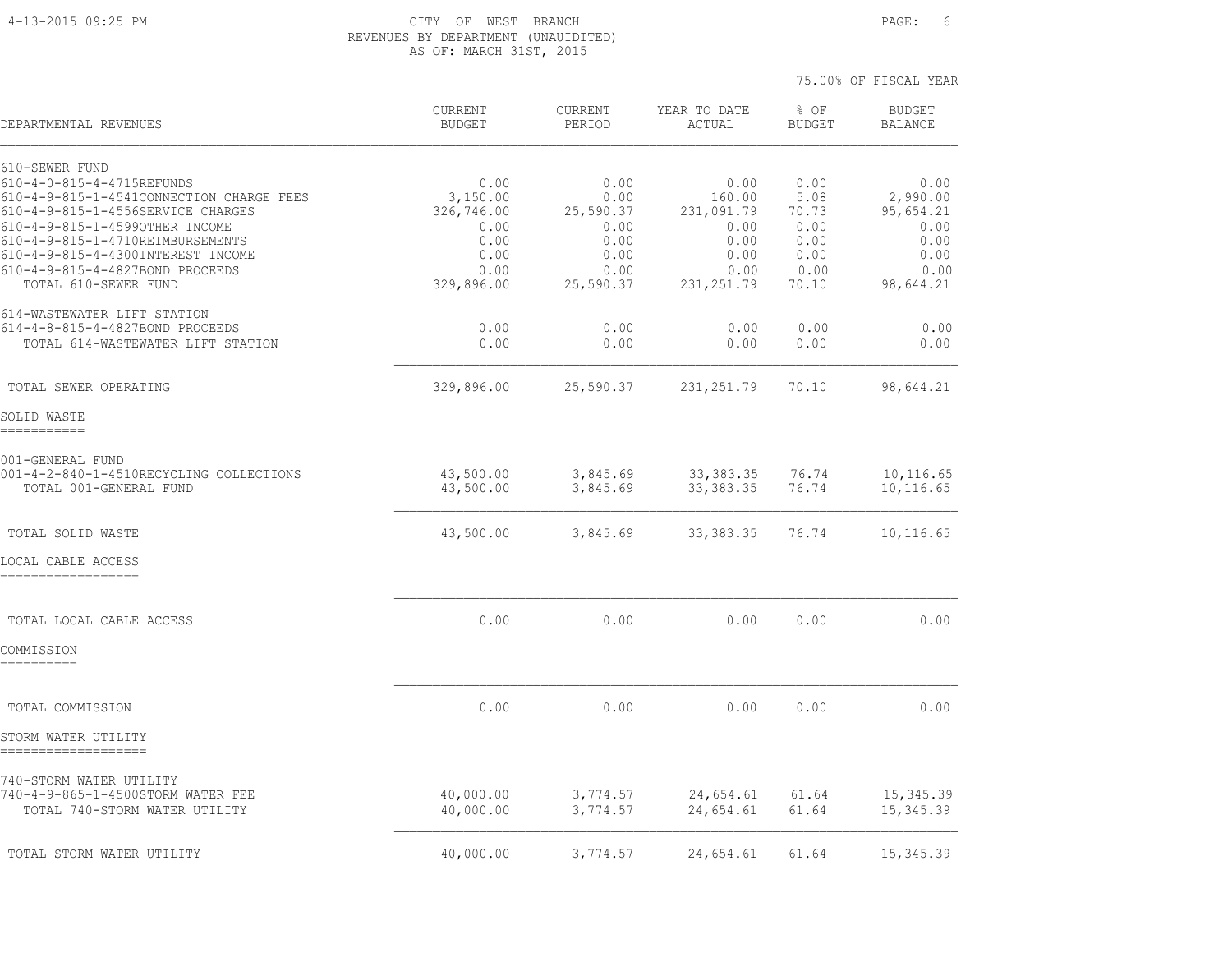4-13-2015 09:25 PM CITY OF WEST BRANCH PAGE: 7 REVENUES BY DEPARTMENT (UNAUIDITED) AS OF: MARCH 31ST, 2015

| DEPARTMENTAL REVENUES                                  | <b>CURRENT</b> | <b>CURRENT</b> | YEAR TO DATE | % OF          | <b>BUDGET</b>  |
|--------------------------------------------------------|----------------|----------------|--------------|---------------|----------------|
|                                                        | <b>BUDGET</b>  | PERIOD         | ACTUAL       | <b>BUDGET</b> | <b>BALANCE</b> |
| NON-DEPARTMENTAL<br>===========                        |                |                |              |               |                |
| 001-GENERAL FUND                                       |                |                |              |               |                |
| 001-4-0-950-1-4100BEER AND LIQUOR PERMITS              | 4,625.00       | 0.00           | 3,453.75     | 74.68         | 1,171.25       |
| 001-4-0-950-1-4105CIGARETTE PERMITS                    | 375.00         | 0.00           | 300.00       | 80.00         | 75.00          |
| 001-4-0-950-1-4122BUILDING PERMITS                     | 30,000.00      | 0.00           | 13,699.65    | 45.67         | 16,300.35      |
| 001-4-0-950-1-4170PEDDLER PERMITS                      | 0.00           | 0.00           | 0.00         | 0.00          | 0.00           |
| 001-4-0-950-1-4180ANIMAL LICENSES                      | 1,000.00       | 85.00          | 1,775.00     | 177.50 (      | 775.00         |
| 001-4-0-950-1-4190DOG PARK LICENSES                    | 0.00           | 115.00         | 1,475.00     | 0.00(         | 1,475.00       |
| 001-4-0-950-1-4553SUBDIVISION CHARGES                  | 109,012.00     | 0.00           | 6,906.73     | 6.34          | 102,105.27     |
| 001-4-0-950-1-4765FINES                                | 2,500.00       | 267.52         | 1,486.83     | 59.47         | 1,013.17       |
| 001-4-0-950-1-4766VEHICLE UNLOCKS                      | 0.00           | 0.00           | 0.00         | 0.00          | 0.00           |
| 001-4-0-950-2-4401NATIONAL PARK SERVICE                | 0.00           | 0.00           | 0.00         | 0.00          | 0.00           |
| 001-4-0-950-2-4705PRIVATE CONTRIBUTIONS                | 15,000.00      | 5,000.00       | 12,389.00    | 82.59         | 2,611.00       |
| 001-4-0-950-2-4710REIMBURSEMENTS                       | 3,739.00       | 0.00           | 4,360.01     | $116.61$ (    | 621.01)        |
| 001-4-0-950-4-4000GENERAL PROPERTY TAX                 | 898,536.00     | 5,503.08       | 501,837.46   | 55.85         | 396,698.54     |
| 001-4-0-950-4-4003AG LAND                              | 1,485.00       | 0.00           | 944.87       | 63.63         | 540.13         |
| 001-4-0-950-4-4300INTEREST INCOME                      | 3,000.00       | 58.02          | 1,764.84     | 58.83         | 1,235.16       |
| 001-4-0-950-4-4310RENTALS                              | 0.00           | 0.00           | 0.00         | 0.00          | 0.00           |
| 001-4-0-950-4-4432NPS PLOWING CONTRACT                 | 6,000.00       | 0.00           | 0.00         | 0.00          | 6,000.00       |
| 001-4-0-950-4-4440STATE GRANTS                         | 0.00           | 0.00           | 0.00         | 0.00          | 0.00           |
| 001-4-0-950-4-4441COMM/IND REPLACEMENT REIMB           | 33,407.00      | 14,684.67      | 14,684.67    | 43.96         | 18,722.33      |
| 001-4-0-950-4-4706PRIVATE GRANTS                       | 0.00           | 0.00           | 0.00         | 0.00          | 0.00           |
| 001-4-0-950-4-4715REFUNDS                              | 2,000.00       | 0.00           | 1,605.93     | 80.30         | 394.07         |
| 001-4-0-950-4-4760SOLID WASTE STICKERS                 | 2,500.00       | 152.50         | 486.25       | 19.45         | 2,013.75       |
| 001-4-0-950-4-4799MISC. REVENUES                       | 77,300.00      | 3,773.63       | 29, 278. 21  | 37.88         | 48,021.79      |
| 001-4-0-950-4-4800SALE OF ASSETS                       | 0.00           | 0.00           | 0.00         | 0.00          | 0.00           |
| 001-4-0-950-4-4830TRANSFERS IN                         | 199,399.00     | 0.00           | 4,778.00     | 2.40          | 194,621.00     |
| 001-4-0-950-4-9999EMPLOYEE FLEX DEPOSIT                | 0.00           | $200.00$ (     | 731.08)      | 0.00          | 731.08         |
| 001-4-4-950-4-4160CABLE FRANCHISE FEE                  | 26,000.00      | 0.00           | 18,296.58    | 70.37         | 7,703.42       |
| TOTAL 001-GENERAL FUND                                 | 1,415,878.00   | 29,839.42      | 618,791.70   | 43.70         | 797,086.30     |
| 022-CIVIC CENTER<br>022-4-0-950-4-4300INTEREST INCOME  | 0.00           | 0.00           | 0.00         | 0.00          | 0.00           |
| 022-4-0-950-4-4441COMM/IND REPLACEMENT REIMB           | 0.00           | 243.35         | 243.35       | $0.00$ (      | 243.35)        |
| TOTAL 022-CIVIC CENTER                                 | 0.00           | 243.35         | 243.35       | $0.00$ (      | 243.35)        |
| 031-LIBRARY                                            |                |                |              |               |                |
| 031-4-0-950-4-4830TRANSFERS IN                         | 0.00           | 0.00           | 0.00         | 0.00          | 0.00           |
| TOTAL 031-LIBRARY                                      | 0.00           | 0.00           | 0.00         | 0.00          | 0.00           |
| 036-TORT LIABILITY<br>036-4-0-950-4-4013TORT LIABILITY | 91,542.00      | 477.41         | 50,107.50    | 54.74         | 41, 434.50     |
| 036-4-0-950-4-4441COMM/IND REPLACEMENT REIMB           | 0.00           | 1,266.81       | 1,266.81     | 0.00(         | 1,266.81)      |
| 036-4-0-950-4-4715REFUNDS                              | 0.00           | 0.00           | 0.00         | 0.00          | 0.00           |
| TOTAL 036-TORT LIABILITY                               | 91,542.00      | 1,744.22       | 51, 374.31   | 56.12         | 40,167.69      |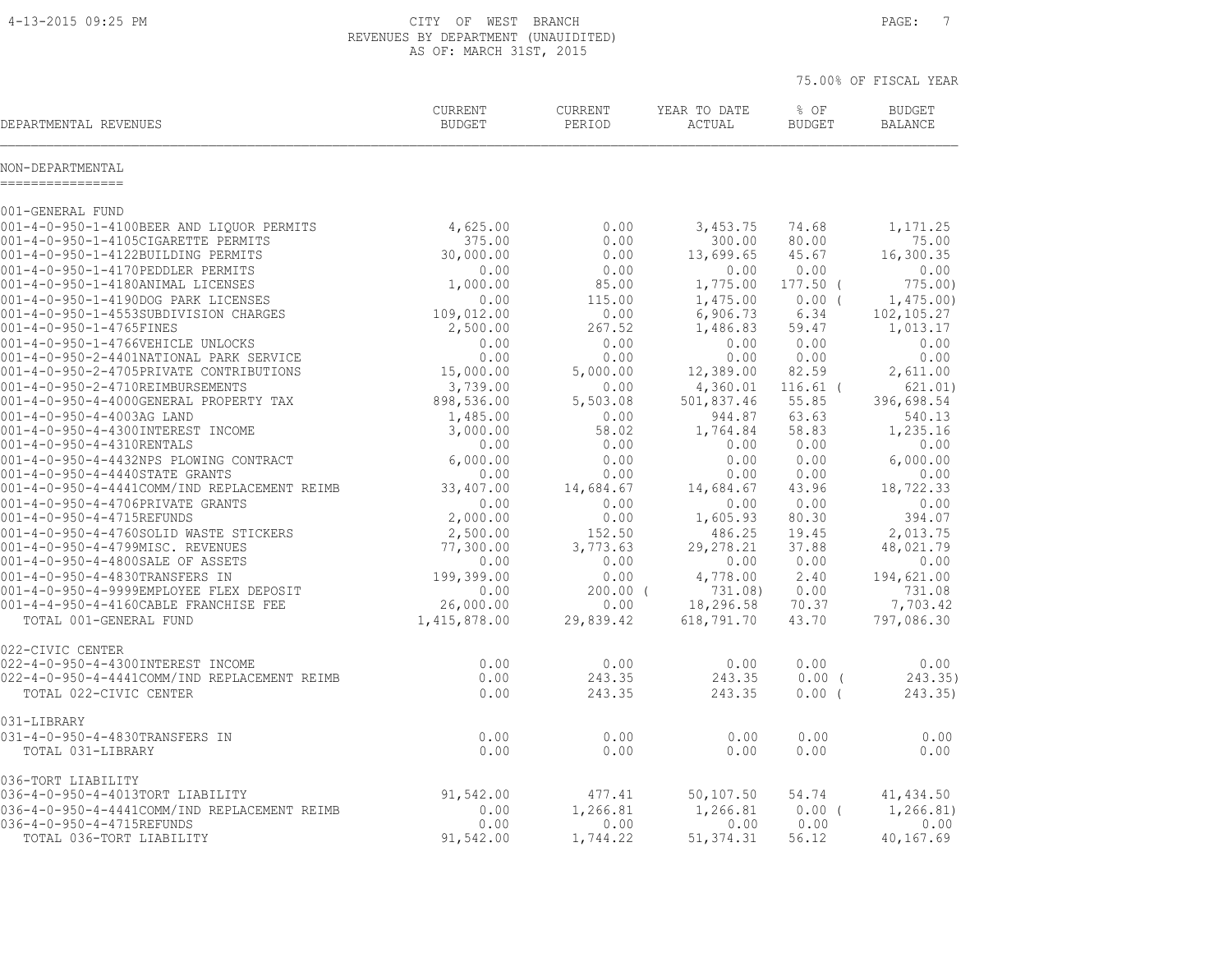#### 4-13-2015 09:25 PM CITY OF WEST BRANCH PAGE: 8 REVENUES BY DEPARTMENT (UNAUIDITED) AS OF: MARCH 31ST, 2015

75.00% OF FISCAL YEAR

 CURRENT CURRENT YEAR TO DATE % OF BUDGET DEPARTMENTAL REVENUES BUDGET PERIOD ACTUAL BUDGET BALANCE 110-ROAD USE TAX<br>110-4-0-950-4-4830TRANSFERS IN<br>TOTAL 110-ROAD USE TAX 110-4-0-950-4-4830TRANSFERS IN 0.00 0.00 0.00 0.00 0.00 TOTAL 110-ROAD USE TAX 0.00 0.00 0.00 0.00 0.00 112-TRUST AND AGENCY 112-4-0-950-4-4015GROUP HEALTH 0.00 0.00 0.00 0.00 0.00 112-4-0-950-4-4016FICA-IPERS 160,000.00 834.49 87,945.88 54.97 72,054.12 112-4-0-950-4-4441COMM/IND REPLACEMENT REIMB 4,434.00 2,214.16 2,214.16 49.94 2,219.84 112-4-0-950-4-4830TRANSFERS IN 0.00 0.00 0.00 0.00 0.00 TOTAL 112-TRUST AND AGENCY 164,434.00 3,048.65 90,160.04 54.83 74,273.96 119-EMERGENCY TAX FUND 119-4-0-950-4-4014EMERGENCY TAX 35,171.00 183.48 19,338.05 54.98 15,832.95 119-4-0-950-4-4441COMM/IND REPLACEMENT REIMB 0.00 486.72 486.72 0.00 ( 486.72) TOTAL 119-EMERGENCY TAX FUND 35,171.00 670.20 19,824.77 56.37 15,346.23 121-OPTION TAX 121-4-0-950-4-4090LOCAL OPTION TAX 165,000.00 12,077.19 135,739.64 82.27 29,260.36 121-4-0-950-4-4300INTEREST INCOME 0.00 0.00 0.00 0.00 0.00 TOTAL 121-OPTION TAX 165,000.00 12,077.19 135,739.64 82.27 29,260.36 226-GO DEBT SERVICE 226-4-0-950-4-4441COMM/IND REPLACEMENT REIMB 5,638.00 2,815.33 2,815.33 49.93 2,822.67 226-4-0-950-4-4830TRANSFERS IN 264,857.00 0.00 121,760.40 45.97 143,096.60 TOTAL 226-GO DEBT SERVICE 270,495.00 2,815.33 124,575.73 46.05 145,919.27 302-PARKSIDE DR IMP CAP PROJ 302-4-0-950-4-4830TRANSFERS IN 184,312.00 0.00 2,799.85 1.52 181,512.15 TOTAL 302-PARKSIDE DR IMP CAP PROJ 184,312.00 0.00 2,799.85 1.52 181,512.15 501-KROUTH PRINCIPAL FUND 501-4-0-950-4-4300INTEREST INCOME 0.00 75.46 229.39 0.00 ( 229.39) 501-4-0-950-4-4830TRANSFERS IN 0.00 0.00 0.00 0.00 0.00 TOTAL 501-KROUTH PRINCIPAL FUND 0.00 75.46 229.39 0.00 ( 229.39) 502-KROUTH INTEREST FUND 502-4-0-950-4-4830TRANSFERS IN 1,349.00 0.00 1,348.86 99.99 0.14 TOTAL 502-KROUTH INTEREST FUND 1,349.00 0.00 1,348.86 99.99 0.14 600-WATER FUND 600-4-0-950-4-4830TRANSFERS IN 0.00 0.00 0.00 0.00 0.00 600-4-0-950-4-9999EMPLOYEE FLEX DEPOSIT 0.00 0.00 ( 542.46) 0.00 542.46

TOTAL 600-WATER FUND 0.00 0.00 ( 542.46) 0.00 542.46